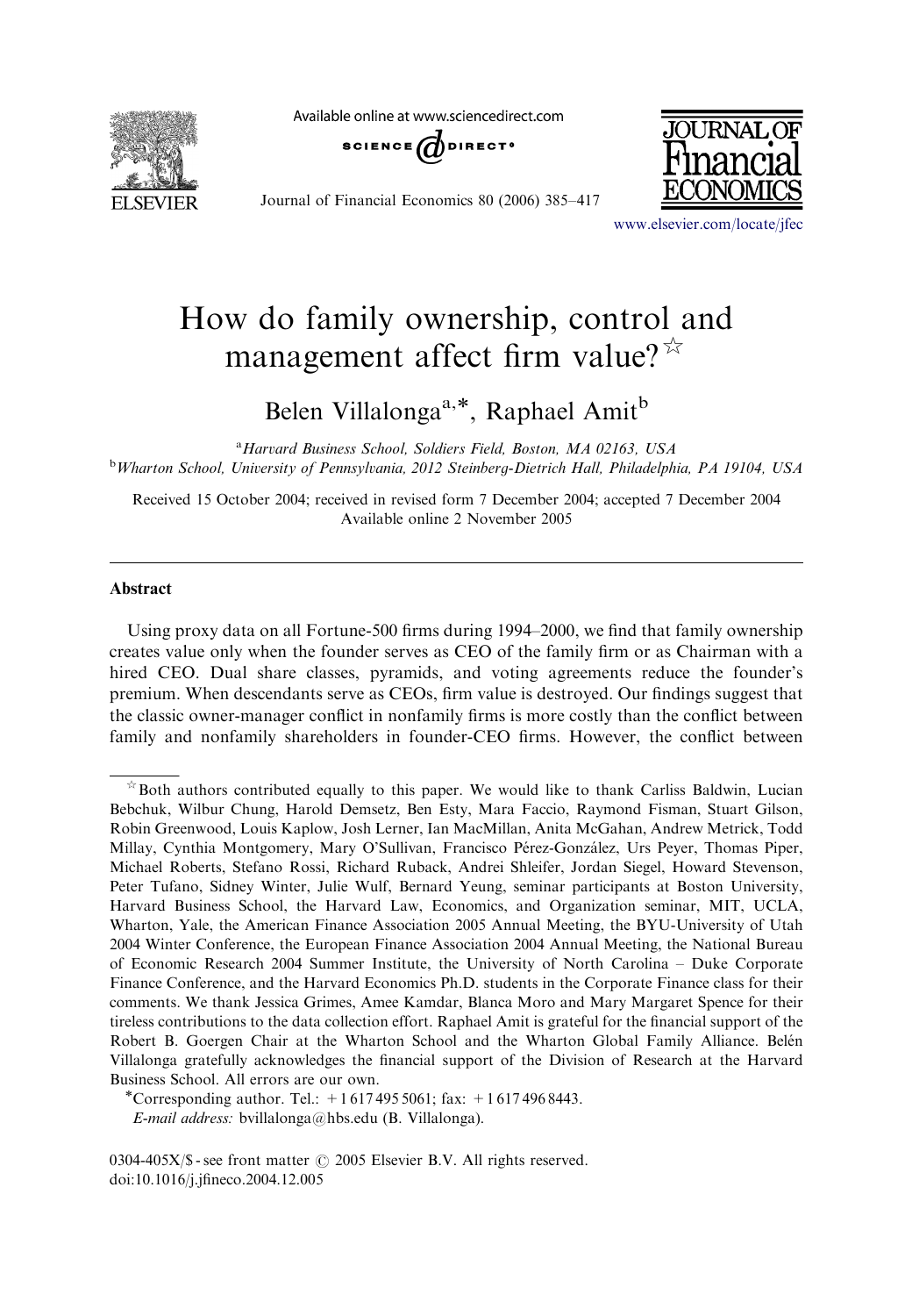family and nonfamily shareholders in descendant-CEO firms is more costly than the ownermanager conflict in nonfamily firms.

 $\odot$  2005 Elsevier B.V. All rights reserved.

JEL classification: G3; G32

Keywords: Family firms; Ownership; Control; Management; Value

## 1. Introduction

Several recent studies show that family firms are at least as common among public corporations around the world as are widely held and other nonfamily firms ([Shleifer](#page-32-0) [and Vishny, 1986;](#page-32-0) [La Porta et al., 1999](#page-31-0); [Claessens et al., 2000](#page-31-0); [Faccio and Lang,](#page-31-0) [2002](#page-31-0); [Anderson and Reeb, 2003](#page-30-0)).<sup>1</sup> Whether family firms are more or less valuable than nonfamily firms remains an open question. Among large U.S. corporations, [Holderness and Sheehan \(1988\)](#page-31-0) find that family firms have a lower Tobin's  $q$  than nonfamily firms, while [Anderson and Reeb \(2003\)](#page-30-0) find the opposite. In other economies, the evidence is scarce but also mixed ([Morck et al., 2000](#page-32-0); [Claessens et al.,](#page-31-0) [2002](#page-31-0); [Cronqvist and Nilsson, 2003;](#page-31-0) [Bertrand et al., 2004\)](#page-31-0).

We attempt to reconcile the conflicting evidence by positing that, to understand whether and when family firms trade at a premium or discount relative to nonfamily firms, one must distinguish among three fundamental elements in the definition of family firms, namely, ownership, control, and management. The theory and evidence thus far raise questions about all three of these elements.

First, does family ownership per se create or destroy value? [Berle and Means](#page-31-0) [\(1932\)](#page-31-0) suggest that ownership concentration should have a positive effect on value because it alleviates the conflicts of interest between owners and managers. On the other hand, [Demsetz \(1983\)](#page-31-0) argues that ownership concentration is the endogenous outcome of profit-maximizing decisions by current and potential shareholders, and thus it should have no effect on firm value. [Demsetz and Lehn \(1985\)](#page-31-0), [Himmelberg](#page-31-0)

<sup>&</sup>lt;sup>1</sup>[Shleifer and Vishny \(1986\)](#page-32-0) report on the identity of the largest shareholders in a sample of 456 of the Fortune 500 corporations in 1980: 207 are institutions, 149 are families represented on the board of directors, and 100 are other corporations or family holding companies not represented on the board. [La](#page-31-0) [Porta et al. \(1999\)](#page-31-0) examine the ownership and control structures of the 20 largest publicly traded firms in each of the 27 richest economies, as well as ten smaller firms in some of these countries. To establish who controls the firms, they look at the identities of the ultimate owners of capital and voting rights. They find that 36% of the large firms in their sample are widely held, 30% are controlled by families or individuals, 18% are controlled by the State, 5% are controlled by a widely held financial institution, and 5% are controlled by a widely held corporation. For the smaller firms and using a less restrictive definition of control (a 10% threshold as opposed to 20%), the fraction of family-controlled firms in their sample rises to 53%. [Claessens et al. \(2000\)](#page-31-0) examine 2,980 corporations in nine East Asian countries and find that over two-thirds of the firms are controlled by families or individuals. [Faccio and Lang \(2002\)](#page-31-0) analyze the ultimate ownership and control of 5,232 public corporations in 13 Western European countries and find that 44% of the firms are family-controlled, and 34% are widely held. [Anderson and Reeb \(2003\)](#page-30-0) find that founding families are present in one-third of the S&P 500 corporations during 1992–1999.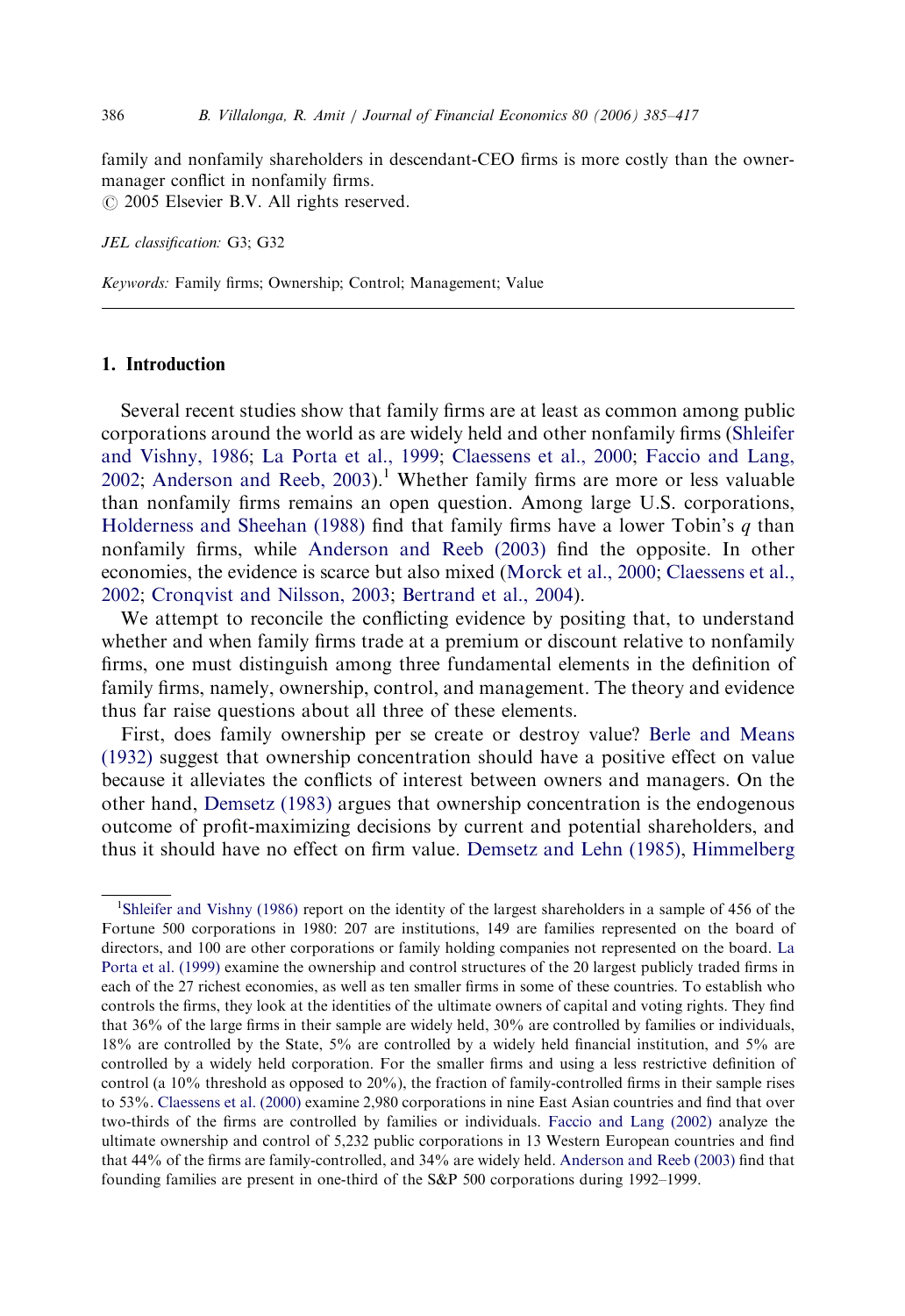[et al. \(1999\)](#page-31-0), and [Demsetz and Villalonga \(2001\)](#page-31-0) provide evidence in support of Demsetz's arguments. Three recent studies focus more narrowly on the effect of ownership in the hands of families and other large shareholders: [Claessens et al.](#page-31-0) [\(2002\)](#page-31-0), [Anderson and Reeb \(2003\)](#page-30-0), and [Cronqvist and Nilsson \(2003\).](#page-31-0) Yet, because they do not separate family ownership from both family control and family management, the effect of ownership per se cannot be ascertained from these studies. While [Claessens et al. \(2002\)](#page-31-0) and [Cronqvist and Nilsson \(2003\)](#page-31-0) distinguish between family ownership of cash flow rights and ownership of voting rights, they do not separate these from the effect of family management. In contrast, [Anderson and](#page-30-0) [Reeb \(2003\)](#page-30-0) examine the effects of family ownership and management but do not distinguish ownership from control.

Second, does family control create or destroy value? Individual- and family controlled firms are the foremost example of the corporation modeled by [Shleifer](#page-32-0) [and Vishny \(1986\)](#page-32-0), one with a large shareholder and a fringe of small shareholders. In such a corporation, the classic owner-manager conflict described by [Berle and](#page-31-0) [Means \(1932\)](#page-31-0) or [Jensen and Meckling \(1976\)](#page-31-0) (which we refer to as *Agency Problem I*) is mitigated due to the large shareholder's greater incentives to monitor the manager. However, a second type of conflict appears (Agency Problem II): The large shareholder may use its controlling position in the firm to extract private benefits at the expense of the small shareholders. If the large shareholder is an institution such as a bank, an investment fund, or a widely held corporation, the private benefits of control are diluted among several independent owners. As a result, the large shareholder's incentives for expropriating minority shareholders are small, but so are its incentives for monitoring the manager, and thus we revert to Agency Problem I. If, on the other hand, the large shareholder is an individual or a family, it has greater incentives for both expropriation and monitoring, which are thereby likely to lead Agency Problem II to overshadow Agency Problem I.

Which of these two agency problems is more detrimental to shareholder value? The evidence on this point is scant and inconclusive. [Claessens et al. \(2002\)](#page-31-0) and [Lins](#page-32-0) [\(2003\)](#page-32-0) show that in East Asian economies, the excess of large shareholders' voting rights over cash flow rights reduces the overall value of the firm, albeit not enough to offset the benefits of ownership concentration. [Cronqvist and Nilsson \(2003\)](#page-31-0) find that in Sweden it is cash flow ownership, not excess voting rights, that has a negative impact on value. However, neither of these studies controls for the endogeneity of ownership and control, which earlier research shows is a major determinant of their effect on firm value ([Demsetz and Villalonga, 2001\)](#page-31-0).

Third, does family management create or destroy value? Because family management reduces and can even eliminate Agency Problem I, agency theory would predict a positive effect on the value of family management. Yet, this effect may be offset by the costs of family management if hired professionals are better managers than family founders or their heirs [\(Caselli and Gennaioli, 2002;](#page-31-0) [Burkart et](#page-31-0) [al., 2003\)](#page-31-0). Consistent with the view that family management mitigates the classic agency problem, [Morck et al. \(1988\)](#page-32-0), [Palia and Ravid \(2002\)](#page-32-0), [Adams et al. \(2003\),](#page-30-0) and [Fahlenbrach \(2004\)](#page-31-0) find that founder-CEO firms trade at a premium relative to other firms. On the other hand, [Smith and Amoako-Adu \(1999\)](#page-32-0) and Pérez-González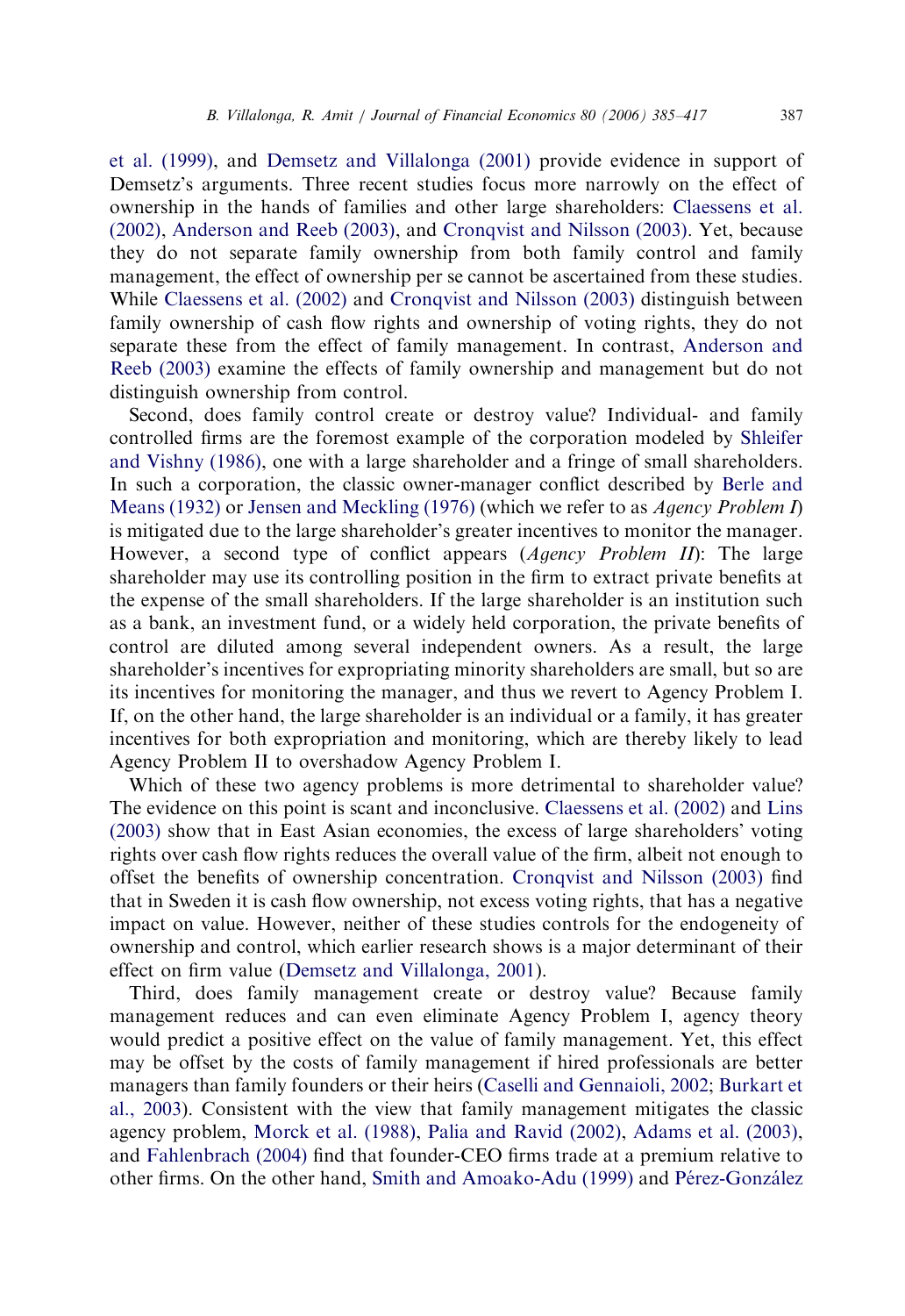[\(2001\)](#page-32-0) find that the stock market reacts negatively to the appointment of family heirs as managers.

These findings raise several questions related to family management: Is there a positive family effect on firm value beyond that of founders? Does the positive effect of founders require that they occupy the CEO position in the firm, or do nonfounder CEOs with a founder as Chairman of the Board fare equally well, or perhaps even better? Is the effect of descendants neutral or negative? Does this effect vary across generations?

We use detailed data from the proxy filings of all Fortune 500 firms between 1994 and 2000 to examine these questions. Overall we find strong support for the differential effect of family ownership, control, and management on firm value. We show that whether family firms are more or less valuable than nonfamily firms depends on how these three elements enter the definition of a family firm. Family ownership creates value for all of the firm's shareholders only when the founder is still active in the firm either as CEO or as Chairman with a hired CEO. When family firms are run by descendant-CEOs, minority shareholders in those firms are worse off than they would be in nonfamily firms in which they would be exposed to the classic agency conflict with managers. This result holds even when the founder is present in the firm as Chairman. Founders create the most value when no controlenhancing mechanisms, such as multiple share classes with differential voting rights, pyramids, crossholdings, or voting agreements, facilitate the expropriation of nonfamily shareholders. Descendant-CEOs destroy value whether or not the family has established control-enhancing mechanisms.

We also find that the negative effect of descendant-CEOs is entirely attributable to second-generation family firms. The incremental contribution to  $q$  of thirdgeneration firms is positive and significant, which points to a nonmonotonic effect of generation on firm value.

Our results are generally robust to the use of alternative specifications and econometric techniques, including multivariate regressions of  $q$  and industryadjusted  $q$  on continuous and categorical measures of family ownership and control, fixed and random effects panel data models, and treatment effect models to control for endogeneity.

The paper is organized as follows. In Section 2 we describe our data. In Section 3 we present our main results, and we analyze their robustness in Section 4. In Section 5, we conclude.

## 2. Data and variables

## 2.1. Sample

Our sample comprises a panel of 52,787 shareholder-firm-year observations, representing 2,808 firm-years from 508 firms listed on the Fortune 500 during the period 1994–2000. Sample firms consist of firms that are in the Fortune 500 in any of these years, have Compustat data on sales, assets, and market value during that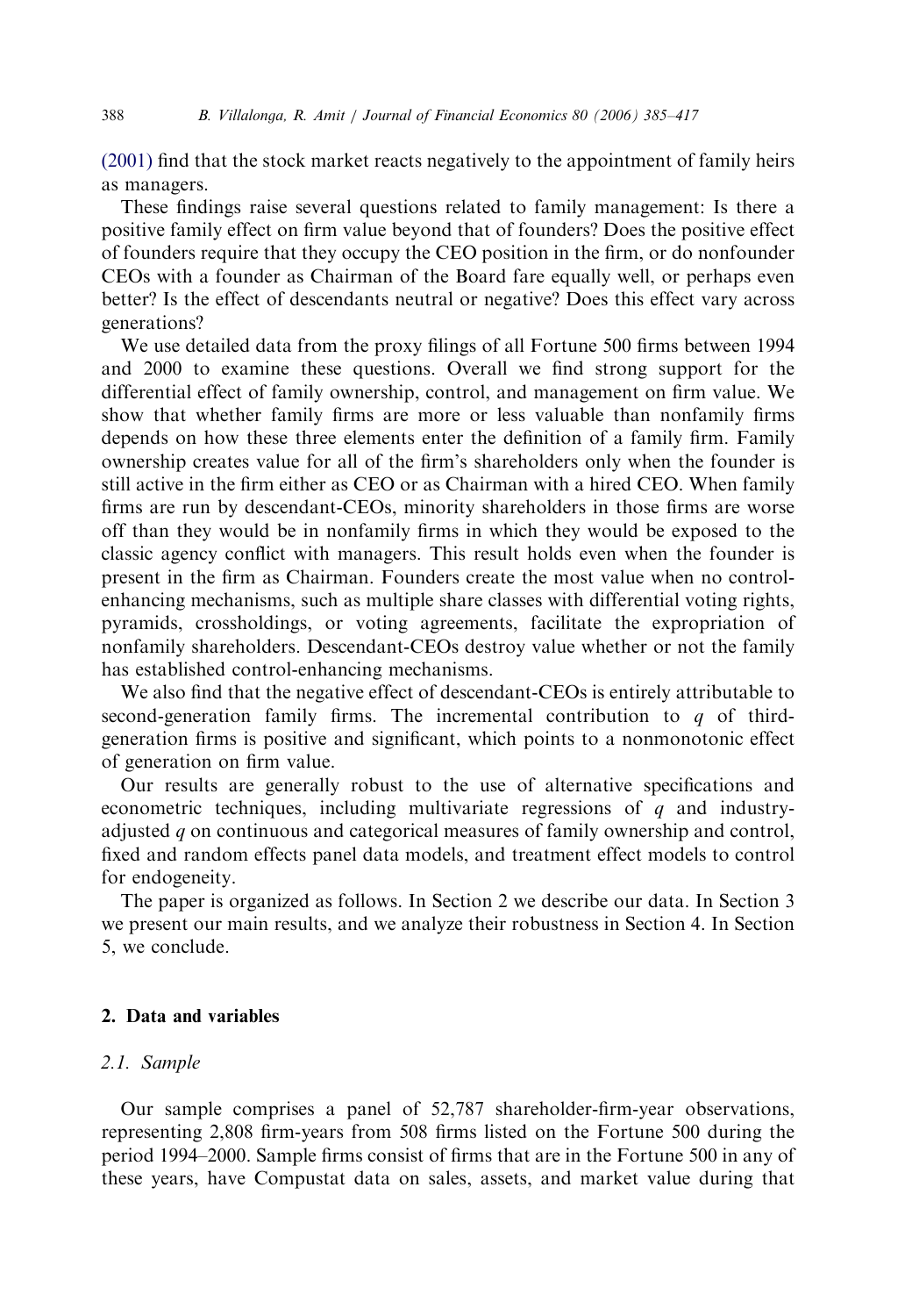period, and whose primary industry is not financial services, utilities, or government. The primary industries of our sample firms span 53 different two-digit SIC codes and 41 of the 48 industries defined by [Fama and French \(1997\)](#page-31-0). For those firms that meet our criteria, we include all years with data available between 1994 and 2000, even if the firm is not in the Fortune 500 list in a particular year.

Our data collection process involves two distinct phases. In the first phase, we build a database at the individual shareholder level that covers, for each firm-year in the sample, all of its insiders (officers and/or directors), all of its blockholders (owners of 5% or more of the firm's equity), and the five largest institutional shareholders. We compile our Phase I data set from four sources: (1) Proxy statements for detailed information about blockholder and insider ownership, and about the firm's voting and board structures; (2) Spectrum data on institutional holdings; (3) Hoover's, corporate websites, and web searches about company histories and family relationships; and, (4) various Securities and Exchange Commission (SEC) filings, to clarify the identity of ultimate owners whenever firms are controlled through intermediate corporations or pyramids. This data set comprises 52,787 shareholder-firm-year observations.

The second phase of our data collection process aggregates our shareholder-level database from Phase I into firm-years, and obtaining data on a broad range of firm characteristics from three other sources: Compustat, the Center for Research on Securities Prices (CRSP), and the Investor Responsibility Research Center (IRRC), which provides data on governance provisions in charters, bylaws, and SEC filings. This aggregation results in 2,808 firm-year observations from 508 different firms. [Table 1](#page-5-0) describes the main variables of our study.

## 2.2. Founders, families, and family firms

We initially define family firms, following [Anderson and Reeb \(2003\),](#page-30-0) as those in which the founder or a member of his or her family by either blood or marriage is an officer, director, or blockholder, either individually or as a group. Our main analyses are based on this definition, which does not require a minimum threshold for family ownership or control above those imposed by SEC reporting requirements. We later examine how our results change when we impose additional conditions for family firms to qualify as such. Those conditions include a minimum control threshold of 20% of the votes, being the largest shareholder or voteholder, having family officers or directors, or being in second or later generation. One could argue, for instance, that founder-run firms such as Microsoft are not family firms in any meaningful sense of the term. This will be the case particularly when the founder plans to cash out rather than transfer control of the firm to his or her heirs, or when there are no such heirs. For that reason, we later break down family firms into founder-run firms and second- or later-generation firms and test the sensitivity of our results to excluding founder-run firms from the family category.

Several clarifications are in order with respect to the precise meaning of ''founder.'' First, the founder may have founded either our sample firm or a predecessor firm. The latter is the case, among many others, for the Martini family in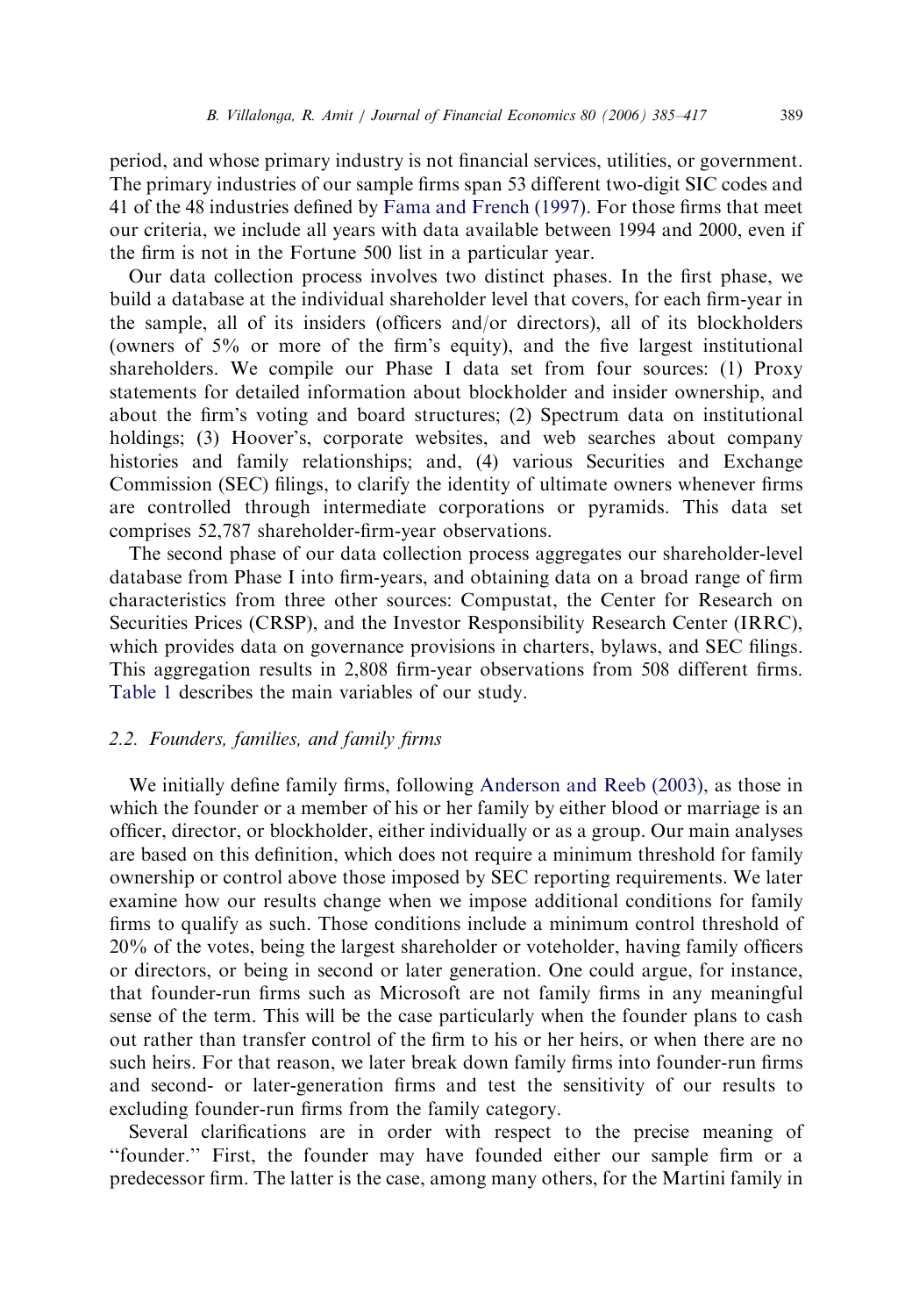|                | Variable                                              | Description                                                                                                                                                                                                                                                                                                                                                                                                                                                                                                                                                                                                                                                                                                                                                                                                                                                                                                                                                                                        |
|----------------|-------------------------------------------------------|----------------------------------------------------------------------------------------------------------------------------------------------------------------------------------------------------------------------------------------------------------------------------------------------------------------------------------------------------------------------------------------------------------------------------------------------------------------------------------------------------------------------------------------------------------------------------------------------------------------------------------------------------------------------------------------------------------------------------------------------------------------------------------------------------------------------------------------------------------------------------------------------------------------------------------------------------------------------------------------------------|
| $\mathbf{1}$   | Family firm                                           | Firm whose founder or a member of the family by either blood or marriage<br>is an officer, a director, or the owner of at least 5% of the firm's equity,<br>individually or as a group. Table 10 considers alternative definitions.<br>Source: Proxies                                                                                                                                                                                                                                                                                                                                                                                                                                                                                                                                                                                                                                                                                                                                             |
| $\overline{2}$ | Founder                                               | Individual responsible for the firm's early growth and development.<br>Founders have to be identified as such in at least two public data sources<br>and have no other source mention a different person as the founder.<br>Sources: Proxies and other SEC documents, Hoover's, corporate websites,<br>and web searches about company histories and family relationships                                                                                                                                                                                                                                                                                                                                                                                                                                                                                                                                                                                                                           |
| 3              | Firm age                                              | Number of years since the founding of the firm or the oldest of its<br>predecessor companies. Sources: Same as for founder                                                                                                                                                                                                                                                                                                                                                                                                                                                                                                                                                                                                                                                                                                                                                                                                                                                                         |
| 4              | Family ownership<br>stake                             | Ratio of the number of shares of all classes held by the family to total<br>shares outstanding. The numerator includes all shares held by family<br>representatives (e.g., cotrustees, family designated directors). It includes all<br>shares over which any family member has shared investment or voting<br>power with a family member (which are only counted once), but none of<br>the shares over which the investment or voting power is shared with a<br>nonmember of the family. Source: Proxies                                                                                                                                                                                                                                                                                                                                                                                                                                                                                          |
| 5              | Control-enhancing<br>mechanisms                       | Voting or control structures that enable the family's voting rights to exceed<br>its cash flow rights. These structures include: multiple share classes,<br>pyramids, cross-holdings, and voting agreements. Multiple share classes<br>are voting structures such that the firm has issued two or more classes of<br>stock with differential voting rights. Pyramids are control structures<br>whereby the family holds shares in the firm through one or more<br>intermediate entities such as trusts, funds, foundations, limited<br>partnerships, holdings, or any other form of corporation of which the<br>family owns less than 100%. Cross-holdings are control structures in<br>which the firm owns shares in a corporation that belongs to the family's<br>chain of control in the firm. Voting agreements are pacts among<br>shareholders that result in the family's holding voting power over a larger<br>number of shares than what it owns with investment power. Source:<br>Proxies |
| 6              | Family vote-<br>holdings in excess of<br>shares owned | Difference between the percentage of all votes outstanding held by the<br>family and the percentage of all shares outstanding owned by the family.<br>The family's holdings include all shares and votes held by family<br>representatives (see [4]). The number of votes held by each family member/<br>representative is the product of the number of shares with voting power of<br>each class, times the number of votes per share of that class. Source:<br>Proxies                                                                                                                                                                                                                                                                                                                                                                                                                                                                                                                           |
| 7              | Governance index                                      | Number of governance provisions in the firm's charter, bylaws, or SEC<br>filings that reduce shareholder rights (Gompers et al. (2003) measure).<br>Source: IRRC.                                                                                                                                                                                                                                                                                                                                                                                                                                                                                                                                                                                                                                                                                                                                                                                                                                  |
| 8              | Nonfamily<br>blockholder<br>ownership                 | Ratio of the number of shares (of all classes) held by all nonfamily<br>blockholders to the total shares outstanding. Blockholders are individuals<br>or institutions listed in the proxy as beneficial owners of at least 5% of the<br>firm. Source: Proxies.                                                                                                                                                                                                                                                                                                                                                                                                                                                                                                                                                                                                                                                                                                                                     |
| 9              | Nonfamily outside<br>directors                        | Number of nonfamily outside directors (i.e., directors that are not<br>managers as well, either active or retired), divided by the total number of                                                                                                                                                                                                                                                                                                                                                                                                                                                                                                                                                                                                                                                                                                                                                                                                                                                 |

directors on the Board. Source: Proxies

<span id="page-5-0"></span>Table 1 Descriptions of all the variables used in the analyses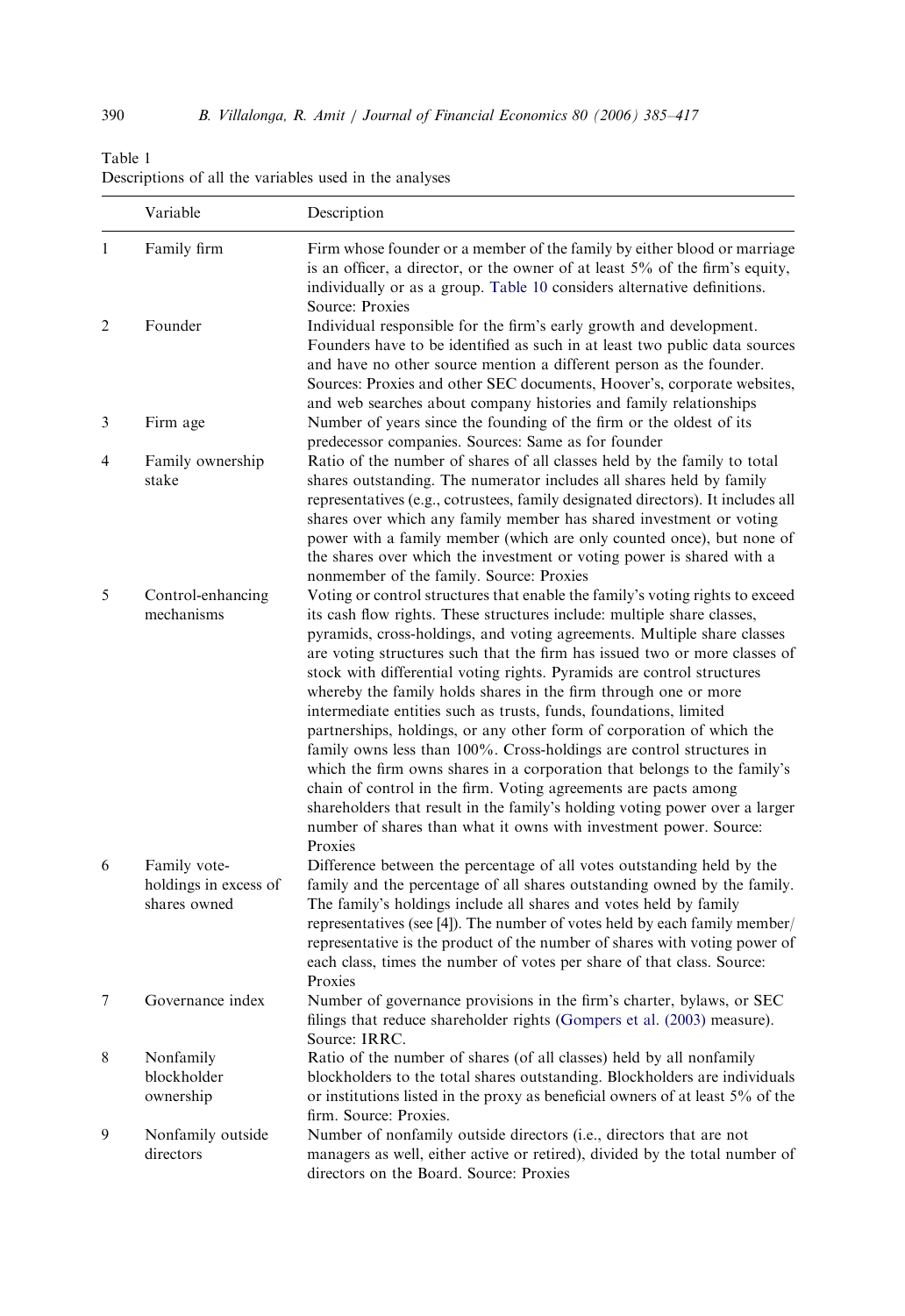|  | Table 1 ( <i>continued</i> ) |  |
|--|------------------------------|--|
|--|------------------------------|--|

|    | Variable               | Description                                                                                                                                                                                                                                                                                                                                               |
|----|------------------------|-----------------------------------------------------------------------------------------------------------------------------------------------------------------------------------------------------------------------------------------------------------------------------------------------------------------------------------------------------------|
| 10 | Tobin's $q$            | Ratio of the firm's market value to total assets. For firms with nontradable<br>share classes, the nontradable shares are valued at the same price as the<br>publicly traded shares. Sources: Compustat and Proxies                                                                                                                                       |
| 11 | Industry- adjusted $q$ | Difference between the firm's Tobin's q and the asset-weighted average of<br>the imputed qs of its segments, where a segment's imputed q is the industry<br>average q. Industry averages are computed at the most precise SIC level<br>for which there is a minimum of five single-segment firms in the industry-<br>year. Sources: Compustat and Proxies |
| 12 | <b>ROA</b>             | Ratio of operating income after depreciation to total assets. Source:<br>Compustat                                                                                                                                                                                                                                                                        |
| 13 | Market risk (beta)     | Estimate from market model in which the firm's monthly returns over the<br>past five years are regressed on the S&P 500 monthly returns. Source:<br><b>CRSP</b>                                                                                                                                                                                           |
| 14 | Idiosyncratic risk     | Standard error of estimate from market model in which the firm's monthly<br>returns over the past five years are regressed on the S&P 500 monthly<br>returns. Source: CRSP                                                                                                                                                                                |
| 15 | Diversification        | Equals one if the firm has two or more segments in Compustat, zero<br>otherwise                                                                                                                                                                                                                                                                           |

Berger-Brunswig, Ted Turner in Time Warner, and the Lorberbaum family in Mohawk Industries<sup>2</sup>

Second, when there is more than one founder, either because there were two or more cofounders of the firm or because our sample firm is the outcome of a merger of family firms, we consider as the founding family the one with the largest voting stake. For instance, the families of Hewlett–Packard cofounders Bill Hewlett and David Packard are both large shareholders with board presence during our sample period. Because the Packard family has almost twice as many shares as the Hewlett family in all years in our sample, we consider the Packards, and not the Hewletts, as the controlling family. In Kellogg, the largest individual shareholder is George Gund III as a result of his father's (George Gund II's) sale for stock of one of his companies to Kellogg in 1927. In addition, George III's brother Gordon is a director. Yet the Kellogg family, through the W.G. Kellogg foundation, owns about

<sup>&</sup>lt;sup>2</sup>Bergen Brunswig resulted from the merger, in 1969, of the Brunswig Drug Company (founded in 1885 by Lucien Napoleon Brunswig) and Bergen Drug (founded in 1947 by Emil Martini, who died and was succeeded by his son Emil Jr. in 1956). Emil Jr. took the helm of the merged entity and was succeeded at his death by his brother, Robert Martini, who took over as Chairman and CEO and appears in the proxy as the largest noninstitutional shareholder. Time Warner became a family firm in 1996 as a result of its acquisition of Turner Broadcasting Systems, whose founder Ted Turner became the largest shareholder in the merged entity. Mohawk Industries became a family firm in 1995 as a result of its acquisition of Aladdin, which was itself controlled by founder Alan Lorberbaum and his son, Jeffrey. Prior to the merger, the largest shareholder of Mohawk was Citicorp, with a 31% ownership stake in the firm. After the merger, Citicorp's stake was reduced to 18% and the Lorberbaum family as a group became the largest shareholder with a 42% combined stake.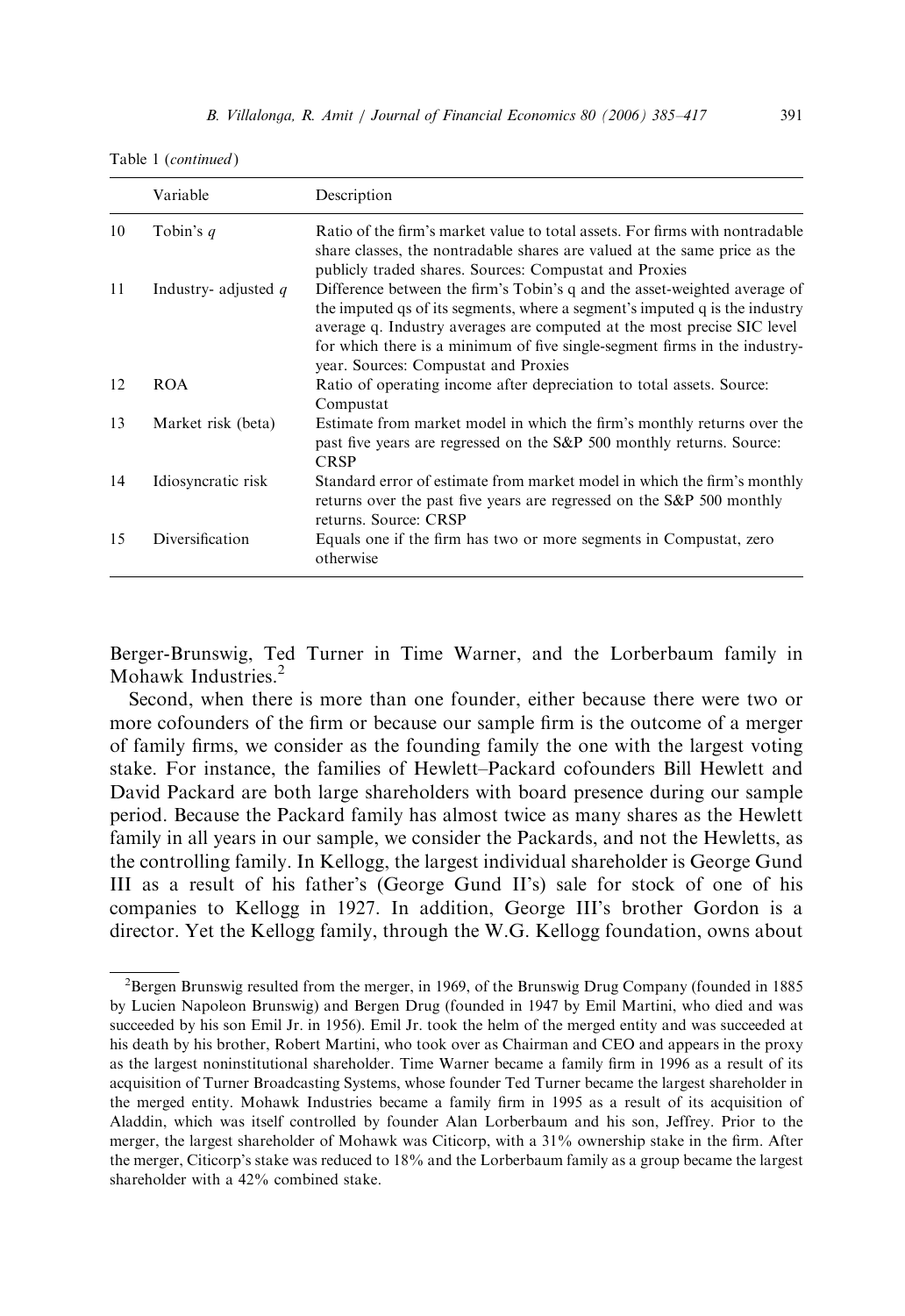three times as many shares in Kellogg as does the Gund family. We therefore consider the Kelloggs, and not the Gunds, as the controlling family.

Third, we note that the person who is generally recognized as a firm's founder is the one responsible for the firm's early growth and development into the business that it later became known for, yet this need not be the same individual who started and incorporated the company or a predecessor business, nor the one who took the company public. For instance, the Ochs-Sulzberger family in the New York Times, the Graham family in the Washington Post, and the Galvin family in Motorola all ''started'' their firms with the acquisition of bankrupt (and hence previously existing) companies. Paul Fireman became Reebok's ''official founder'' through his acquisition of the U.K. company's U.S. distribution rights in 1979. Robert Walter is generally perceived as Cardinal Health's founder after he shifted Cardinal's core business from food wholesaling to health services.<sup>3</sup>

To reduce arbitrariness, we only consider as founders those individuals who are identified as such in at least two public data sources, and no other data source that we are aware of mentions a different person as the founder. We systematically do not consider as founders any of the following individuals: executives who became the largest noninstitutional shareholder in their company through the accumulation of stock-based compensation, through a spin-off, or through a management or leveraged buyout (with the exception of Cardinal Health for the reasons mentioned); families behind investment management companies such as Fidelity (controlled by Edward Johnson and his daughter, Abigail), whose funds are the largest shareholder in 18% of our sample and one of the three largest in 35% of our sample, or Franklin Resources (controlled by Charles and Rupert Johnson); and, general partners in venture capital funds or leveraged buyout funds such as KKR (controlled by Henry Kravis and George Roberts, who are first cousins).

## 2.3. Family holdings of shares and votes

In only a few cases (e.g., Nordstrom, Murphy Oil) does the proxy itself provide an aggregate figure for the percentage of shares held by the family as a group. Therefore, we compute this figure by aggregating across all classes of shares and across all family members or representatives the shares held by the family with investment and/or voting power.

We consider as family representatives all cotrustees that are beneficial owners by virtue of their association with the family in those trusts, as well as family designated directors. We include the shares of family representatives because they owe their job—or their position as beneficial owners—to the family. Therefore, we can assume that their incentives are aligned with those of the family. For instance, in the Washington Post during 1994, a significant fraction of the shares held by the Graham family were held in trusts in which Katherine Graham, her son, Donald

<sup>&</sup>lt;sup>3</sup>Walter acquired Cardinal Foods in a leveraged buyout in 1971. Cardinal first moved into pharmaceuticals distribution in 1980 with the acquisition of Zanesville and went public in 1983 as Cardinal Distribution.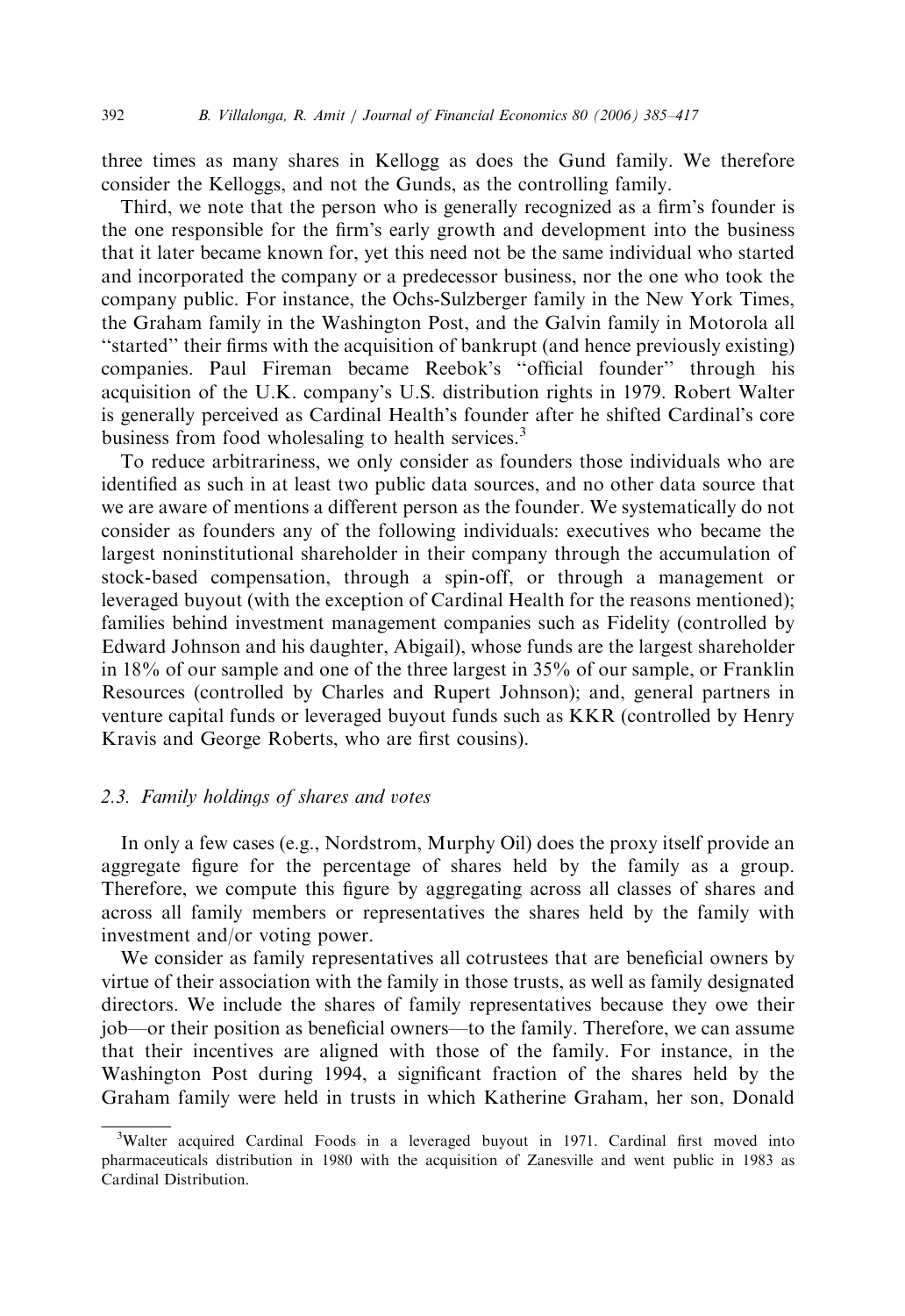Graham, and director George Gillespie were cotrustees. We consider Gillespie as a family representative and include all shares held in such trusts. We include both the shares over which family representatives share investment or voting power with the family and those they hold individually, but the latter are typically insignificant relative to the family's overall holdings. In contrast, including or excluding the shares over which they share investment or voting power with the family can significantly affect the estimated family holdings.

On the other hand, we do not include any shares over which the family shares investment or voting power with a nonmember of the family that cannot reasonably be considered as a family representative.To continue with the Washington Post example, in 1994, Berkshire Hathaway (of which Warren Buffett and his wife owned approximately 43.8%) was the beneficial owner of, and held investment power over, 1,727,765 (14.8%) shares of Class B stock in the Post. Pursuant to an agreement dated 1977 and extended in 1985, Warren Buffett, Berkshire, and its subsidiaries granted Donald Graham a proxy to vote such shares at his discretion. Because we cannot consider Buffett as a Graham family representative, we include his shares in our measure of the percentage of votes held by the family, but not in the percentage of shares held by the family.

## 2.4. Tobin's q

Following earlier studies of ownership and performance since [Morck et al. \(1988\),](#page-32-0) including those whose results we seek to reconcile, we use Tobin's  $q$ —the ratio of the firm's market value to the replacement cost of its assets—as our dependent variable, and interpret it as a measure of corporate value (scaled by assets). We use the firm's market-to-book value as a proxy for  $q$ , and we use the market value of common equity plus the book value of preferred stock and debt as a proxy for the firm's market value. For firms with a single class of shares, the market value of common equity is the product of the share price at fiscal year-end times the number of common shares outstanding. We obtain both items from Compustat. For firms with multiple classes of tradable shares, the procedure is the same for each class of stock and only requires adding the market value of all classes [\(Zingales, 1995](#page-32-0); [Nenova, 2003](#page-32-0)).

For firms with multiple share classes, including at least one class that is not publicly traded, we multiply the total shares outstanding of all classes by the share price of the tradable shares to estimate the market value of common equity. This approach, which is also used in [Gompers et al. \(2004\)](#page-31-0), amounts to valuing the nontradable shares at the same price per share as the tradable shares. Two alternative approaches have been used to value nontradable shares. One is to ignore the shares outstanding of all nontradable classes [\(Anderson and Reeb, 2003](#page-30-0)). This approach amounts to valuing the nontradable shares at zero, and therefore underestimates  $q$  for firms with nontradable share classes. Another approach is to value the nontradable shares at the average premium on traded supervoting shares relative to the common traded shares, e.g. 2% to 10% ([Cronqvist and Nilsson,](#page-31-0) [2003\)](#page-31-0). This approach ignores the liquidity discount that nontradable shares are subject to, and therefore overestimates  $q$  for firms with this type of shares.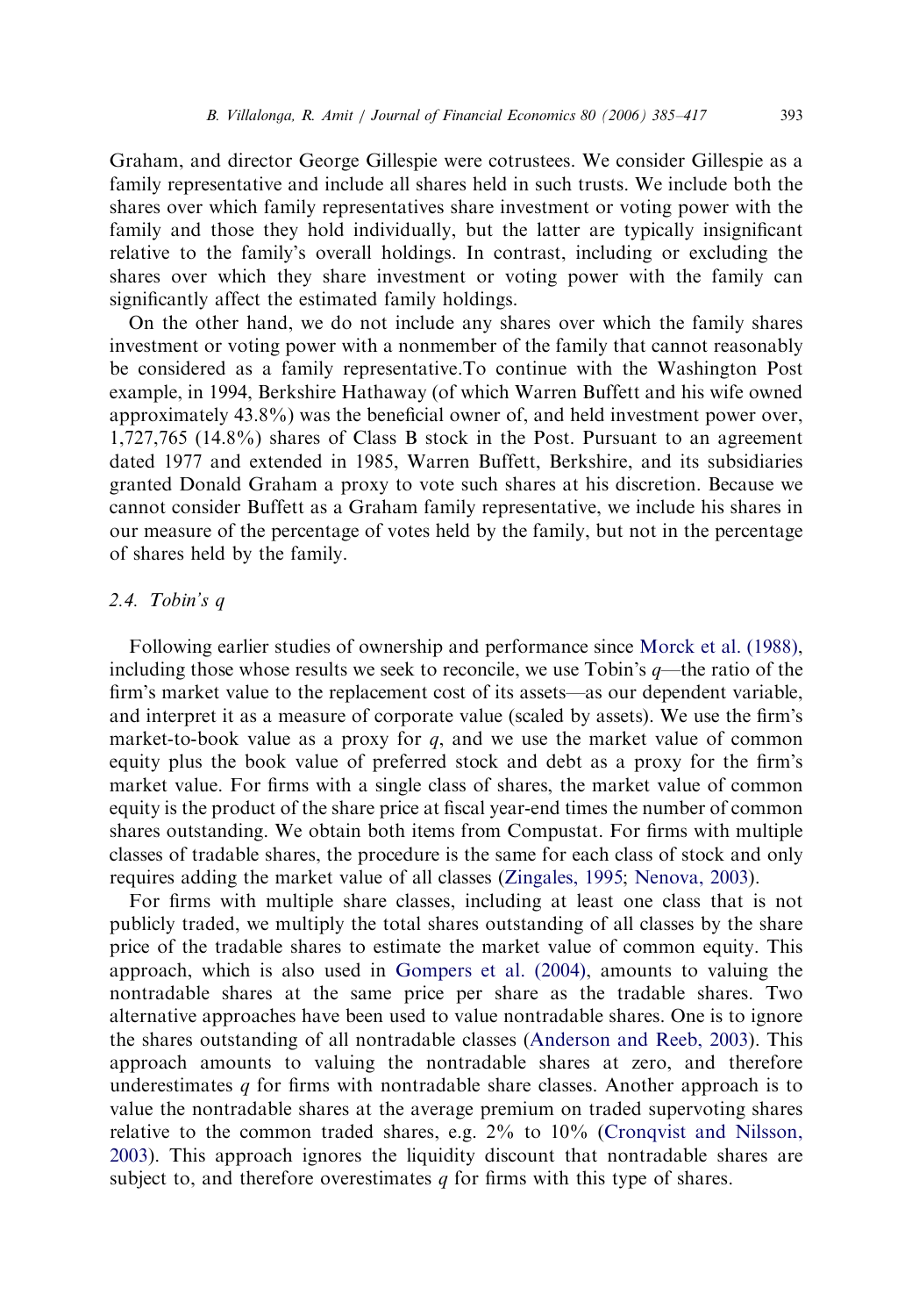## 3. Main results

## 3.1. Descriptive statistics

[Table 2](#page-10-0) provides descriptive statistics for our sample, broken down by family and nonfamily firms. Family firms represent 37% of our sample; 1,041 family firm-years from 193 different firms. The mean q of family firms is 0.23 higher than the q of nonfamily firms, and the difference is statistically significant at the 10% level using clustered standard errors. The difference is larger on an industry-adjusted basis: Family firms have a 0.40 higher q, which is significant at the  $1\%$  level. The data thus suggest that family firms are better performers than are nonfamily firms, which is consistent with the findings of [Anderson and Reeb \(2003\)](#page-30-0).

On average, family firms are smaller (in assets, sales, and employees) than nonfamily firms, but not significantly so. They are, however, significantly younger (63 versus 74 years old) and exhibit significantly higher growth than nonfamily firms. These characteristics may raise a concern that the superior performance of family firms is driven by the predominance among them of early-stage, high-growth firms that have reached the Fortune 500 while still under founder management or control. Because Tobin's  $q$  varies positively with growth prospects, the higher  $q$  of these firms could simply reflect different growth stages. This problem could be particularly severe in the time period of our sample, which covers the late 1990s boom, when high-growth companies may have been overvalued.

Several factors attenuate this concern. First, a firm's inclusion in the Fortune 500 is dictated solely by its revenues and not by its market value as it occurs, for instance, in the S&P 500 index. Hence, our sample should be unaffected by the bull market of the late 1990s. In fact, the highest qs in our sample typically belong to R&Dintensive firms such as pharmaceutical companies, which are widely held. Nevertheless, as a robustness check, we reestimate our regressions excluding technology firms. We also exclude outliers, which we initially define as firms with a  $q$  greater than ten (later we use alternative thresholds). Second, family firms also have higher profitability than do nonfamily firms, although not significantly so. Third, [Palia and](#page-32-0) [Ravid \(2002\),](#page-32-0) [Adams et al. \(2003\),](#page-30-0) and [Fahlenbrach \(2004\)](#page-31-0) find that the founder-CEO premium is robust to a variety of self-selection tests. Fourth, of the family firmyears in our sample, 32% are in their first generation, 32% are in their second generation, 21% are in their third generation, and 14% are in their fourth or later generation (the oldest Fortune 500 firm, Du Pont de Nemours, was founded in 1800 and is a seventh-generation family firm).

The above suggests that our finding of a higher  $q$  for family firms may be subject to a different kind of selection bias, one that affects second- and later-generation family firms as well as founder-led firms. We test and control for the presence of this bias in our robustness checks. We also control for firm age and sales growth in all of the regressions that follow.

[Table 2](#page-10-0) shows significant differences between family and nonfamily firms for all variables related to governance and control. Families own an average of 16% of the equity of Fortune 500 firms in which they are present. Yet, 50% of them use some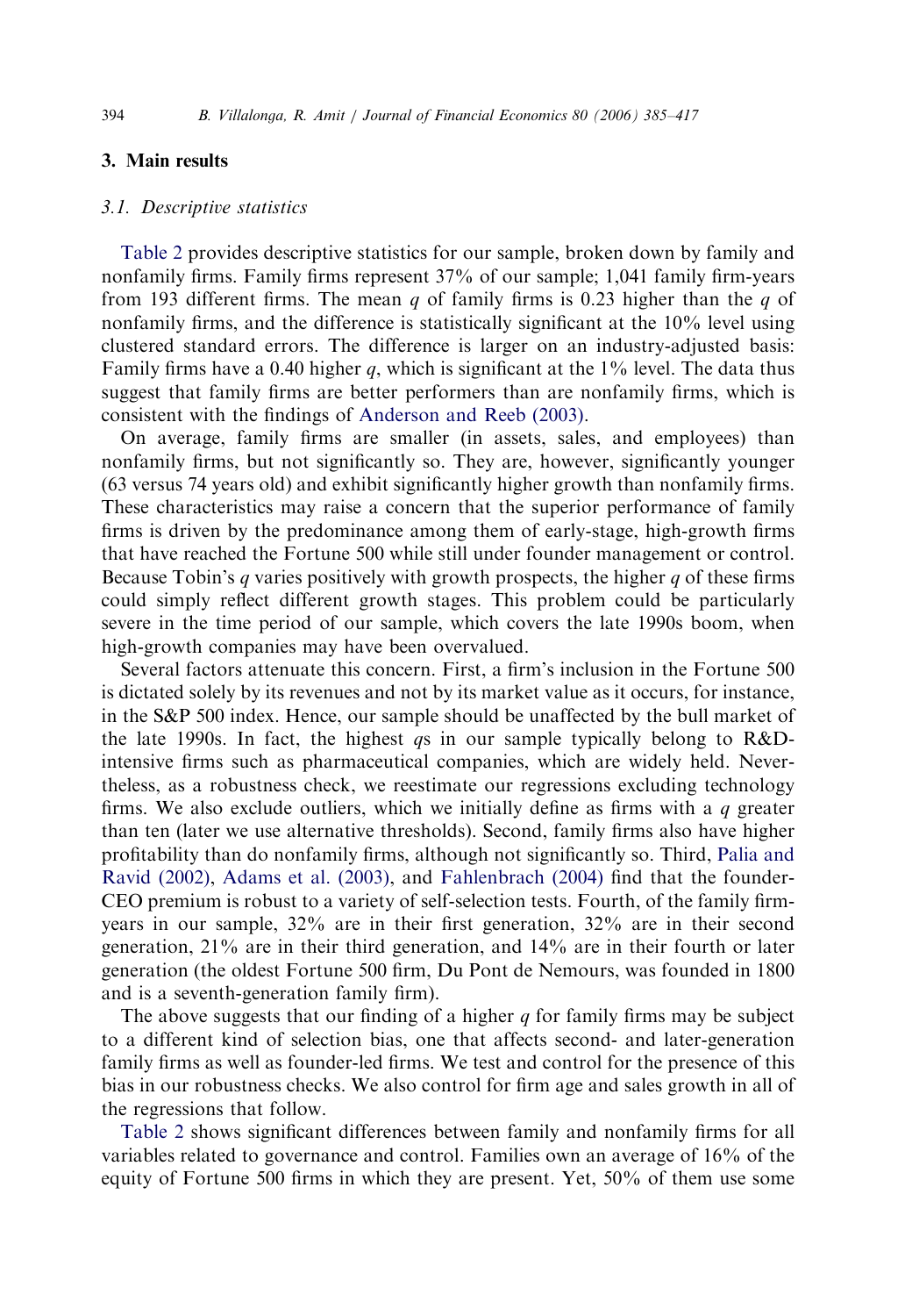|                            | t             |
|----------------------------|---------------|
| $\sim$<br>Φ<br>⊡<br>ದ<br>⊢ | Ġ<br>٤<br>Maq |

<span id="page-10-0"></span>

| ons, and tests of differences in means between family and nonfamily firms in their ownership, control, governance, and financial | are based on clustered (by firm) standard errors from OLS regressions of each variable on a family firm dummy. Family firms are | one or more family members are officers or directors, or own 5% or more of the firm's equity, either individually or as a group. The | firm-year observations from 508 Fortune 500 firms listed in U.S. stock markets during 1994-2000. Asterisks denote statistical |                                                      |
|----------------------------------------------------------------------------------------------------------------------------------|---------------------------------------------------------------------------------------------------------------------------------|--------------------------------------------------------------------------------------------------------------------------------------|-------------------------------------------------------------------------------------------------------------------------------|------------------------------------------------------|
|                                                                                                                                  |                                                                                                                                 |                                                                                                                                      |                                                                                                                               | ***), $5\%$ (**), or $10\%$ (*) level, respectively. |
| Means, standard deviatio.                                                                                                        | aracteristics. t-statistics                                                                                                     | efined as those in which                                                                                                             | ample comprises 2,808 1                                                                                                       | ignificance at the 1% (**                            |

|                                                                                                                                 | こうこく いいこ                                                                                                                                                                                                                                                                                                |                                                                                                                                                                                                                                                                                                          |                                                                                                                                                                                                                                                                                                                                                  |         |                                                                                                                                                                                                                                                                                |                                                                                                                                                                                                                                                                                                                                     |                   |                                                                                                                                                                                                                                                                                                                    |
|---------------------------------------------------------------------------------------------------------------------------------|---------------------------------------------------------------------------------------------------------------------------------------------------------------------------------------------------------------------------------------------------------------------------------------------------------|----------------------------------------------------------------------------------------------------------------------------------------------------------------------------------------------------------------------------------------------------------------------------------------------------------|--------------------------------------------------------------------------------------------------------------------------------------------------------------------------------------------------------------------------------------------------------------------------------------------------------------------------------------------------|---------|--------------------------------------------------------------------------------------------------------------------------------------------------------------------------------------------------------------------------------------------------------------------------------|-------------------------------------------------------------------------------------------------------------------------------------------------------------------------------------------------------------------------------------------------------------------------------------------------------------------------------------|-------------------|--------------------------------------------------------------------------------------------------------------------------------------------------------------------------------------------------------------------------------------------------------------------------------------------------------------------|
|                                                                                                                                 | $11$ firms                                                                                                                                                                                                                                                                                              |                                                                                                                                                                                                                                                                                                          | amily firms                                                                                                                                                                                                                                                                                                                                      |         | <b>Jonfamily</b> firms                                                                                                                                                                                                                                                         |                                                                                                                                                                                                                                                                                                                                     | Diff. in<br>Means |                                                                                                                                                                                                                                                                                                                    |
|                                                                                                                                 | Mean                                                                                                                                                                                                                                                                                                    | Std Dev                                                                                                                                                                                                                                                                                                  | Mean                                                                                                                                                                                                                                                                                                                                             | Std Dev | Mean                                                                                                                                                                                                                                                                           | Std Dev                                                                                                                                                                                                                                                                                                                             | $[b] - [c]$       | t-stat.                                                                                                                                                                                                                                                                                                            |
| Tobin's $q$                                                                                                                     |                                                                                                                                                                                                                                                                                                         |                                                                                                                                                                                                                                                                                                          |                                                                                                                                                                                                                                                                                                                                                  |         |                                                                                                                                                                                                                                                                                |                                                                                                                                                                                                                                                                                                                                     |                   |                                                                                                                                                                                                                                                                                                                    |
|                                                                                                                                 |                                                                                                                                                                                                                                                                                                         |                                                                                                                                                                                                                                                                                                          |                                                                                                                                                                                                                                                                                                                                                  |         |                                                                                                                                                                                                                                                                                |                                                                                                                                                                                                                                                                                                                                     |                   |                                                                                                                                                                                                                                                                                                                    |
| Industry-adjusted $q$<br>Assets ( $\$ millions)<br>Sales ( $\$ millions)<br>Employees                                           |                                                                                                                                                                                                                                                                                                         |                                                                                                                                                                                                                                                                                                          |                                                                                                                                                                                                                                                                                                                                                  |         |                                                                                                                                                                                                                                                                                |                                                                                                                                                                                                                                                                                                                                     |                   |                                                                                                                                                                                                                                                                                                                    |
|                                                                                                                                 |                                                                                                                                                                                                                                                                                                         |                                                                                                                                                                                                                                                                                                          |                                                                                                                                                                                                                                                                                                                                                  |         |                                                                                                                                                                                                                                                                                |                                                                                                                                                                                                                                                                                                                                     |                   |                                                                                                                                                                                                                                                                                                                    |
|                                                                                                                                 |                                                                                                                                                                                                                                                                                                         |                                                                                                                                                                                                                                                                                                          |                                                                                                                                                                                                                                                                                                                                                  |         |                                                                                                                                                                                                                                                                                |                                                                                                                                                                                                                                                                                                                                     |                   |                                                                                                                                                                                                                                                                                                                    |
| Firm age since founding                                                                                                         |                                                                                                                                                                                                                                                                                                         |                                                                                                                                                                                                                                                                                                          |                                                                                                                                                                                                                                                                                                                                                  |         |                                                                                                                                                                                                                                                                                |                                                                                                                                                                                                                                                                                                                                     |                   |                                                                                                                                                                                                                                                                                                                    |
|                                                                                                                                 |                                                                                                                                                                                                                                                                                                         |                                                                                                                                                                                                                                                                                                          |                                                                                                                                                                                                                                                                                                                                                  |         |                                                                                                                                                                                                                                                                                |                                                                                                                                                                                                                                                                                                                                     |                   |                                                                                                                                                                                                                                                                                                                    |
|                                                                                                                                 |                                                                                                                                                                                                                                                                                                         |                                                                                                                                                                                                                                                                                                          |                                                                                                                                                                                                                                                                                                                                                  |         |                                                                                                                                                                                                                                                                                |                                                                                                                                                                                                                                                                                                                                     |                   |                                                                                                                                                                                                                                                                                                                    |
| Generation<br>Sales growth<br>ROA                                                                                               |                                                                                                                                                                                                                                                                                                         |                                                                                                                                                                                                                                                                                                          |                                                                                                                                                                                                                                                                                                                                                  |         |                                                                                                                                                                                                                                                                                |                                                                                                                                                                                                                                                                                                                                     |                   |                                                                                                                                                                                                                                                                                                                    |
| Family ownership                                                                                                                | $\begin{array}{cccccc} 2.03\\ -0.32\\ -0.510\\ -0.512\\ -0.512\\ -0.512\\ -0.512\\ -0.512\\ -0.512\\ -0.512\\ -0.512\\ -0.512\\ -0.512\\ -0.512\\ -0.512\\ -0.512\\ -0.512\\ -0.512\\ -0.512\\ -0.512\\ -0.512\\ -0.512\\ -0.512\\ -0.512\\ -0.512\\ -0.512\\ -0.512\\ -0.512\\ -0.512\\ -0.512\\ -0.5$ | 1.60<br>1.43<br>1.43<br>1.50<br>1.50<br>1.50<br>1.60<br>1.43<br>1.43<br>1.43<br>1.43<br>1.50<br>2.60<br>1.71<br>1.71<br>1.60<br>0.50<br>0.50<br>0.50<br>0.50<br>0.50<br>0.50<br>0.50<br>0.50<br>0.50<br>0.50<br>0.50<br>0.50<br>0.50<br>0.50<br>0.50<br>0.50<br>0.50<br>0.50<br>0.50<br>0.50<br>0.50<br> | $\begin{array}{r} 2.17 \\ -0.07 \\ -0.09 \\ -0.09 \\ -0.09 \\ -0.09 \\ -0.09 \\ -0.09 \\ -0.09 \\ -0.09 \\ -0.09 \\ -0.09 \\ -0.09 \\ -0.09 \\ -0.09 \\ -0.09 \\ -0.09 \\ -0.09 \\ -0.09 \\ -0.09 \\ -0.09 \\ -0.09 \\ -0.09 \\ -0.09 \\ -0.09 \\ -0.09 \\ -0.09 \\ -0.09 \\ -0.09 \\ -0.09 \\ -0.09 \\ -0.09 \\ -0.09 \\ -0.09 \\ -0.09 \\ -0.$ |         | $1.95$<br>$-0.47$<br>$-0.47$<br>$-0.47$<br>$-0.49$<br>$+0.49$<br>$+0.49$<br>$-0.49$<br>$-0.49$<br>$-0.49$<br>$-0.49$<br>$-0.49$<br>$-0.49$<br>$-0.49$<br>$-0.49$<br>$-0.49$<br>$-0.49$<br>$-0.49$<br>$-0.49$<br>$-0.49$<br>$-0.49$<br>$-0.49$<br>$-0.49$<br>$-0.49$<br>$-0.49$ | $\frac{14}{11}$<br>$\frac{14}{11}$<br>$\frac{14}{11}$<br>$\frac{14}{11}$<br>$\frac{14}{11}$<br>$\frac{14}{11}$<br>$\frac{14}{11}$<br>$\frac{14}{11}$<br>$\frac{14}{11}$<br>$\frac{14}{11}$<br>$\frac{14}{11}$<br>$\frac{14}{11}$<br>$\frac{14}{11}$<br>$\frac{14}{11}$<br>$\frac{14}{11}$<br>$\frac{14}{11}$<br>$\frac{14}{11}$<br> |                   | $\begin{array}{r} 1.65^*\\ -1.43^{***}\\ -1.04\\ -1.05\\ -1.05\\ -1.05\\ -1.05\\ 2.05^{***}\\ -1.05\\ -1.05\\ -1.05\\ -1.05\\ -1.05\\ -1.05\\ -1.05\\ -1.05\\ -1.05\\ -1.05\\ -1.05\\ -1.05\\ -1.05\\ -1.05\\ -1.05\\ -1.05\\ -1.05\\ -1.05\\ -1.05\\ -1.05\\ -1.05\\ -1.05\\ -1.05\\ -1.05\\ -1.05\\ -1.05\\ -1.$ |
| Control-enhancing mechanisms                                                                                                    |                                                                                                                                                                                                                                                                                                         |                                                                                                                                                                                                                                                                                                          |                                                                                                                                                                                                                                                                                                                                                  |         |                                                                                                                                                                                                                                                                                |                                                                                                                                                                                                                                                                                                                                     |                   |                                                                                                                                                                                                                                                                                                                    |
| Family excess voteholdings                                                                                                      |                                                                                                                                                                                                                                                                                                         |                                                                                                                                                                                                                                                                                                          |                                                                                                                                                                                                                                                                                                                                                  |         |                                                                                                                                                                                                                                                                                |                                                                                                                                                                                                                                                                                                                                     |                   |                                                                                                                                                                                                                                                                                                                    |
|                                                                                                                                 |                                                                                                                                                                                                                                                                                                         |                                                                                                                                                                                                                                                                                                          |                                                                                                                                                                                                                                                                                                                                                  |         |                                                                                                                                                                                                                                                                                |                                                                                                                                                                                                                                                                                                                                     |                   |                                                                                                                                                                                                                                                                                                                    |
| Governance index<br>Nonfamily blockholdings                                                                                     |                                                                                                                                                                                                                                                                                                         |                                                                                                                                                                                                                                                                                                          |                                                                                                                                                                                                                                                                                                                                                  |         |                                                                                                                                                                                                                                                                                |                                                                                                                                                                                                                                                                                                                                     |                   |                                                                                                                                                                                                                                                                                                                    |
|                                                                                                                                 |                                                                                                                                                                                                                                                                                                         |                                                                                                                                                                                                                                                                                                          |                                                                                                                                                                                                                                                                                                                                                  |         |                                                                                                                                                                                                                                                                                |                                                                                                                                                                                                                                                                                                                                     |                   |                                                                                                                                                                                                                                                                                                                    |
|                                                                                                                                 |                                                                                                                                                                                                                                                                                                         |                                                                                                                                                                                                                                                                                                          |                                                                                                                                                                                                                                                                                                                                                  |         |                                                                                                                                                                                                                                                                                |                                                                                                                                                                                                                                                                                                                                     |                   |                                                                                                                                                                                                                                                                                                                    |
| Nonfamily outside directors<br>Dividends/book equity<br>Debt/market value of equity<br>Market risk (beta)<br>Idiosyncratic risk |                                                                                                                                                                                                                                                                                                         |                                                                                                                                                                                                                                                                                                          |                                                                                                                                                                                                                                                                                                                                                  |         |                                                                                                                                                                                                                                                                                |                                                                                                                                                                                                                                                                                                                                     |                   |                                                                                                                                                                                                                                                                                                                    |
|                                                                                                                                 |                                                                                                                                                                                                                                                                                                         |                                                                                                                                                                                                                                                                                                          |                                                                                                                                                                                                                                                                                                                                                  |         |                                                                                                                                                                                                                                                                                |                                                                                                                                                                                                                                                                                                                                     |                   |                                                                                                                                                                                                                                                                                                                    |
|                                                                                                                                 |                                                                                                                                                                                                                                                                                                         |                                                                                                                                                                                                                                                                                                          |                                                                                                                                                                                                                                                                                                                                                  |         |                                                                                                                                                                                                                                                                                |                                                                                                                                                                                                                                                                                                                                     |                   |                                                                                                                                                                                                                                                                                                                    |
| Diversification dummy                                                                                                           |                                                                                                                                                                                                                                                                                                         |                                                                                                                                                                                                                                                                                                          |                                                                                                                                                                                                                                                                                                                                                  |         |                                                                                                                                                                                                                                                                                |                                                                                                                                                                                                                                                                                                                                     |                   |                                                                                                                                                                                                                                                                                                                    |
| R&D/sales<br>CAPX/PPE                                                                                                           |                                                                                                                                                                                                                                                                                                         |                                                                                                                                                                                                                                                                                                          |                                                                                                                                                                                                                                                                                                                                                  |         |                                                                                                                                                                                                                                                                                |                                                                                                                                                                                                                                                                                                                                     |                   |                                                                                                                                                                                                                                                                                                                    |
|                                                                                                                                 |                                                                                                                                                                                                                                                                                                         |                                                                                                                                                                                                                                                                                                          |                                                                                                                                                                                                                                                                                                                                                  |         |                                                                                                                                                                                                                                                                                |                                                                                                                                                                                                                                                                                                                                     |                   |                                                                                                                                                                                                                                                                                                                    |
| Number of firm-years<br>Number of firms                                                                                         | 2,808                                                                                                                                                                                                                                                                                                   |                                                                                                                                                                                                                                                                                                          | 193<br>1,041                                                                                                                                                                                                                                                                                                                                     |         | 1,767<br>336                                                                                                                                                                                                                                                                   |                                                                                                                                                                                                                                                                                                                                     |                   |                                                                                                                                                                                                                                                                                                                    |
|                                                                                                                                 |                                                                                                                                                                                                                                                                                                         |                                                                                                                                                                                                                                                                                                          |                                                                                                                                                                                                                                                                                                                                                  |         |                                                                                                                                                                                                                                                                                |                                                                                                                                                                                                                                                                                                                                     |                   |                                                                                                                                                                                                                                                                                                                    |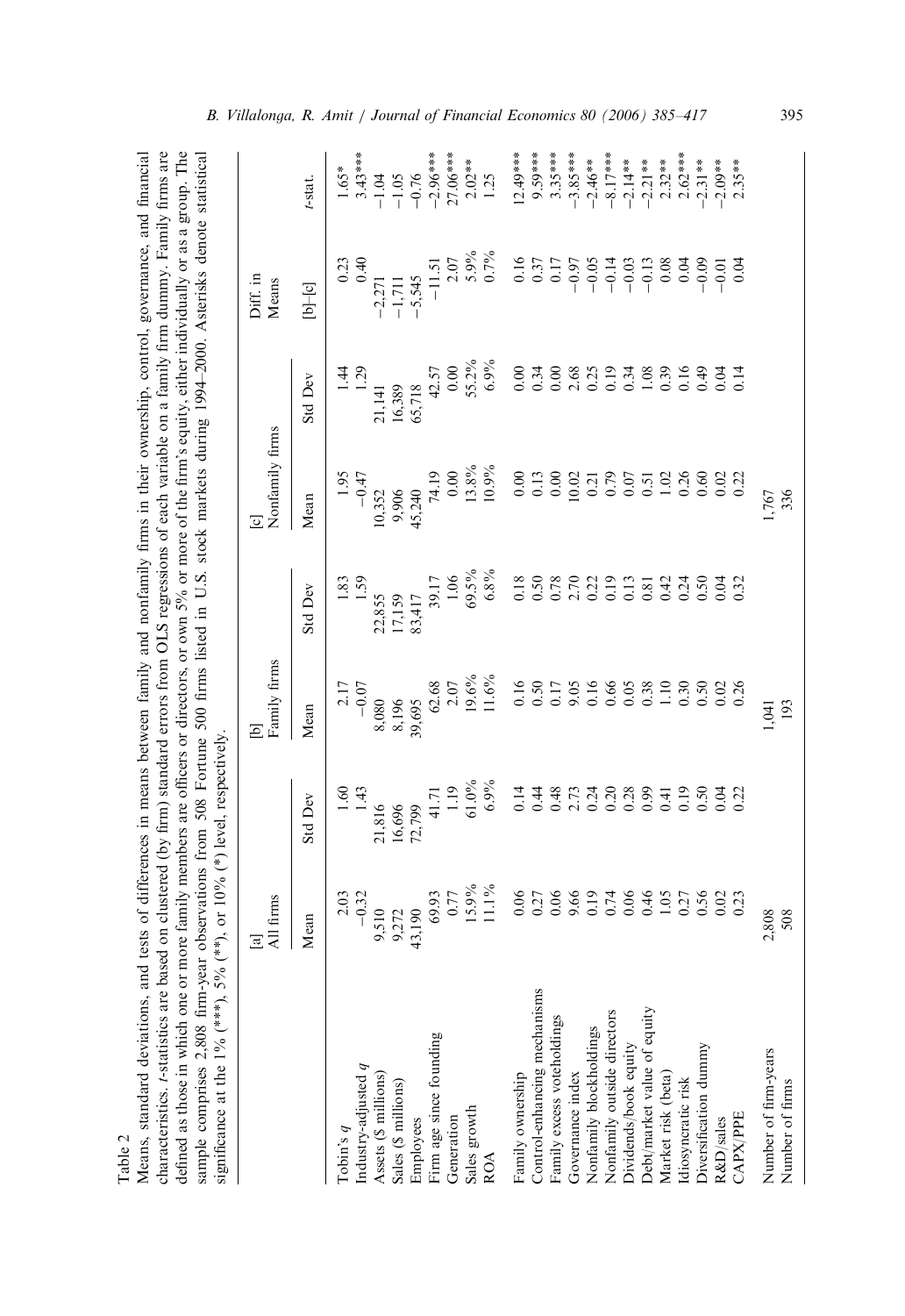control-enhancing mechanism that entitles them to a fraction of the total votes outstanding that is greater than their share ownership stake. These mechanisms include dual share classes with differential voting rights, pyramids, cross-holdings, and voting agreements. Families make significantly more frequent use of these mechanisms than do other large shareholders in nonfamily firms (50% vs. 13%, respectively). Family voteholdings in excess of shares owned average 17% for all family firms.

The Governance Index is the measure of corporate governance developed by [Gompers et al. \(2003\)](#page-31-0) based on the IRRC data. The index is a count of the number of governance provisions in the firm's charter, bylaws, or SEC filings that reduce shareholder rights. These are largely antitakeover and officer or director protection provisions, including: (1) Tactics for delaying hostile bidders such as staggered boards, special meetings, requirement of written consent, or ''blank checks''; (2) officer/director protection provisions such as compensation plans, contracts, golden parachutes, indemnification, liability, or severance agreements; (3) voting provisions including secret ballots, supermajorities, unequal voting rights, and the absence of cumulative voting; (4) other antitakeover provisions such as antigreenmail, directors' duties, fair price, poison pills, and silver or pension parachutes; and, (5) state laws that make certain governance provisions apply automatically. The index is thus a proxy for weak corporate governance. In our sample, the index ranges between two and 16 and is significantly greater for nonfamily firms. This finding, taken together with the evidence on families' excess voteholdings, is consistent with the view that minority shareholders' risk of expropriation comes from two different sources in family and nonfamily firms, namely, controlling shareholders in the former and management in the latter.

The average equity ownership by nonfamily blockholders is significantly lower in family firms than it is in nonfamily firms. Perhaps more surprisingly, the mean level of ownership by nonfamily blockholders in family firms is exactly the same as the mean family ownership in these firms (16%). Family firms have a significantly lower proportion of independent directors than do nonfamily firms. They also have significantly lower dividend rates and leverage. Both dividends and debt can play a role in limiting minority shareholder expropriation by removing corporate wealth from family control [\(Jensen, 1986](#page-31-0); [Faccio et al., 2001\)](#page-31-0). Yet, our findings suggest that dividend policy and capital structure in U.S. family firms exacerbate rather than mitigate the problem.

Family and nonfamily firms also differ significantly in their investment policies. Family firms have relatively higher capital expenditures but slightly lower R&D expenditures. They are also less prone to being diversified than are their nonfamily counterparts. Consistent with their diversification profile, family firms' stock returns show higher levels of risk, both systematic and idiosyncratic. This pattern contrasts with the conventional wisdom that families may be inclined to diversify their firms to make up for their lack of personal diversification.

[Table 3](#page-13-0) shows the industry distribution of family and nonfamily firms in our sample. Although family firms are present in all sectors of the economy, they are not uniformly distributed within and across industries. At one extreme are 13 two-digit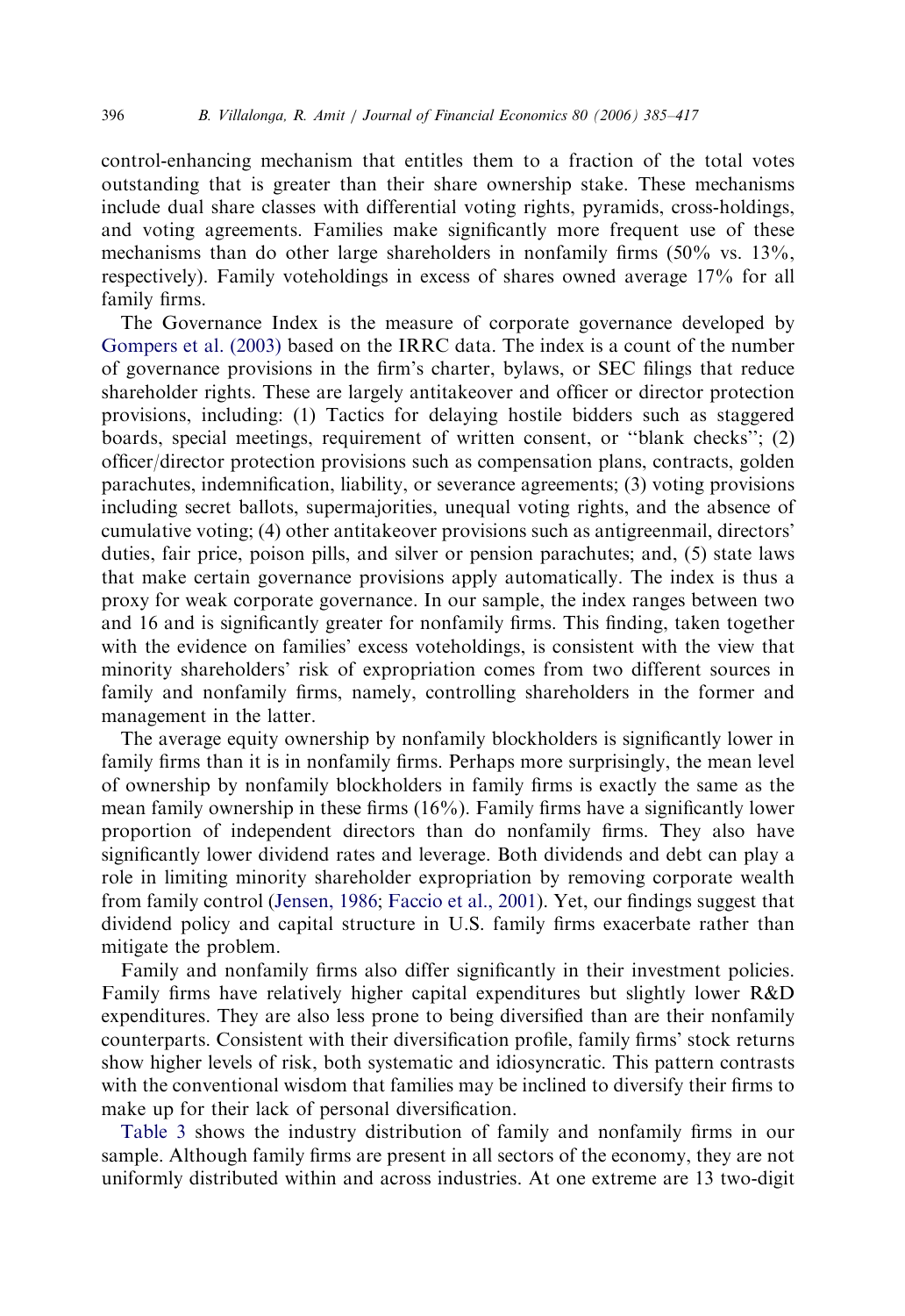SIC code industries in which there are no family firms. At the other extreme is apparel and other textile products (SIC code 23), which is entirely composed of family firms. These differences suggest that it is important to control for industry in all of our analyses.

To recapitulate, family and nonfamily firms differ significantly in age, growth, performance, corporate governance and control, financial and investment policies, and industry affiliation. We next assess the contribution of these variables to the valuation differential between the two groups of firms.

## 3.2. Main effects of family ownership, control, and management on firm value

[Table 4](#page-15-0) reports results of multivariate OLS regressions of value on different measures of family ownership, control, and management. In Columns 1 and 2, we use Tobin's  $q$  as our dependent variable and use year and Fama-French industry dummies to control for time and industry effects. In Columns 3 and 4, we control for these two effects by using industry-adjusted  $q$  as our dependent variable, and we drop the industry and year dummies. We construct industry-adjusted  $q$  as the difference between the firm's q and the asset-weighted average of the imputed qs of its segments, where a segment's imputed q is the industry average q, and q is measured as before. We compute industry averages at the most precise SIC level for which there is a minimum of five single-segment firms in the industry-year.

In Columns 1 and 3, we measure family ownership by a family firm dummy and family control by a dummy that indicates the presence of control-enhancing mechanisms such as multiple share classes, pyramids, cross-holdings, or voting agreements. Following [La Porta et al. \(1999\)](#page-31-0) and [Bebchuk et al. \(2000\),](#page-31-0) we assume that the use of these mechanisms reflects the family's ability to extract private benefits of control. In Columns 2 and 4, we use continuous measures of both family ownership and control. We measure family ownership by the percentage of shares of all classes held by the family as a group. We measure family control (in excess of ownership) by percentage of votes owned by the family in excess of the percentage of shares they own. In all columns, we measure family management using a dummy that indicates the presence of a family CEO. However, we obtain similar results when, instead of the family CEO dummy, we use a dummy that indicates the presence of family members in any management position. The regression control variables include most of those whose descriptive statistics we report in [Table 2](#page-10-0).

Columns 1 and 3 in [Table 4](#page-15-0) confirm the univariate differences in  $q$  reported in [Table 2.](#page-10-0) The coefficient of the family firm dummy is 0.26 in the Tobin's q regression and 0.25 in the industry-adjusted  $q$  regression; it is statistically significant in both. Control-enhancing mechanisms have a negative and significant effect on  $q$  (0.21). This finding suggests that family firm shareholders pay a price for the family's ability to appropriate private benefits. The effect of control-enhancing mechanisms on industry-adjusted  $q$  is also negative but not significant.

Columns 2 and 4 provide further quantification of the value effects of family ownership and control. We find a positive and significant coefficient of family ownership that is identical for both industry-adjusted and unadjusted  $q$  (0.66).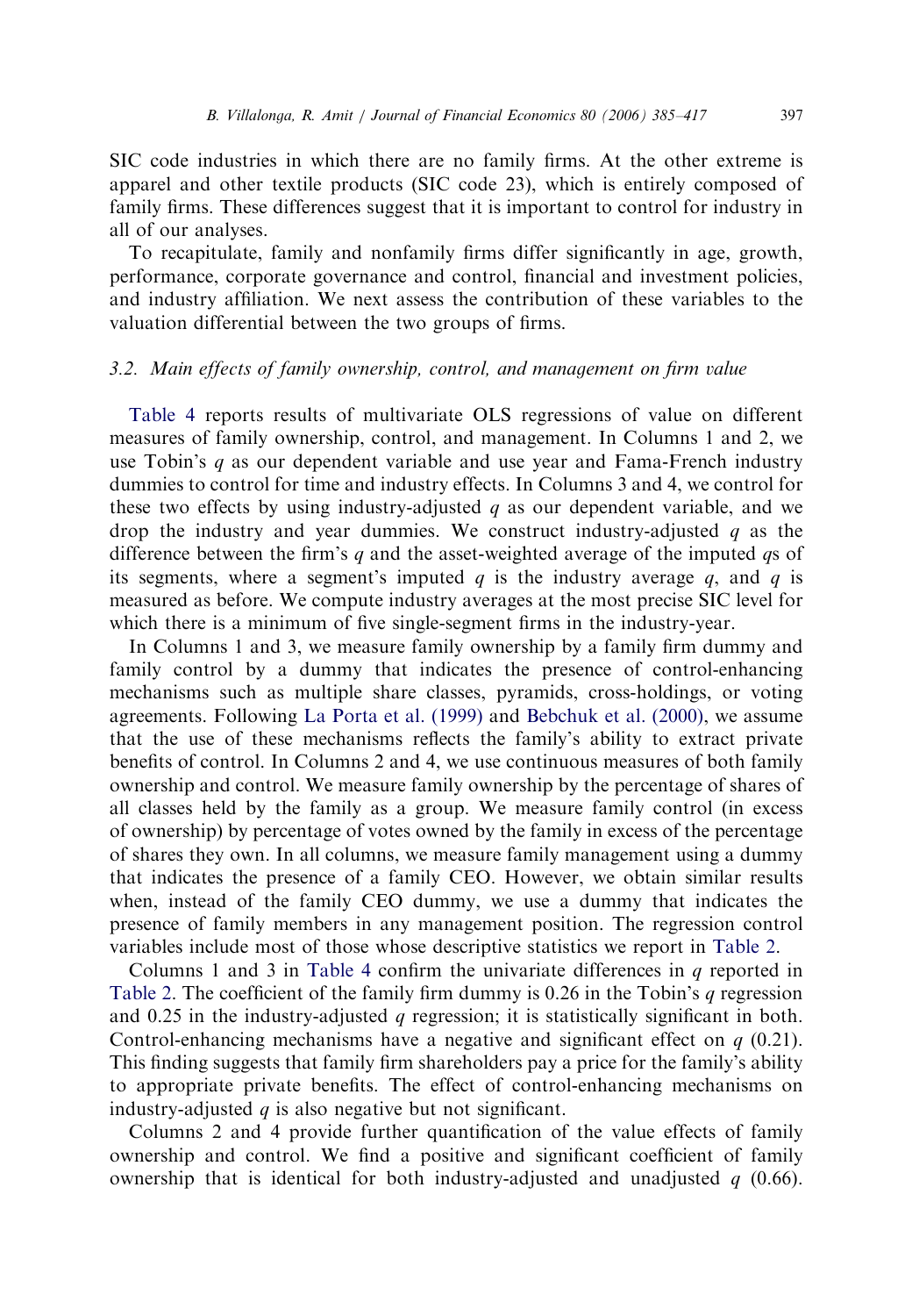Table 3

Number and percent of firm-years by primary two-digit SIC code. Family firms are defined as those in which one or more family members are officers or directors, or own 5% or more of the firm's equity, either individually or as a group. The sample comprises 2,808 firm-year observations from 508 Fortune 500 firms listed in U.S. stock markets during 1994–2000. Asterisks denote statistical significance at the 1% (\*\*\*), 5%  $(**)$ , or  $10\%$   $(*)$  level, respectively.

| <b>SIC</b><br>Code | Industry description                    | All<br>firms   | Family<br>firms | Nonfamily<br>firms | Family Firms in<br>Industry $(\% )$ |
|--------------------|-----------------------------------------|----------------|-----------------|--------------------|-------------------------------------|
| $\mathbf{1}$       | Agricultural Production-Crops           | 14             | $\tau$          | 7                  | 50                                  |
| $\overline{7}$     | <b>Agricultural Services</b>            | 3              | $\overline{0}$  | 3                  | $\mathbf{0}$                        |
| 10                 | Metal Mining                            | 5              | $\overline{0}$  | 5                  | $\mathbf{0}$                        |
| 13                 | Field Crops, except Cash Grains         | 64             | $\overline{4}$  | 60                 | 6                                   |
| 15                 | General Building Contractors            | 44             | 29              | 15                 | 66                                  |
| 16                 | Heavy Construction, Ex. Building        | 14             | 7               | 7                  | 50                                  |
| 17                 | Special Trade Contractors               | 3              | $\mathbf{0}$    | 3                  | $\mathbf{0}$                        |
| 20                 | Food and Kindred Products               | 171            | 72              | 99                 | 42                                  |
| 21                 | <b>Tobacco Products</b>                 | 8              | $\mathbf{0}$    | 8                  | $\mathbf{0}$                        |
| 22                 | Textile Mill Products                   | 26             | 19              | 7                  | 73                                  |
| 23                 | Apparel and Other Textile Products      | 28             | 28              | $\mathbf{0}$       | 100                                 |
| 24                 | Lumber and Wood Products                | 21             | $\tau$          | 14                 | 33                                  |
| 25                 | Furniture and Fixtures                  | 35             | 10              | 25                 | 29                                  |
| 26                 | Paper and Allied Products               | 85             | 33              | 52                 | 39                                  |
| 27                 | Printing and Publishing                 | 89             | 82              | 7                  | 92                                  |
| 28                 | Chemicals and Allied Products           | 267            | 37              | 230                | 14                                  |
| 29                 | Petroleum and Coal Products             | 92             | 27              | 65                 | 29                                  |
| 30                 | Rubber and Misc. Plastics Products      | 53             | 25              | 28                 | 47                                  |
| 32                 | Stone, Clay, and Glass Products         | 18             | $\mathbf{0}$    | 18                 | $\mathbf{0}$                        |
| 33                 | Primary Metal Industries                | 88             | 29              | 59                 | 33                                  |
| 34                 | <b>Fabricated Metal Products</b>        | 54             | $\mathbf{0}$    | 54                 | $\mathbf{0}$                        |
| 35                 | Industrial Machinery And Equipment      | 220            | 70              | 150                | 32                                  |
| 36                 | Electronic & Other Electric Equipment   | 139            | 65              | 74                 | 47                                  |
| 37                 | <b>Transportation Equipment</b>         | 167            | 46              | 121                | 28                                  |
| 38                 | <b>Instruments and Related Products</b> | 98             | 30              | 68                 | 31                                  |
| 39                 | Miscellaneous Manufacturing Industries  | 14             | $\tau$          | 7                  | 50                                  |
| 40                 | Railroad Transportation                 | 32             | $\theta$        | 32                 | $\mathbf{0}$                        |
| 42                 | Trucking and Warehousing                | 18             | 7               | 11                 | 39                                  |
| 44                 | Water Transportation                    | 9              | 6               | 3                  | 67                                  |
| 45                 | Transportation By Air                   | 48             | 10              | 38                 | 21                                  |
| 46                 | Pipelines, Except Natural Gas           | $\overline{4}$ | $\mathbf{0}$    | 4                  | $\boldsymbol{0}$                    |
| 47                 | <b>Transportation Services</b>          | 7              | $\mathbf{0}$    | 7                  | $\mathbf{0}$                        |
| 48                 | Communication                           | 117            | 50              | 67                 | 43                                  |
| 50                 | Wholesale Trade-Durable Goods           | 70             | 34              | 36                 | 49                                  |
| 51                 | Wholesale Trade-Nondurable Goods        | 86             | 31              | 55                 | 36                                  |
| 52                 | Building Materials & Garden Supplies    | 30             | 10              | 20                 | 33                                  |
| 53                 | General Merchandise Stores              | 93             | 31              | 62                 | 33                                  |
| 54                 | Food Stores                             | 66             | 36              | 30                 | 55                                  |
| 55                 | Automotive Dealers & Service Stations   | 22             | 17              | 5                  | 77                                  |
| 56                 | Apparel and Accessory Stores            | 33             | 24              | 9                  | 73                                  |
| 57                 | Furniture and Homefurnishings Stores    | 25             | 14              | 11                 | 56                                  |
| 58                 | Eating and Drinking Places              | 11             | $\mathbf{0}$    | 11                 | $\mathbf{0}$                        |
| 59                 | Miscellaneous Retail                    | 72             | 47              | 25                 | 65                                  |
| 60                 | Depository Institutions                 | 6              | $\theta$        | 6                  | $\theta$                            |

<span id="page-13-0"></span>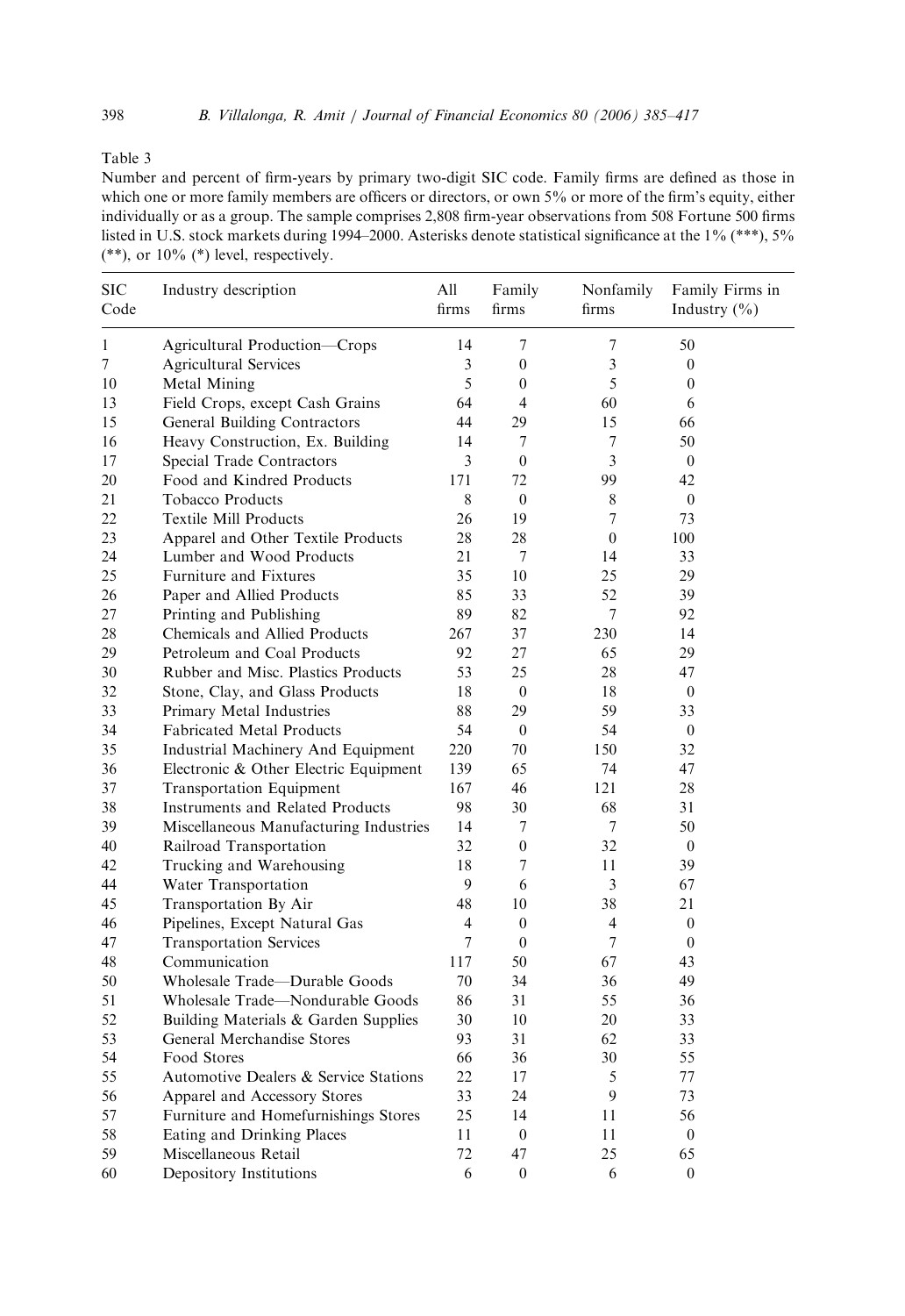| <b>SIC</b><br>Code | Industry description               | All<br>firms | Family<br>firms | Nonfamily<br>firms | Family Firms in<br>Industry $(\% )$ |
|--------------------|------------------------------------|--------------|-----------------|--------------------|-------------------------------------|
| 70                 | Hotels and Other Lodging Places    | 17           | 9               | 8                  | 53                                  |
| 72                 | Personal Services                  | 21           | 14              |                    | 67                                  |
| 73                 | <b>Business Services</b>           | 119          | 35              | 84                 | 29                                  |
| 75                 | Auto Repair, Services, and Parking | 15           | $\Omega$        | 15                 |                                     |
| 78                 | <b>Motion Pictures</b>             | 13           | 10              |                    | 77                                  |
| 79                 | Amusement & Recreation Services    | 17           | 3               | 14                 | 18                                  |
| 80                 | Health Services                    | 25           | 14              |                    | 56                                  |
| 87                 | Engineering & Management Services  |              |                 |                    |                                     |
| 99                 | Nonclassifiable Establishments     |              | 5               |                    | 100                                 |
|                    | Total                              | 2.808        | 1.041           | 1.767              | 37                                  |

Table 3 (continued )

However, we find that the benefits of continuous family ownership are partially offset by the costs of family excess voteholdings: The coefficient on the excess voteholdings variable is negative and significant (-0.12 in both regressions). What is notable about our result is that we find it in a sample of firms that trade in U.S. stock markets, where the degree of shareholder protection is very high relative to, among others, the Asian economies in [Claessens et al. \(2002\)](#page-31-0), the Swedish economy in [Cronqvist and Nilsson \(2003\)](#page-31-0), or the emerging markets in [Lins \(2003\)](#page-32-0). Nevertheless, our result is consistent with the finding that, in U.S. dual-class companies, firm value is increasing in cash flow ownership but decreasing in voting ownership ([Gompers](#page-31-0) [et al., 2004](#page-31-0)).

Altogether, our findings about family ownership and control suggest that, despite the costs associated with the family's excess control, the benefits of family ownership make minority shareholders better off than they would have been in a nonfamily firm. Family management, as measured by the presence of a family CEO, has no significant effect on value.

The coefficients of the statistical control variables have the same sign and similar size across all the specifications in [Table 4](#page-15-0). The governance index, which proxies for weak corporate governance, is negatively related to firm value, as in [Gompers et al.](#page-31-0) [\(2003\)](#page-31-0), and is significant in three out of the four regressions. Nonfamily blockholder ownership also has a negative coefficient that is significant in the unadjusted  $q$ models. This result runs contrary to the notion that outside blockholders play a valuable monitoring role. In unreported regressions, we find that the effect of blockholders is significantly more negative for nonfamily firms than it is for family firms. This finding suggests that families play a moderating role in the agency conflict between other large shareholders and minority shareholders. Alternatively, one can interpret it as evidence of reverse causation ([Holderness, 2003\)](#page-31-0): Blockholders are more likely to take control of underperforming firms, especially those that are not already controlled by a family.

We also find that the proportion of independent directors on the board does not significantly affect firm value. Again, this runs contrary to the much-touted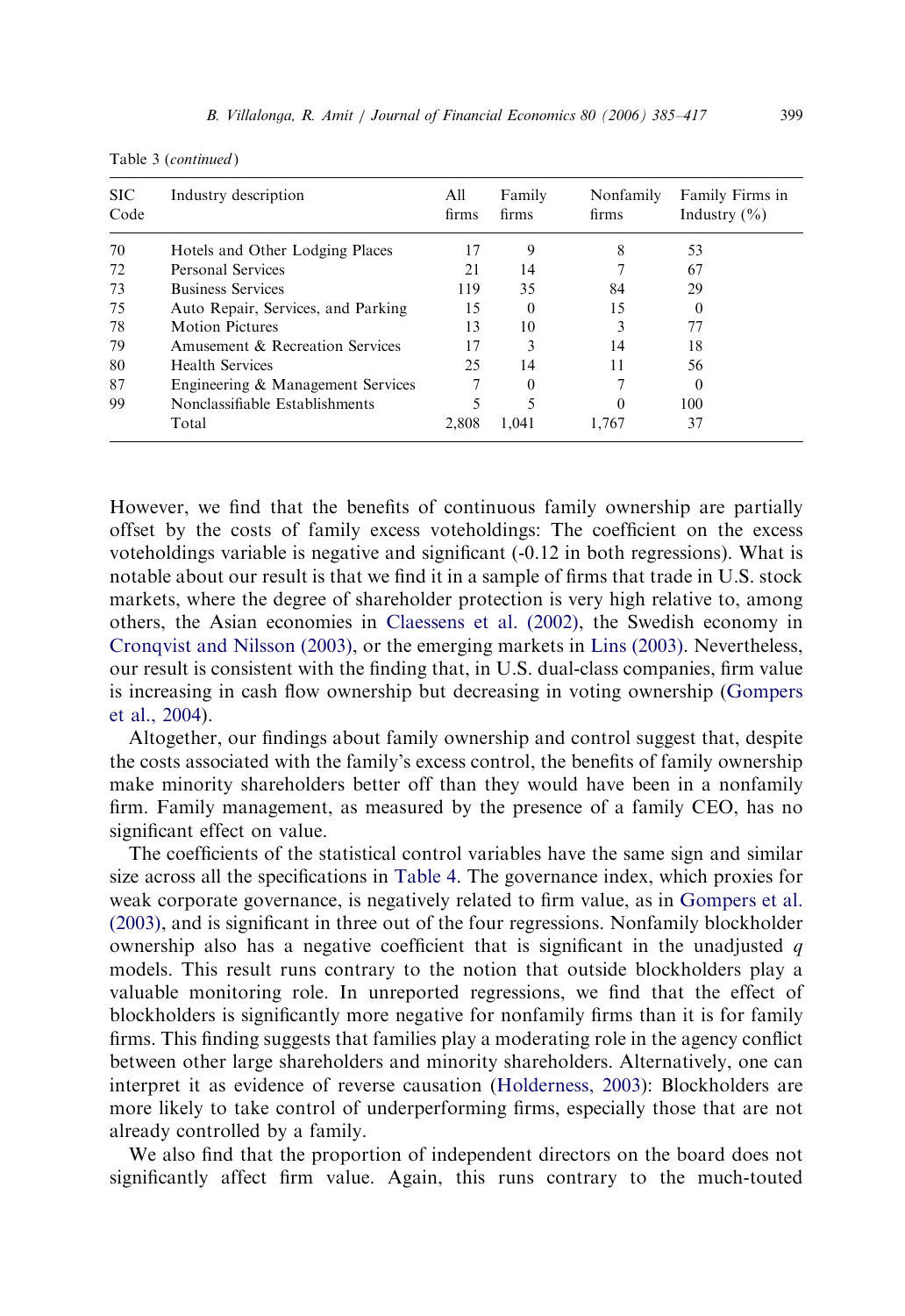<span id="page-15-0"></span>OLS regressions of Tobin's  $q$  on family ownership, control, and management. The family ownership dummy equals one when one or more family members are officers or directors or own 5% or more of the firm's equity either individually or as a group. Family ownership stake is the percentage of shares of all classes held by the family as a group. Control-enhancing mechanisms is a dummy that equals one when there are multiple share classes, pyramids, cross-holdings, or voting agreements that create family excess voteholdings. Family excess voteholdings is the difference between the percentage of all votes outstanding held by the family and the family ownership stake. Tobin's q is measured as the ratio of the firm's market value to total assets. For firms with nontradable share classes, the nontradable shares are valued at the same price as the publicly traded shares. Observations with q greater than 10 are considered outliers and excluded from estimation. Industry-adjusted q is the difference between the firm's q and the asset-weighted average of the imputed  $q_s$  of its segments, where a segment's imputed  $q$  is the industry average  $q$ . Industry averages are computed at the most precise SIC level for which there is a minimum of five single-segment firms in the industry-year. The (unadjusted) q regressions include dummies for all years except 1994, and for 40 Fama-French industries. The governance index measures the number of charter provisions that reduce shareholder rights. The sample comprises 2,808 firm-year observations from 508 Fortune 500 firms listed in U.S. stock markets during 1994–2000. t-statistics from clustered (by firm) standard errors appear in parentheses. Asterisks denote statistical significance at the  $1\%$  (\*\*\*),  $5\%$  (\*\*), or  $10\%$  (\*) level, respectively.

|                                               |            | Dependent variable: Tobin's $q$ Dep. var.: industry-adjusted $q$ |            |            |
|-----------------------------------------------|------------|------------------------------------------------------------------|------------|------------|
|                                               | (1)        | (2)                                                              | (3)        | (4)        |
| Family ownership dummy                        | $0.26**$   |                                                                  | $0.25**$   |            |
|                                               | (2.57)     |                                                                  | (2.27)     |            |
| Family ownership stake                        |            | $0.66*$                                                          |            | $0.66*$    |
|                                               |            | (1.88)                                                           |            | (1.85)     |
| Control-enhancing mechanisms dummy $-0.21***$ |            |                                                                  | $-0.07$    |            |
|                                               | $(-2.35)$  |                                                                  | $(-0.77)$  |            |
| Family excess voteholdings                    |            | $-0.12*$                                                         |            | $-0.12*$   |
|                                               |            | $(-1.69)$                                                        |            | $(-1.92)$  |
| Family CEO dummy                              | $-0.03$    | 0.05                                                             | 0.12       | $0.23*$    |
|                                               | $(-0.20)$  | (0.40)                                                           | (0.94)     | (1.91)     |
| Governance index                              | $-0.02*$   | $-0.01$                                                          | $-0.04**$  | $-0.03**$  |
|                                               | $(-1.66)$  | $(-0.99)$                                                        | $(-2.44)$  | $(-2.10)$  |
| Nonfamily blockholder ownership               | $-0.36**$  | $-0.33**$                                                        | $-0.34$    | $-0.32$    |
|                                               | $(-2.15)$  | $(-2.08)$                                                        | $(-1.53)$  | $(-1.42)$  |
| Nonfamily outside directors $(\% )$           | 0.09       | 0.09                                                             | 0.13       | 0.09       |
|                                               | (0.56)     | (0.55)                                                           | (0.78)     | (0.54)     |
| Dividends/book value of equity                | 0.27       | 0.25                                                             | 0.30       | 0.29       |
|                                               | (1.52)     | (1.42)                                                           | (1.58)     | (1.54)     |
| Debt/market value of equity                   | $-0.20***$ | $-0.21***$                                                       | $-0.22***$ | $-0.22***$ |
|                                               | $(-3.40)$  | $(-3.52)$                                                        | $(-3.40)$  | $(-3.50)$  |
| Market risk (beta)                            | $0.15**$   | $0.16**$                                                         | 0.02       | 0.03       |
|                                               | (2.02)     | (2.05)                                                           | (0.30)     | (0.39)     |
| Diversification dummy                         | $-0.22***$ | $-0.23***$                                                       | $-0.25***$ | $-0.25***$ |
|                                               | $(-3.02)$  | $(-3.17)$                                                        | $(-3.08)$  | $(-3.09)$  |
| R&D/sales                                     | $7.29***$  | $7.53***$                                                        | 0.61       | 0.64       |
|                                               | (2.97)     | (3.06)                                                           | (0.33)     | (0.35)     |
| CAPX/PPE                                      | 0.42       | $0.40*$                                                          | 0.32       | 0.33       |
|                                               | (1.63)     | (1.66)                                                           | (1.34)     | (1.40)     |
| Ln (assets)                                   | 0.02       | 0.03                                                             | 0.06       | 0.06       |
|                                               | (0.63)     | (0.85)                                                           | (1.53)     | (1.63)     |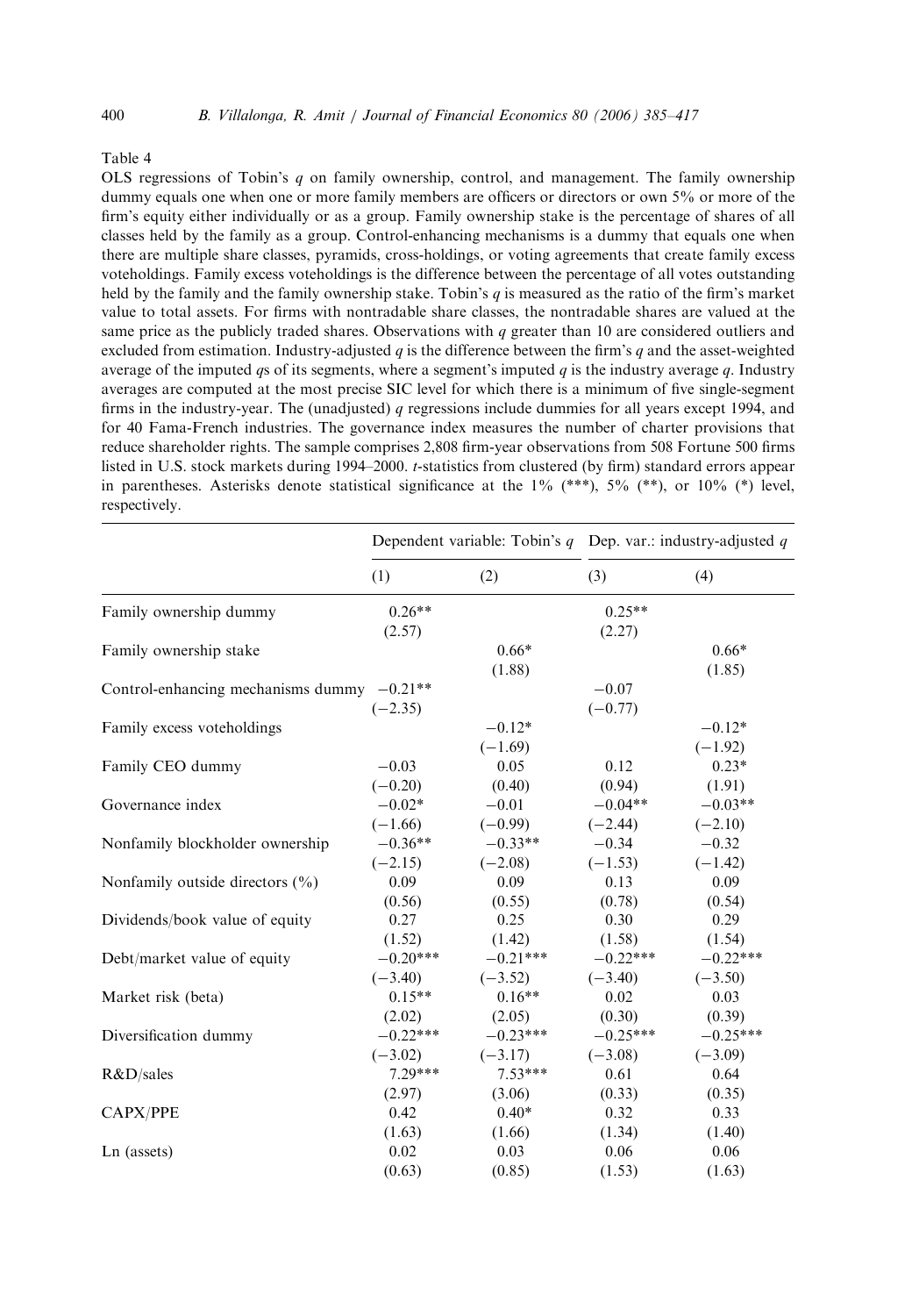|              |           |           | Dependent variable: Tobin's $q$ Dep. var.: industry-adjusted $q$ |           |
|--------------|-----------|-----------|------------------------------------------------------------------|-----------|
|              | (1)       | (2)       | (3)                                                              | (4)       |
| Sales growth | 0.05      | 0.06      | 0.07                                                             | 0.07      |
|              | (1.48)    | (1.53)    | (1.58)                                                           | (1.64)    |
| $Ln$ (age)   | $-0.04$   | $-0.05$   | $-0.01$                                                          | $-0.01$   |
| Intercept    | $(-1.11)$ | $(-1.31)$ | $(-0.25)$                                                        | $(-0.29)$ |
|              | $1.60***$ | $1.43***$ | $-0.46$                                                          | $-0.49$   |
| R-squared    | (4.24)    | (3.61)    | $(-1.18)$                                                        | $(-1.20)$ |
|              | 0.38      | 0.38      | 0.10                                                             | 0.10      |

Table 4 (continued )

monitoring role that independent directors are expected to play in corporations, yet our findings are consistent with earlier evidence on their effectiveness [\(Hermalin and](#page-31-0) [Weisbach, 2003\)](#page-31-0).

## 3.3. Interaction effects of family ownership, control, and management on firm value

We next examine how family ownership, control, and management interact with one another in their effects on firm value. Specifically, we exploit the interaction between the family control and family CEO dummies to address the question of which of the two agency problems is more costly, the conflict between owners and managers or the conflict between large and small shareholders. Although the actual presence of either agency problem in a firm is difficult to measure directly, in family firms we can at least measure the absence of Agency Problem I by assuming that having a family CEO eliminates the conflict between owners and managers. We also assume that the use by families of mechanisms that enhance their voting power over and above their equity ownership stake proxies for the divergence of interests between large (family) and small (nonfamily) shareholders (Agency Problem II).

The interaction between these two dummies yields a useful classification of our sample firms into four groups, according to the presence or absence of agency problems in each group:

- Type I: Family firms with control-enhancing mechanisms (dual-share classes, pyramids, cross-holdings, or voting agreements) and a family CEO. These firms might have Agency Problem II but not Agency Problem I.
- Type II: Family firms with control-enhancing mechanisms but no family CEO. These firms might have both agency problems.
- Type III: Family firms with a family CEO but no control-enhancing mechanisms. These firms do not have either agency problem.
- Type IV: Nonfamily firms that may have Agency Problem I but not Agency Problem II.

In our sample, there are 260 Type I family firms, 262 Type II family firms, 271 Type III family firms, and 1,767 nonfamily (Type IV) firms. There are also 248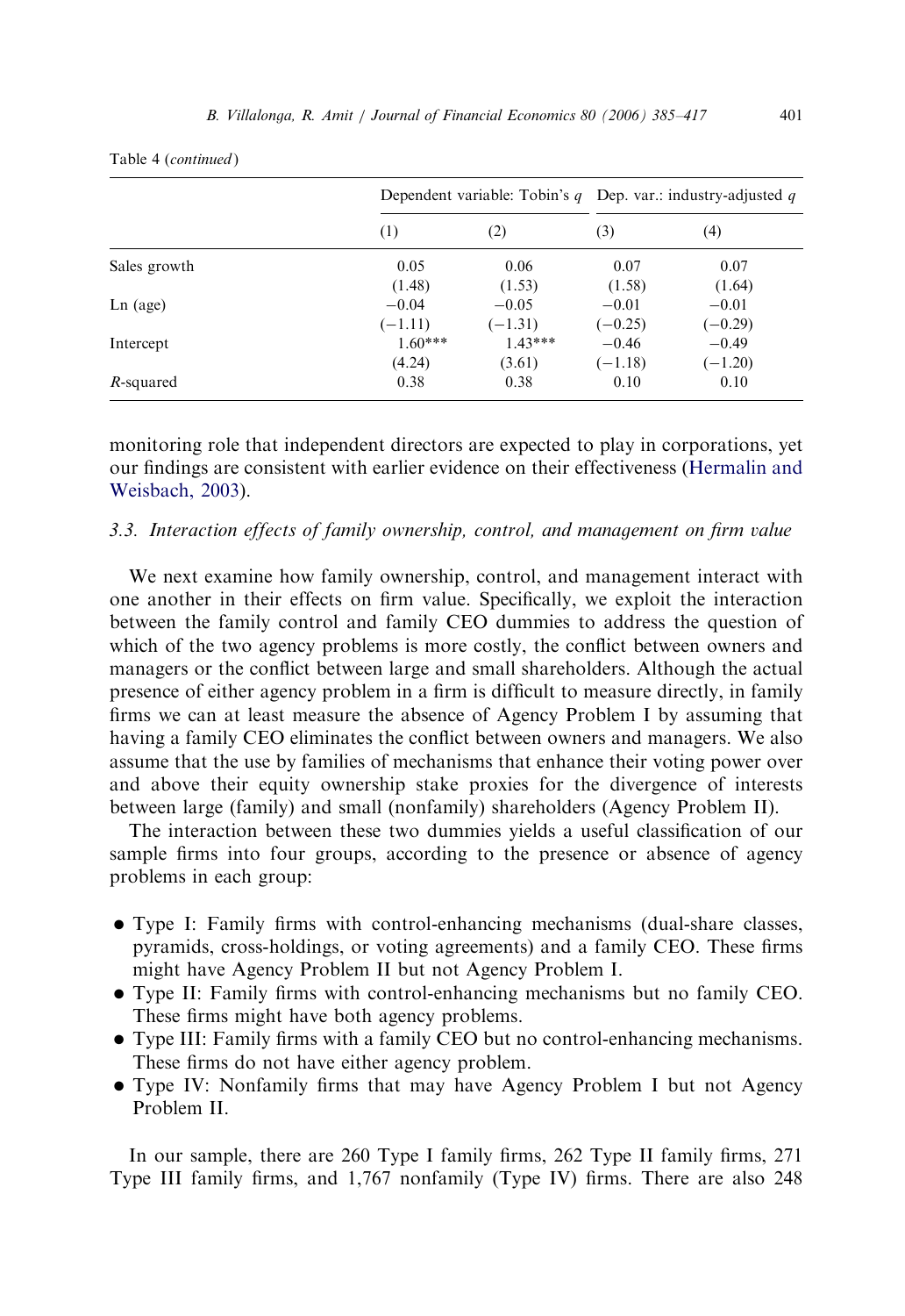family firms that, like the nonfamily firms, have neither control-enhancing mechanisms nor a family CEO. The similarity of these Type IV family firms to the nonfamily firms in the agency problems they face is reflected in a nonsignificant difference between their *qs*. Therefore, in our subsequent analyses we group these family firms and the nonfamily firms together under Type IV. Although not reported, the results are similar if we exclude the family firms from the group. There are 242 of the 1,767 nonfamily firm-years that have multiple classes of shares with different voting rights. Because, in those firms, any private benefits of control appropriated by the largest shareholder (e.g., a bank, investment fund, or widely held corporation) would be diluted among several independent owners, we assume that there is no Agency Problem II for them.

We use this classification to test the impact on firm value of the two agency problems, either alone or in combination with each other, by comparing the average q of the four types of firms. [Table 5](#page-18-0) reports the results of these tests. The most notable result is that the absence of any agency problem is associated with the highest average  $q$  among the four groups, 2.66. The differences between this value and the mean  $q$  of any of the other three groups are all statistically significant. This is also the case for industry-adjusted  $q$ . In other words, family firms whose CEO is a member of the family, and which have no control-enhancing mechanisms in place (Type III firms), enjoy the highest performance.

The unadjusted  $q_s$  of the other three types of firms range from 1.93 to 1.97 and are not statistically different from one another. However, there are significant differences in industry-adjusted  $q$  between Type I and Type IV firms. Type I family firms, which are exposed to Agency Problem II, have an industry-adjusted  $q$  that is 0.26 higher than the q of Type IV firms, which are exposed to Agency Problem I. Because in these two types of firms the two agency problems appear in isolation from each other, this result speaks directly to the question of which of the two problems is more harmful to shareholder value, and thus illuminates the theoretical debate about the relative importance of each agency problem (see, e.g., [Burkart et al., 2003](#page-31-0)).

## 3.4. Family firm generations

The results we report thus far do not distinguish among generations of family firms or family CEOs. However, earlier studies suggest that founders and descendants may have very different impacts on firm value ([Morck et al., 1988](#page-32-0); Pérez-González, 2001, etc.). In this section we investigate these differences in detail.

[Table 6](#page-19-0) examines the effects that founders and descendants have on the value of family firms when they occupy the position of CEO or Chairman of the Board. Panel A reports on the prevalence of founders and descendants in these positions. We also report the mean q of firms for the six combinations of founders, descendants, and hires in the roles of Chairman and CEO. Firms with a founder-CEO (and Chairman) have the highest average  $q$ , 3.12. The  $q$  of firms in which the founder remains as Chairman but hires an outside CEO is almost as high (2.81), and not significantly different from the previous group's  $3.12$  average (*t*-statistic of 0.76). When the founder remains as Chairman but is succeeded by a descendant in the role of CEO,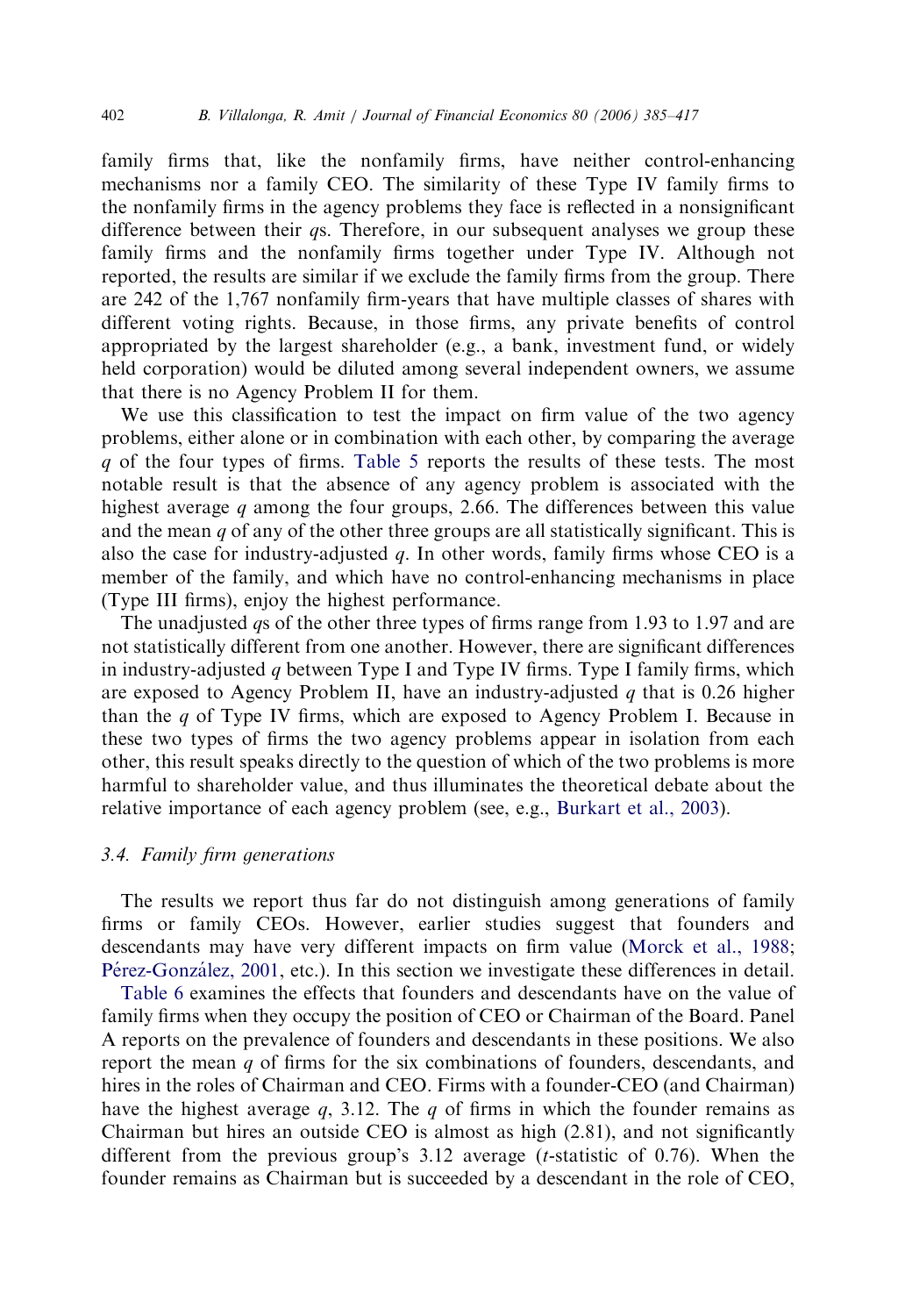<span id="page-18-0"></span>Impact of agency problems on firm value. The top number in each cell is the mean Tobin's q, the middle number is industry-adjusted q (in italics), and the bottom number is the number of firms of each type (in square brackets). Family firms are defined as those in which one or more family members are officers or directors, or own 5% or more of the firm's equity, either individually or as a group. The presence of Agency Problem I is measured by the absence of a family CEO in the firm. The presence of Agency Problem II is measured by a dummy that equals one when there are control-enhancing mechanisms (such as multiple share classes, pyramids, cross-holdings, or voting agreements) that lead family voteholdings to exceed family shareholdings. Tobin's q is measured as the ratio of the firm's market value to total assets. For firms with nontradable share classes, the nontradable shares are valued at the same price as the publicly traded shares. Industry-adjusted  $q$  is the difference between the firm's  $q$  and the asset-weighted average of the imputed  $q_s$  of its segments, where a segment's imputed  $q$  is the industry average  $q$ . Industry averages are computed at the most precise SIC level for which there is a minimum of five single-segment firms in the industry-year. The sample comprises 2,808 firm-year observations from 508 Fortune 500 firms listed in U.S. stock markets during 1994–2000. t-statistics from clustered (by firm) standard errors appear in parentheses. Asterisks denote statistical significance at the  $1\%$  (\*\*\*),  $5\%$  (\*\*), or  $10\%$  (\*) level, respectively.

| Conflict of interest<br>between large and<br>minority shareholders<br>(Agency problem II) | Conflict of interest between owners and managers<br>(Agency problem I)    | Differences $(t\text{-stats})$                          |                                                          |  |
|-------------------------------------------------------------------------------------------|---------------------------------------------------------------------------|---------------------------------------------------------|----------------------------------------------------------|--|
|                                                                                           | N <sub>0</sub>                                                            | Yes                                                     |                                                          |  |
| Yes                                                                                       | Type I family firms<br>1.93<br>$-0.16$<br>[260]                           | Type II family firms<br>1.94<br>$-0.32$<br>[262]        | $(I) - (II)$<br>$-0.01$ $(-0.07)$<br>$0.16$ $(1.05)$     |  |
| No                                                                                        | Type III family firms<br>2.66                                             | Type IV (nonfamily)<br>firms<br>1.97                    | $(III) - (IV)$<br>$0.69$ $(2.16)$ <sup>**</sup>          |  |
|                                                                                           | 0.30<br>$[271]$                                                           | $-0.42$<br>[2,015]                                      | $0.72$ $(2.81)$ ***                                      |  |
| Differences $(t\text{-stats})$                                                            | $(I)$ – $(III)$<br>$-0.73$ $(-2.21)$ <sup>**</sup><br>$-0.46$ $(-1.71)^*$ | $(II)$ – $(IV)$<br>$-0.03$ $(-0.26)$<br>$0.10$ $(0.84)$ | $(I)$ – $(IV)$<br>$-0.05$ $(-0.27)$<br>$0.26$ $(1.78)^*$ |  |

the resulting mean  $q$  is the lowest across all categories (0.61). As a caveat, we note that this last finding is based only on ten observations and therefore has no statistical significance. The next-lowest q belongs to firms that have a descendant-Chairman and a descendant-CEO.

Panel B of [Table 6](#page-19-0) contains more formal tests of the value effect of Chairman/ CEO founders and descendants. It reports coefficients from OLS regressions of  $q$  on dummy variables that indicate whether the firm is a family firm with its founder, a descendant, or a hired individual in any of these two roles. The top row in Panel B shows the value effect of founders, descendants, and hires in the role of CEO. The results confirm that founder-CEO firms are the most valuable of all (family and nonfamily firms), descendant-CEO firms are the least valuable (significantly so), and family firms with a hired CEO are not significantly different in value from nonfamily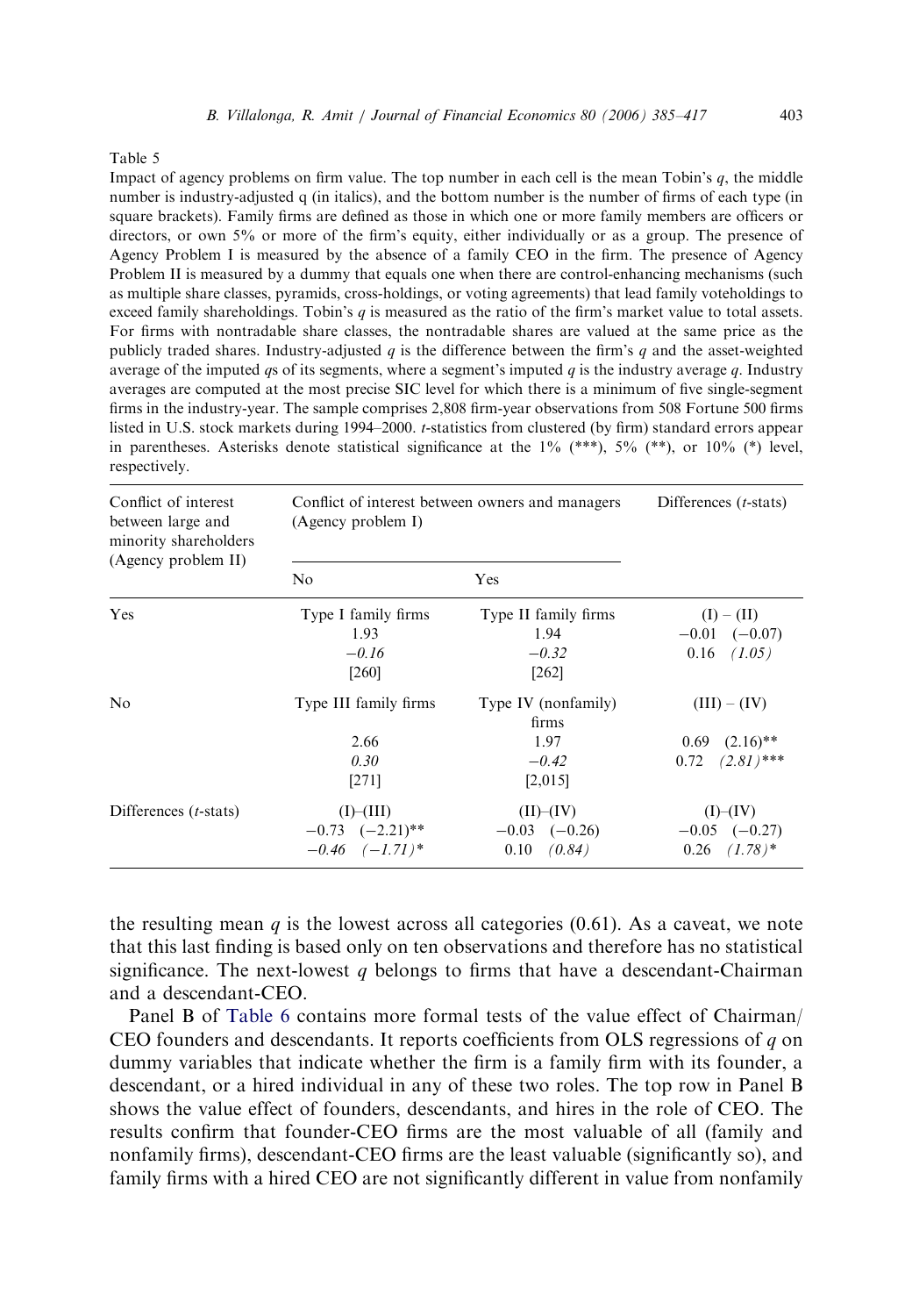<span id="page-19-0"></span>Distribution of the roles of Chief Executive Officer and Chairman of the Board in family firms between founders, descendants, and hired individuals, and mean Tobin's  $q$  for each combination. In Panel A, the top number in each cell is the mean Tobin's  $q$ , and the bottom number is the number of firms in each group (in square brackets). Panel B reports coefficients from OLS regressions of Tobin's  $q$  on dummy variables that equal one if the firm is a family firm with its founder, a descendant, or a hired individual as CEO (first regression, top row) or as either Chairman or CEO (second regression, bottom row). Family firms are defined as those in which one or more family members are officers or directors, or own 5% or more of the firm's equity, either individually or as a group. Tobin's q is measured as the ratio of the firm's market value to total assets. For firms with nontradable share classes, the nontradable shares are valued at the same price as the publicly traded shares. The sample comprises 2,808 firm-year observations from 508 Fortune 500 firms listed in U.S. stock markets during 1994–2000. t-statistics from clustered (by firm) standard errors appear in parentheses. Asterisks denote statistical significance at the  $1\%$  (\*\*\*),  $5\%$  (\*\*), or  $10\%$  (\*) level, respectively.

| Founder-CEO | Descendant-CEO | Hired CEO | Total   |
|-------------|----------------|-----------|---------|
| 3.12        | 1.61           | 2.81      | 3.00    |
| [215]       | $[10]$         | $[73]$    | [298]   |
|             | 1.74           | 1.81      | 1.76    |
| [0]         | [306]          | $[78]$    | $[384]$ |
|             |                | 1.94      | 1.94    |
| [0]         | [0]            | $[359]$   | $[359]$ |
| 3.12        | 1.74           | 2.04      | 2.17    |
| [215]       | [316]          | $[510]$   | [1,041] |
|             |                |           |         |

Panel A: Mean q and number of family firms with founders, descendants, or hires as chairman or CEO

|                 | Founder   | Descendant | Hire      |  |
|-----------------|-----------|------------|-----------|--|
| 1. CEO          | $1.16***$ | $-0.23*$   | 0.02      |  |
|                 | (2.80)    | $(-1.93)$  | (0.12)    |  |
| 2. Chairman/CEO | $1.07***$ | $-0.19*$   | $-0.04$   |  |
|                 | (3.10)    | $(-1.67)$  | $(-0.35)$ |  |

Panel B: Value effect of family firms' chairman or CEO

firms. The bottom row in Panel B shows similar results for founders, descendants, and hires in the role of Chairman of the Board and/or CEO.

The results in Table 6 show that founder- and descendant-led firms are at opposite ends of the distribution of value across family and nonfamily firms. This finding accounts for the lack of significance of the family-CEO dummy in [Table 4.](#page-15-0)

Our results confirm prior findings that founders bring valuable skills to their firms ([Morck et al., 1988, 2000;](#page-32-0) [Fahlenbrach, 2004,](#page-31-0) etc.). However, when we look at the Chairman position as well as the CEO's, what we find is that founders' skills are almost as valuable when they bring them to the firm through a position as Chairman with a hired CEO in place. One likely explanation for this finding is in the nature of the skills that founders bring to their firms: Founders may be inspiring leaders, great visionaries, or exceptionally talented scientists, but they may not—indeed, need not—be good managers as well.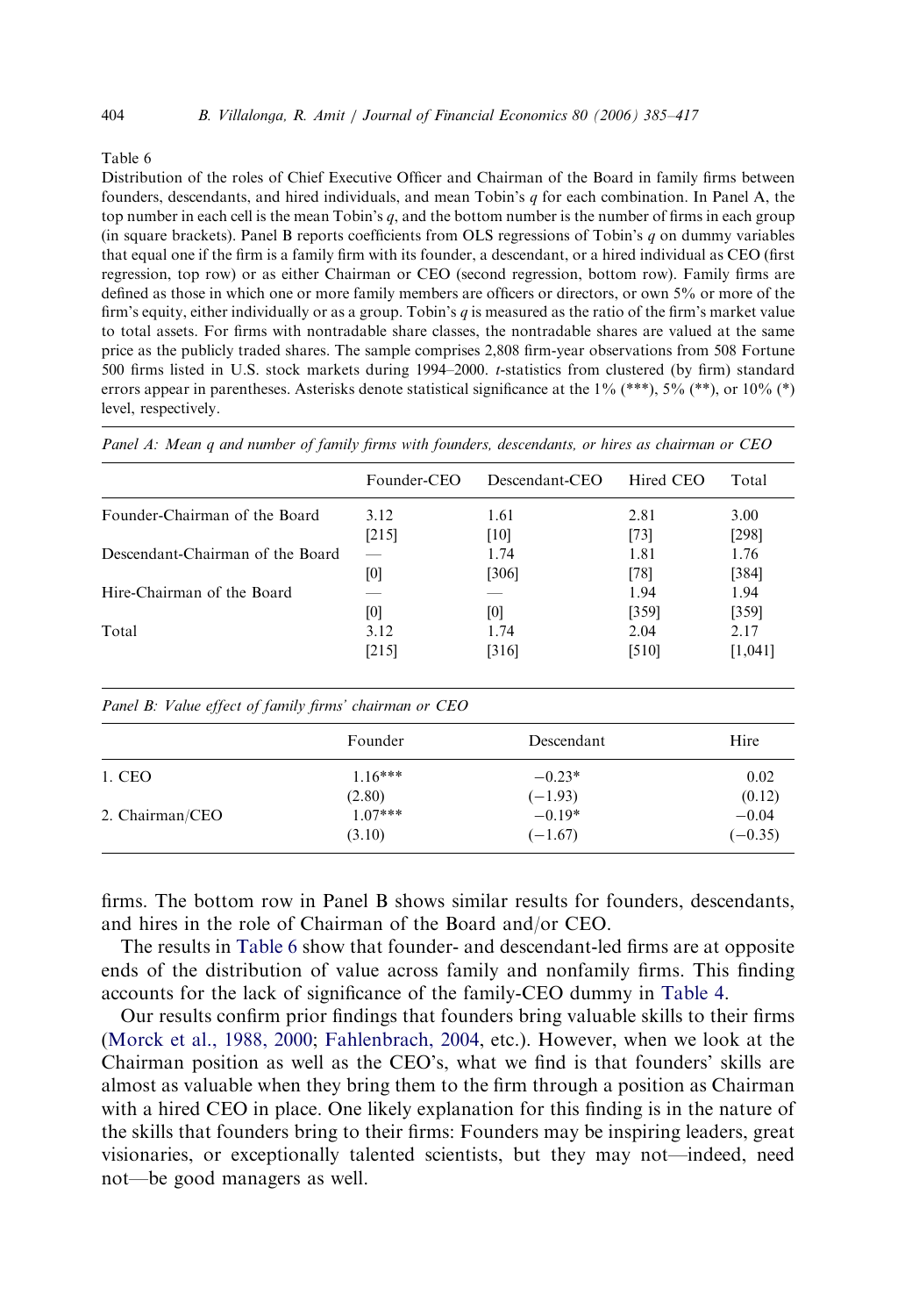<span id="page-20-0"></span>Effect of family firm generation on firm value. This table reports coefficients from OLS regressions of Tobin's q on dummy variables that equal one when the firm is a family firm in the generation indicated in each column heading. The first generation is the founder's. Family firms are defined as those in which one or more family members are officers or directors or own 5% or more of the firm's equity either individually or as a group. Tobin's q is measured as the ratio of the firm's market value to total assets. For firms with nontradable share classes, the nontradable shares are valued at the same price as the publicly traded shares. The sample comprises 2,808 firm-year observations from 508 Fortune 500 firms listed in U.S. stock markets during 1994–2000. t-statistics from clustered (by firm) standard errors appear in parentheses. Asterisks denote statistical significance at the  $1\%$  (\*\*\*),  $5\%$  (\*\*), or  $10\%$  (\*) level, respectively.

|                                                                           | First     | Second     | Third     | Fourth/later |
|---------------------------------------------------------------------------|-----------|------------|-----------|--------------|
| Panel A. Latest generation of family officers, directors, or blockholders |           |            |           |              |
| Effect relative to nonfamily firms                                        | $0.86***$ | $-0.18$    | 0.00      | 0.00         |
|                                                                           | (2.78)    | $(-1.43)$  | (0.02)    | (0.00)       |
| Incremental effect                                                        |           | $-1.04***$ | 0.18      | 0.00         |
|                                                                           |           | $(-3.27)$  | (1.16)    | $(-0.01)$    |
| Panel B. Generation of family CEO                                         |           |            |           |              |
| Effect relative to nonfamily firms                                        | $1.16***$ | $-0.38***$ | 0.02      | 0.12         |
|                                                                           | (2.80)    | $(-3.21)$  | (0.10)    | (0.34)       |
| Incremental effect                                                        |           | $-0.46***$ | $0.40*$   | 0.10         |
|                                                                           |           | $(-3.13)$  | (1.90)    | (0.26)       |
| Panel C. Generation of family chairman or CEO                             |           |            |           |              |
| Effect relative to nonfamily firms                                        | $1.07***$ | $-0.30**$  | $-0.04$   | 0.00         |
|                                                                           | (3.10)    | $(-2.38)$  | $(-0.23)$ | $(-0.01)$    |
| Incremental effect                                                        |           | $-0.26*$   | 0.26      | 0.04         |
|                                                                           |           | $(-1.93)$  | (1.41)    | (0.12)       |

Our findings are also consistent with the longitudinal evidence on abnormal returns to the appointment of family heirs as managers (Pérez-González, 2001). We complement that work by showing that, as a result of family successions, descendant-CEO firms trade at a discount not just relative to the same or other firms led by their founders, but also with respect to nonfamily firms.

In Table 7, we analyze the effects of different generations of descendants on firm value. Panel A reports the effect of family firm generation, that is, the latest generation of family members that are active in the firm as managers, directors, or blockholders, in relation to the founder. The concept is slightly different from the previous distinction between founder and descendant Chairman/CEOs: A firm with a founder chairman or CEO may be in its second generation if the descendants are also blockholders or are active in the firm's management or board of directors.

In the first row of Panel A (Table 7), the generation dummies equal one if the firm is a family firm in the generation indicated by the column heading (e.g., third), and zero otherwise. In the second row of coefficients, the generation dummies equal one if the firm is a family firm in that generation or in a later one, and zero otherwise. Hence, the first set of coefficients measure the difference between family firms in each generation and nonfamily firms, while the second set of coefficients measure the incremental contribution of each generation to q.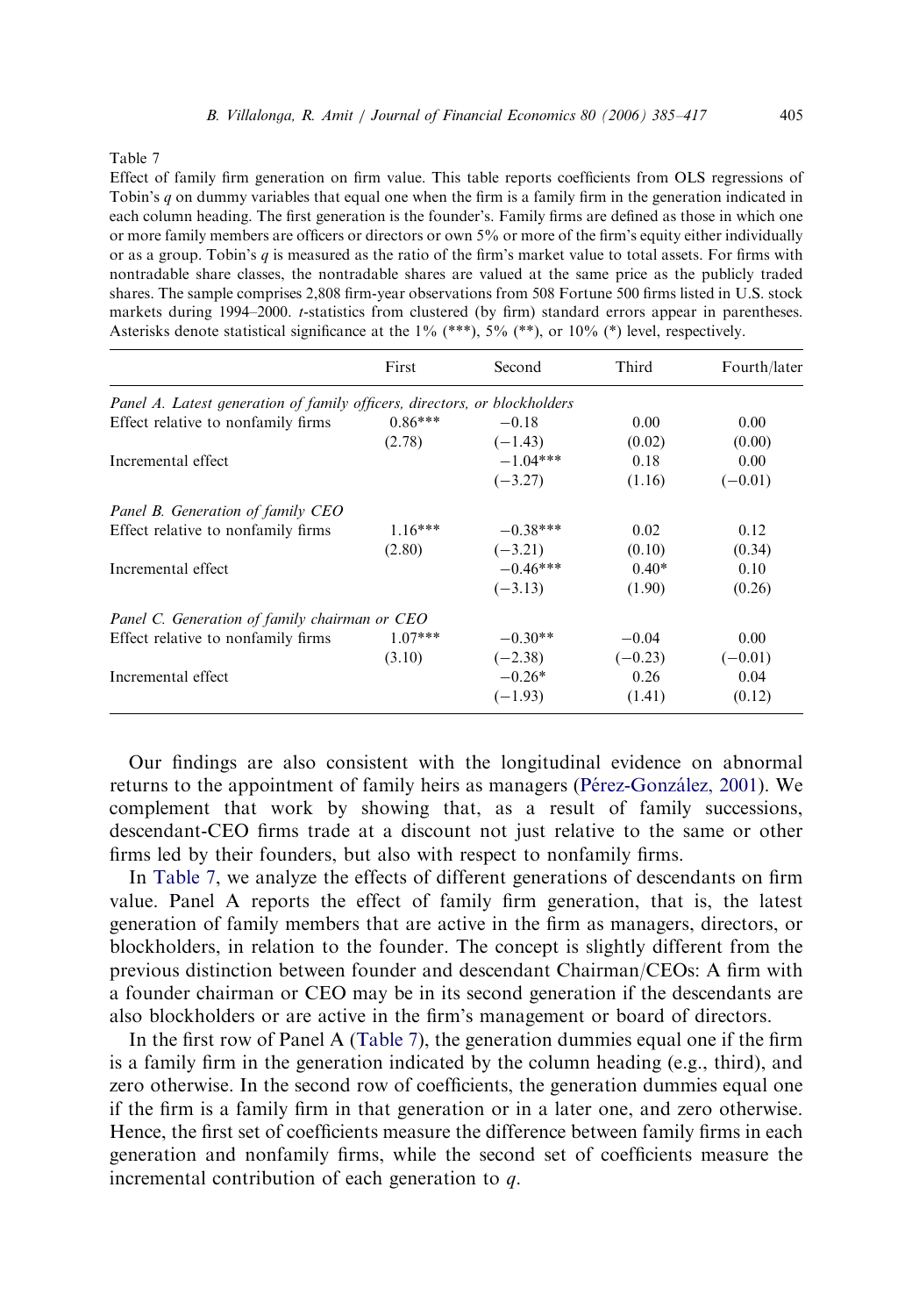The results show that the positive value effect of family firms reported in [Table 4](#page-15-0) is entirely attributable to first-generation family firms. Second-generation firms are not significantly different from nonfamily firms, and yet their marginal contribution to  $q$ relative to first-generation family firms is negative and significant. The marginal contribution of later generations is not significant, that is, there is no drop in  $q$  when one moves from second-generation family firms to third-generation firms, or from third-generation firms to fourth-generation firms.

Panels B and C of [Table 7](#page-20-0) show the effect of the CEO or Chairman's generation. Because the founder's generation is defined to be the first one and no founder in our sample is a blockholder without also being Chairman or CEO, the first-generation coefficients are the same as the founder coefficients reported in [Table 6.](#page-19-0) The new information contained in [Table 7](#page-20-0) is the breakdown of descendant Chairman/CEO effects by generation. Panel B of [Table 7](#page-20-0) shows that only second-generation descendant-CEO firms are on average significantly less valuable than nonfamily firms. Third- and later-generation family firms are not significantly different in value from nonfamily firms. However, the results about the incremental contribution to  $q$ of each generation of descendant-led firms show a nonmonotonic effect of generation on firm value: Second-generation firms alone account for the negative effect of descendant-CEOs. The marginal contribution of third-generation firms is positive and significant at the 10% level. The marginal contribution of fourthgeneration firms is not significant. Panel C shows that the results for descendant-Chairman/CEOs are consistent with those for descendant-CEOs, but are generally less significant.

## 3.5. Founder-CEO benefits and agency costs

In light of the differences between founder- and descendant-led family firms, in [Table 8](#page-22-0) we reexamine the results reported in [Table 5](#page-18-0) about the relative costs of the two agency problems by subdividing the two groups of firms that have a family CEO (Types I and III) into founder-CEO and descendant-CEO categories.

[Table 8](#page-22-0) shows that the results in [Table 5](#page-18-0) are driven by the presence of founder-CEO firms among family firms. The highest-q category are the Type III founder-CEO firms, which have no owner-manager conflict (Agency Problem I) and no control-enhancing mechanisms that might create a conflict of interest between the founder and other shareholders (Agency Problem II). These firms have an average  $q$ of 3.42, which is significantly higher (by 1.45) than the q of nonfamily firms (1.97). The difference is similar in terms of industry-adjusted  $q(1.43)$ .

Agency Problem I alone is more costly than Agency Problem II in founder-CEO firms: An average q of 2.44 for Type I founder-CEO firms and a q of 1.97 for nonfamily firms yields a difference in  $q$  of 0.47 between the two groups. The difference in industry-adjusted q is 0.67 and is statistically significant at the 5% level. This result suggests that, in Type I founder-CEO firms, the benefits brought about by founders are large enough to offset the costs of family excess control. Nevertheless, these firms exhibit a substantial and significant discount in value relative to founder-CEO firms with no control-enhancing mechanisms (Type III firms): 0.98 in  $q$  or 0.76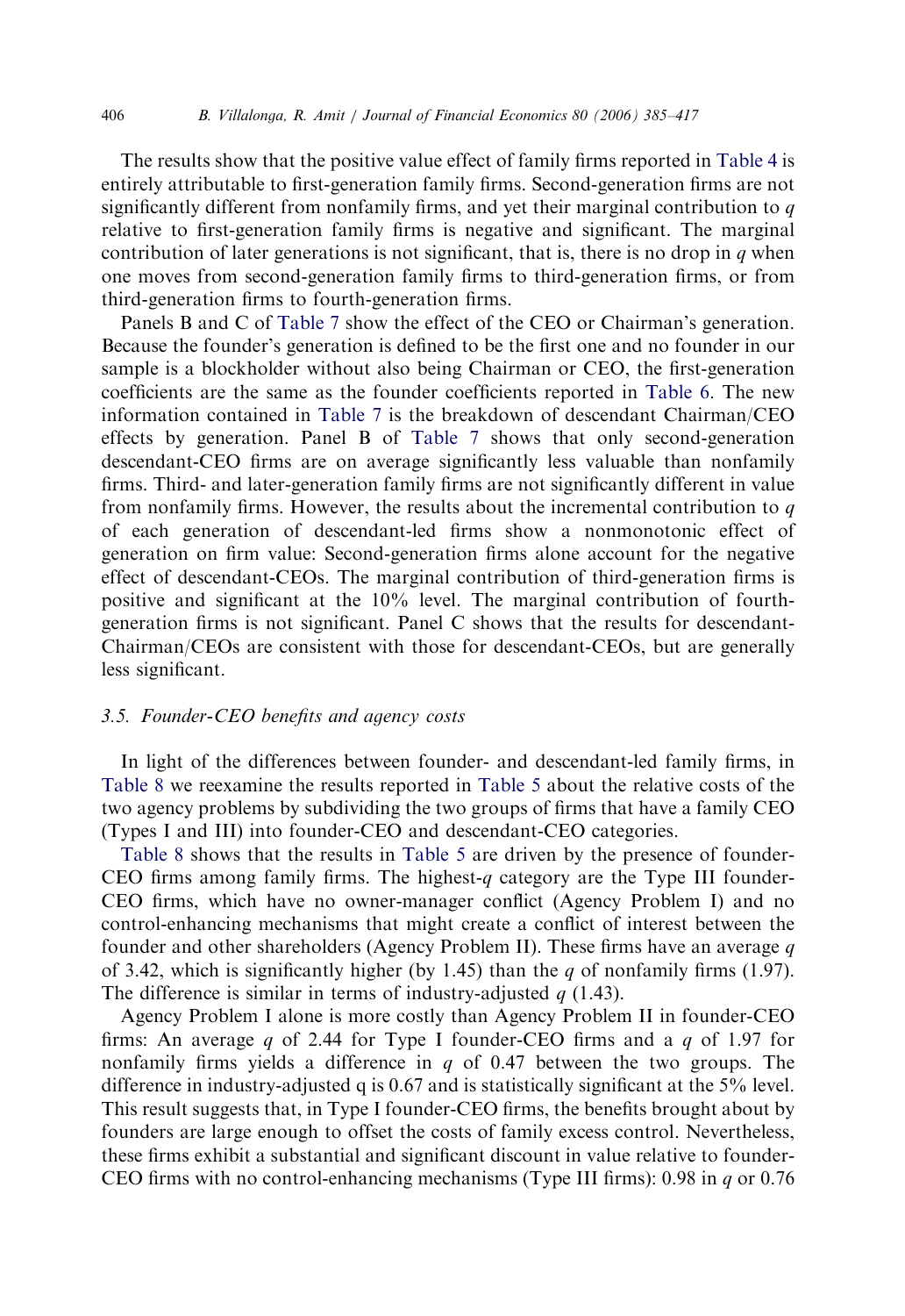<span id="page-22-0"></span>Founder-CEO benefits and agency costs. This table reports the mean q and industry-adjusted q of several types of family firms and the differences across types. Family firms are defined as those in which one or more family members are officers or directors, or own 5% or more of the firm's equity, either individually or as a group. Type I family firms have control-enhancing mechanisms (such as multiple share classes, pyramids, cross-holdings, or voting agreements) that lead family voteholdings to exceed family shareholdings. Type III family firms have no such mechanisms. Family firms that have a nonfamily CEO and no control-enhancing mechanisms are included with nonfamily firms in the Type IV category. Tobin's  $q$  is measured as the ratio of the firm's market value to total assets. For firms with nontradable share classes, the nontradable shares are valued at the same price as the publicly traded shares. Industryadjusted q is the difference between the firm's q and the asset-weighted average of the imputed qs of its segments, where a segment's imputed  $q$  is the industry average  $q$ . Industry averages are computed at the most precise SIC level for which there is a minimum of five single-segment firms in the industry-year. The presence of Agency Problem I is measured by the absence of a family CEO in the firm. The presence of Agency Problem II is measured by a dummy that equals one when there are control-enhancing mechanisms (such as multiple share classes, pyramids, cross-holdings, or voting agreements) that lead family voteholdings to exceed family shareholdings. The sample comprises 2,808 firm-year observations from 508 Fortune 500 firms listed in U.S. stock markets during 1994–2000. t-statistics from clustered (by firm) standard errors appear in parentheses. Asterisks denote statistical significance at the 1% (\*\*\*), 5%  $(**)$ , or  $10\%$   $(*)$  level, respectively.

|                         | No.<br>obs. | Mean $q$             | Difference in $q$<br>with type IV<br>(nonfamily)<br>firms $(family)$ –<br>(nonfamily) | Mean industry-<br>adjusted $q$ | Difference in<br>industry-adjusted $q$<br>with Type IV<br>(nonfamily) firms<br>$(family)$ –<br>(nonfamily) |
|-------------------------|-------------|----------------------|---------------------------------------------------------------------------------------|--------------------------------|------------------------------------------------------------------------------------------------------------|
| Panel A: Founder CEO    |             |                      |                                                                                       |                                |                                                                                                            |
| Type I family firms     | 66          | 2.44                 | 0.47<br>(1.01)                                                                        | 0.24                           | $0.67**$<br>(2.06)                                                                                         |
| Type III family firms   | 149         | 3.42                 | $1.45***$<br>(2.83)                                                                   | 1.01                           | $1.43***$<br>(3.65)                                                                                        |
| Diff. Type I-Type III   |             | $-0.98$<br>$(-1.54)$ |                                                                                       | $-0.76*$<br>$(-1.65)$          |                                                                                                            |
| Panel B: Descendant CEO |             |                      |                                                                                       |                                |                                                                                                            |
| Type I family firms     | 194         | 1.75                 | $-0.22$<br>$(-1.62)$                                                                  | $-0.30$                        | 0.12<br>$(-0.82)$                                                                                          |
| Type III family firms   | 122         | 1.72                 | $-0.25*$<br>$(-1.86)$                                                                 | $-0.56$<br>0.26                | $-0.14$<br>$(-0.88)$                                                                                       |
| Diff. Type I-Type III   |             | 0.03<br>(0.20)       |                                                                                       | (1.37)                         |                                                                                                            |

in industry-adjusted  $q$ . The latter is also statistically significant. These findings suggest that an absence of control-enhancing mechanisms curbs the family's power to expropriate minority shareholders and thus reduces the price that families pay for control. This interpretation is consistent with our finding that firm value increases with the cash flow ownership of the largest shareholder, but decreases when the control rights of the largest shareholder exceed its cash flow ownership.

Our results complement the finding of a ''control premium'' in earlier studies [\(Barclay and Holderness, 1989;](#page-31-0) [Zingales, 1995](#page-32-0)), where the premium refers to the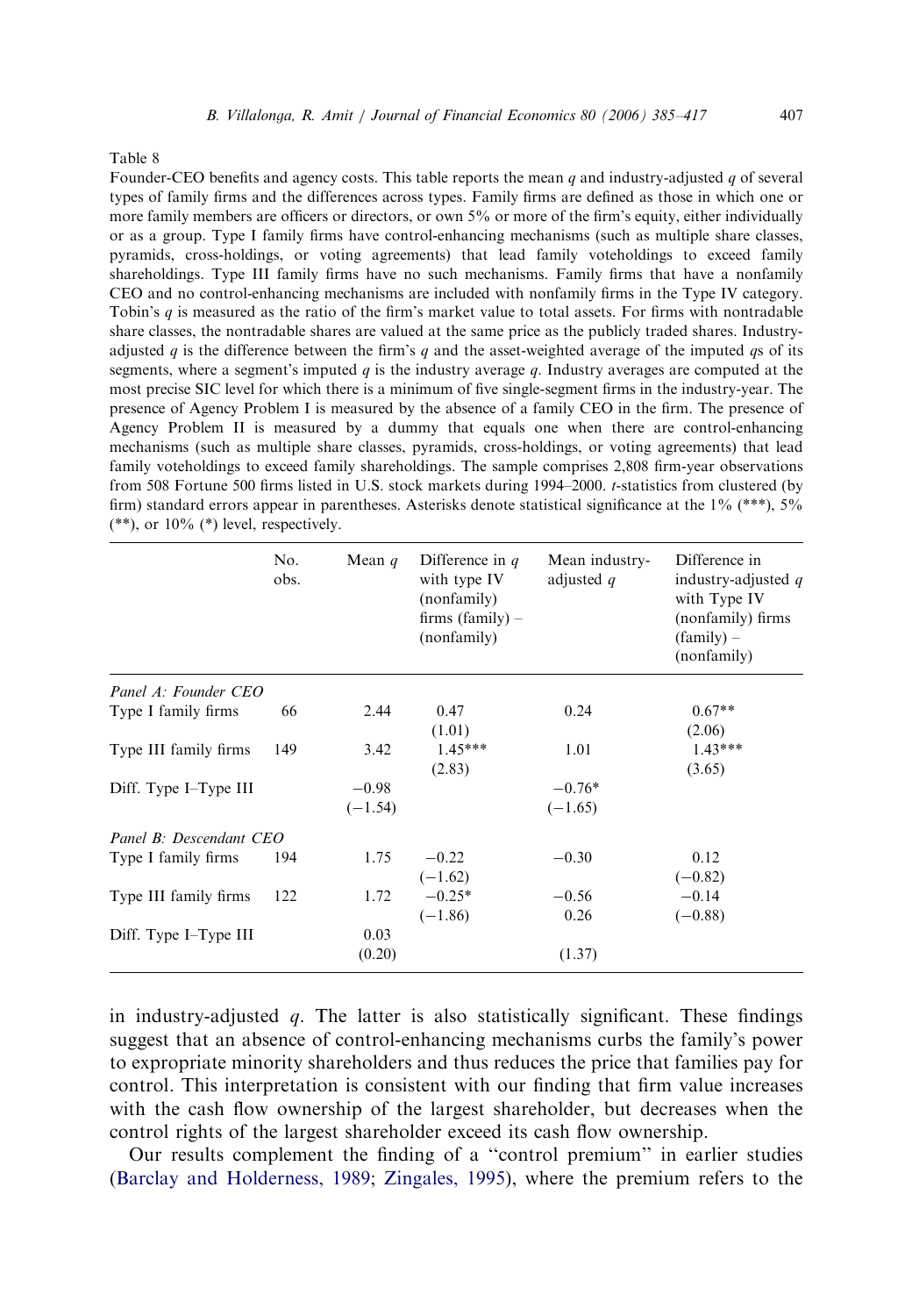excess value of shares that confers on those shareholders special control rights relative to shares that are otherwise identical (e.g., in their cash flow rights). Prior studies interpret this premium as a proxy for the private benefits of control that owners extract from the firm. However, estimates of the control premium do not provide a measure of the cost, if any, that the appropriation of such private benefits imposes on minority shareholders. The control premium literature typically assumes that private benefits come at the expense of minority shareholders, but it is possible that the incentives provided by those benefits lead to higher value creation and that the benefits reflect a fair price for the large shareholders' monitoring function in the firm.

Our findings suggest that, whenever founders are able to extract private benefits of control through their use of control-enhancing mechanisms, they and the minority shareholders in the firms they control pay a price in the form of a discount in value. In firms with a single class of shares, the cost of founder control is spread among all shareholders (including the founder and his or her family) in proportion to their ownership. If there are multiple share classes and the family's supervoting shares trade, or are valued, at a premium relative to the other class, minority shareholders pay a disproportionate share of the price for the founder's control.

Panel B of [Table 8](#page-22-0) shows a sharply contrasting picture for descendant CEOs. Descendant-CEO firms without control-enhancing mechanisms (Type III firms) are significantly less valuable than nonfamily firms (a  $0.25$  discount in q). Descendant-CEO firms with control-enhancing mechanisms (Type I firms) exhibit a similar but nonsignificant discount of 0.22 relative to nonfamily firms. Hence, under descendant leadership, the value effect of control-enhancing mechanisms is small and opposite to what we see in founder-CEO firms. One possible explanation for this finding is that, in descendant-CEO firms, the presence of control-enhancing mechanisms is not so much an indication of the desire to expropriate minority shareholders as it is of family resistance to the dilution of their ownership stake as the firm grows. Indeed, second- and later-generation family firms are much heavier users of controlenhancing mechanisms than are first-generation firms: 37% of all first-generation firms and 56% of all second- and later-generation firms use these mechanisms, which yields an excess voting average for each group of 0.11% and 0.20%, respectively. Another possible explanation that does not exclude the former is provided by [Almeida and Wolfenzon's \(2004\)](#page-30-0) theory of pyramidal ownership. In their model, families use pyramids to set up new firms and share the security benefits of those firms with the minority shareholders of the original family firm, rather than to separate cash flow from voting rights.

## 4. Sensitivity analyses

#### 4.1. Alternative econometric techniques

[Table 9](#page-24-0) analyzes the sensitivity of our main results to the use of alternative specifications and econometric techniques, including industry-adjusted  $q$ , fixed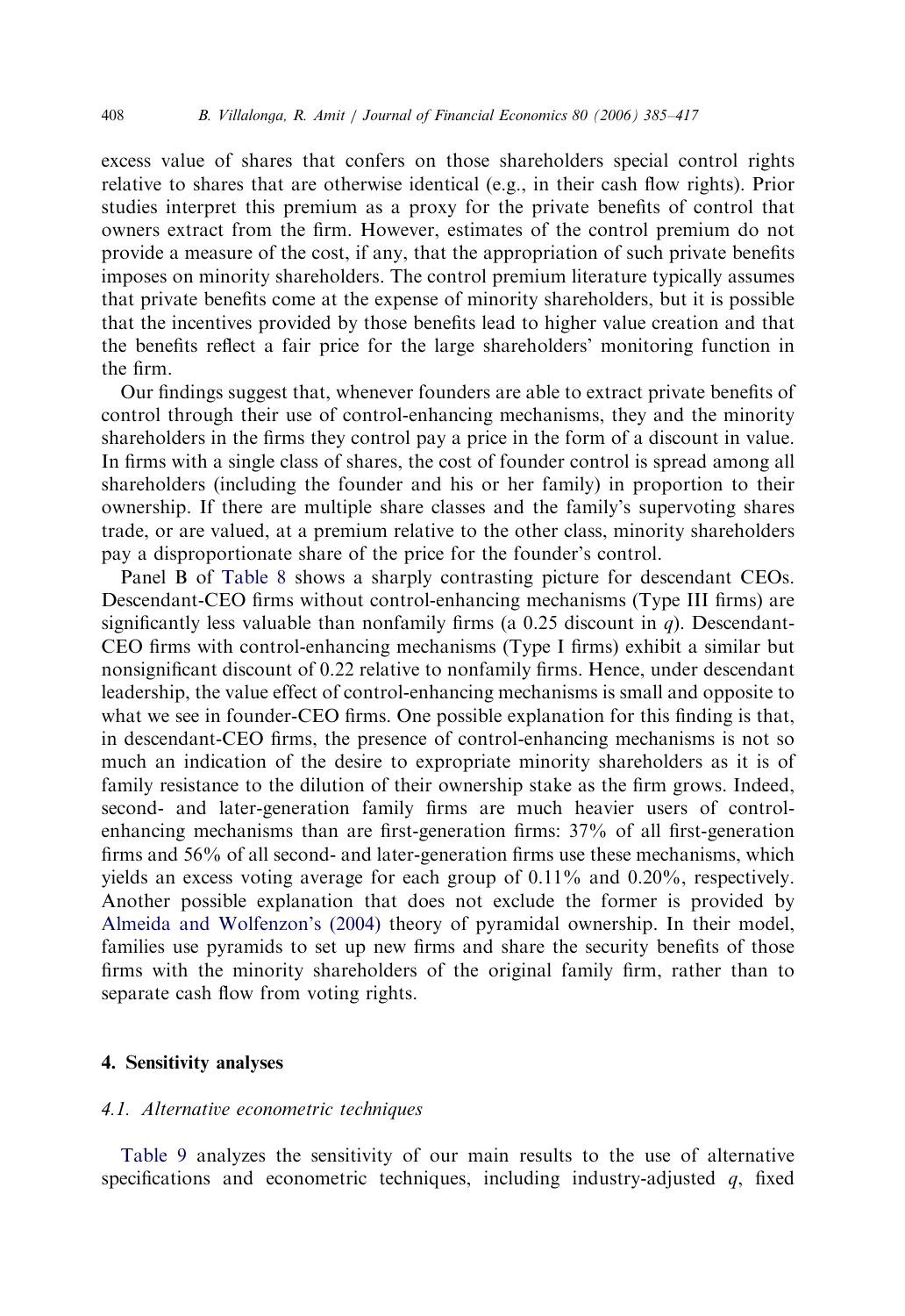<span id="page-24-0"></span>Robustness of the value effects of family ownership, control, and management to the use of alternative econometric techniques. This table reports dummy variable coefficients from different regressions of Tobin's q on those dummies and on several control variables. The dummies equal one when the firm is a family firm in the category indicated in each column heading and zero when it is a nonfamily firm. Family firms are defined as those in which one or more family members are officers or directors, or own 5% or more of the firm's equity, either individually or as a group. Type I family firms have a family CEO (founder or descendant) and control-enhancing mechanisms such as multiple share classes, pyramids, cross-holdings, and voting agreements. Type II family firms have control-enhancing mechanisms but no family CEO. Type III family firms have a family CEO but no control-enhancing mechanisms. Family firms that have a nonfamily CEO and no control-enhancing mechanisms are included with nonfamily firms in the Type IV category. The dependent variable in all regressions is Tobin's  $q$ , except in the industryadjusted q model. Tobin's q is measured as the ratio of the firm's market value to total assets. For firms with nontradable share classes, the nontradable shares are valued at the same price as the publicly traded shares. Industry-adjusted q is the difference between the firm's q and the asset-weighted average of the imputed  $q_s$  of its segments, where a segment's imputed  $q$  is the industry average  $q$ . Industry averages are computed at the most precise SIC level for which there is a minimum of five single-segment firms in the industry-year. All regressions include the following control variables: Governance index (number of charter provisions that reduce shareholder rights), nonfamily blockholder ownership, proportion of nonfamily outside directors, market risk (beta), diversification, R&D/Sales, CAPX/PPE, dividends/book value of equity, debt/market value of equity, log of assets, log of age, and sales growth. All regressions except for the industry-adjusted  $q$  and the fixed effects models also include year and Fama-French industry dummies. The treatment effects regressions are estimated, using Heckman's two-step procedure, as five separate regressions on subsamples that include only the family firms in the category indicated in each column heading, and the 2,015 Type IV (nonfamily) firms. The first-stage probit model includes all variables listed above as well as idiosyncratic risk and lagged  $q$ , and excludes the industry dummies that completely determine family ownership for its category. The second-stage equation excludes idiosyncratic risk and lagged q. The full sample comprises 2,808 firm-year observations from 508 Fortune 500 firms listed in U.S. stock markets during 1994–2000. t-statistics from clustered (by firm) standard errors appear in parentheses. Asterisks denote statistical significance at the  $1\%$  (\*\*\*),  $5\%$  (\*\*), or  $10\%$  (\*) level, respectively.

|                           | All family<br>firms | Type I family firms    |                           | Type II<br>family firms | Type III family firms  |                           |
|---------------------------|---------------------|------------------------|---------------------------|-------------------------|------------------------|---------------------------|
|                           |                     | Founder-<br><b>CEO</b> | Descendant-<br><b>CEO</b> |                         | Founder-<br><b>CEO</b> | Descendant-<br><b>CEO</b> |
| 1. OLS univariate         | $0.26**$            | 0.47                   | $-0.22$                   | $-0.03$                 | $1.45***$              | $-0.25*$                  |
|                           | (2.57)              | (1.01)                 | $(-1.62)$                 | $(-0.26)$               | (2.83)                 | $(-1.86)$                 |
| 2. OLS multivariate       | $0.26**$            | 0.37                   | $-0.26*$                  | $-0.05$                 | $1.09***$              | $-0.31***$                |
|                           | (2.57)              | (1.04)                 | $(-1.74)$                 | $(-0.39)$               | (2.73)                 | $(-1.43)$                 |
| 3. OLS industry-          | $0.25**$            | $0.51*$                | 0.11                      | 0.08                    | $1.15***$              | $-0.13$                   |
| adjusted $q$              | (2.27)              | (1.70)                 | (0.69)                    | (0.69)                  | (3.18)                 | $(-0.68)$                 |
| 4. Fixed effects          | 0.11                | 0.34                   | $-0.07$                   | 0.09                    | $0.56***$              | 0.07                      |
|                           | (0.60)              | (1.24)                 | $(-0.43)$                 | (0.65)                  | (2.63)                 | (0.41)                    |
| 5. Random effects         | $0.22**$            | $0.48**$               | $-0.15$                   | 0.01                    | $0.86***$              | $-0.07$                   |
|                           | (2.04)              | (2.34)                 | $(-1.17)$                 | (0.14)                  | (5.62)                 | $(-0.49)$                 |
| 6. Lagged $q$ coefficient | $0.09**$            | $0.14*$                | $-0.21**$                 | $-0.02$                 | $0.11***$              | 0.02                      |
| in Probit Model           | (2.56)              | (1.85)                 | $(-2.29)$                 | $(-0.44)$               | (2.86)                 | (0.24)                    |
| 7. Selection parameter    | $-1.10***$          | $-0.49**$              | $1.65***$                 | $0.67***$               | $-1.93***$             | $0.84***$                 |
| $(\lambda)$ from Heckman  | $(-8.42)$           | $(-1.99)$              | (9.01)                    | (3.07)                  | $(-9.59)$              | (4.33)                    |
| model                     |                     |                        |                           |                         |                        |                           |
| 8. Treatment effects      | $1.99***$           | $1.05**$               | $-3.09***$                | $-1.21***$              | $3.91***$              | $-1.76***$                |
| (Heckman)                 | (9.06)              | (2.37)                 | $(-9.18)$                 | $(-3.13)$               | (11.14)                | $(-4.96)$                 |
| Number of family<br>firms | 1,041               | 66                     | 194                       | 262                     | 149                    | 122                       |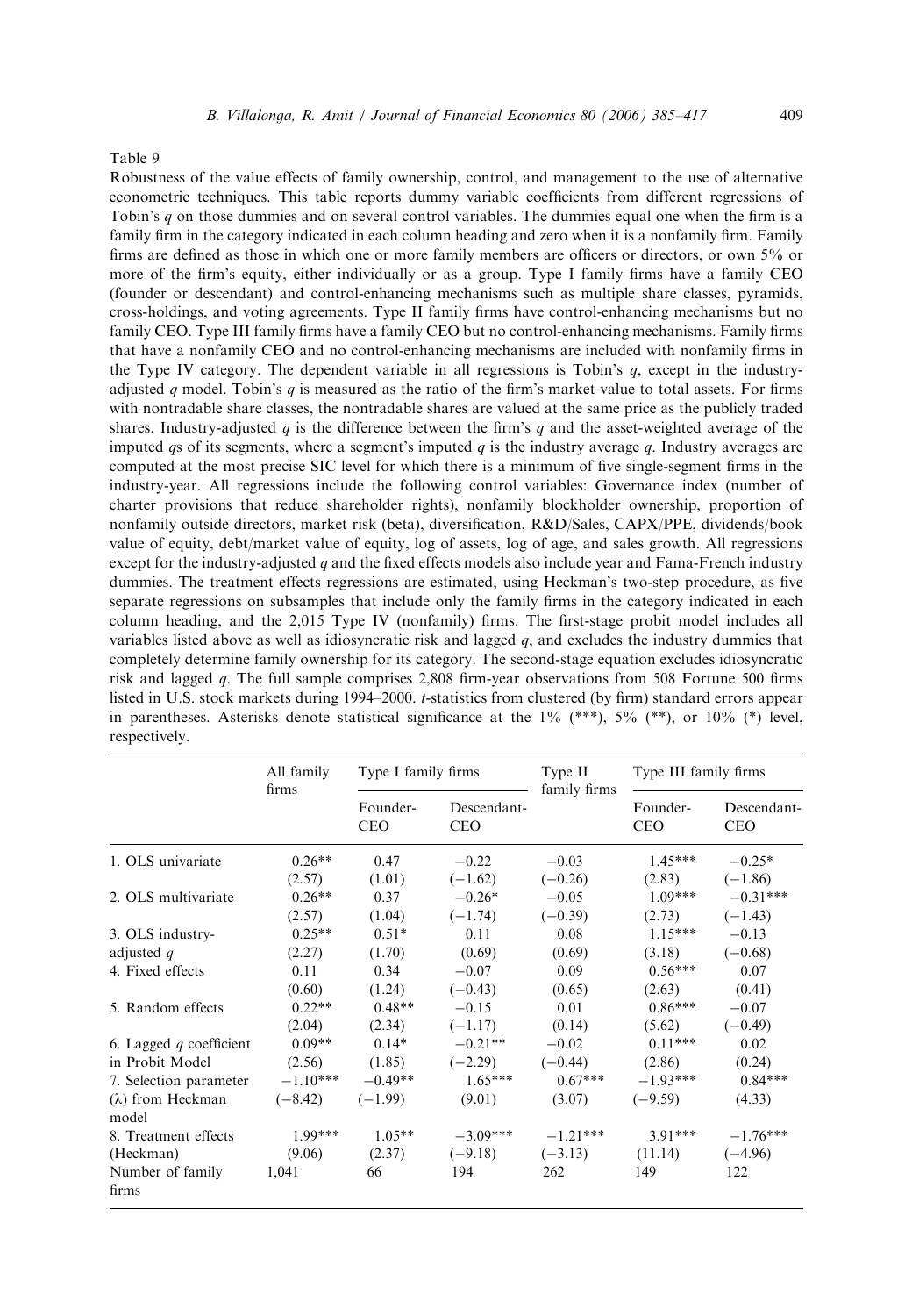effects and random effects panel data models, and treatment effects models. We report only selected coefficients from more complete multivariate specifications that include the same statistical controls as [Table 4.](#page-15-0) Column 1 reports coefficients of a family firm dummy using the same specification as the first column in [Table 4](#page-15-0). Columns 2–6 report coefficients of a regression wherein the family firm dummy of Column 1 is broken down into five different dummies representing the categories analyzed in the previous section. The regression is the same for any given row (with five dummies), except for the treatment effect models, in which each of the five dummies uses a regression of its own. Thus, Columns 2–6 examine the robustness of the univariate results reported in [Tables 5 and 8.](#page-18-0) To facilitate the comparison, we reproduce the univariate results in the first row of [Table 9.](#page-24-0)

Row 2 of [Table 9](#page-24-0) shows that the multivariate results are qualitatively similar to the univariate. The multivariate specification shifts the coefficients of all family firm types on  $q$  to the left but does not change their sign: the founder premium becomes smaller, and the descendant discount becomes larger. Row 3 shows that, in industryadjusted  $q$ , both the premium and the discount become smaller than in the univariate regression but remain statistically significant.

In all the analyses reported in this paper, we use clustered standard errors to account for the error term's lack of independence across firms. In Row 4 of [Table 9](#page-24-0), we use random effects as an alternative way to take into consideration the panel nature of our data. The results are closest to the multivariate regression coefficients of Row 2.

We also use fixed effects panel data models to control for unobserved heterogeneity. The results, shown in Row 5 of [Table 9](#page-24-0), are qualitatively similar to the previous ones, but are not statistically significant. This lack of significance is to be expected since the fixed effects coefficients are only identified from within-firm changes from the family to the nonfamily category, and there are only 21 such changes in our sample.

Our final sensitivity analysis addresses the endogeneity or self-selection of family ownership, control, and management. Because all three elements are likely an outcome of endogenous decisions, the observed relation between each of them and firm value may be subject to alternative interpretations to value creation or destruction. For instance, in the presence of information asymmetries, families may have incentives to reduce their equity stake if they believe their stock is overvalued or even ''abandon ship'' if they foresee a substantial loss in value. If such were the case, then the positive relation that we observe between family ownership and value could be subject to a reverse causality interpretation. Also, families may be more likely to put in place control-enhancing mechanisms in low-performing firms, to counter the dilution they would experience if they were to issue equity to finance new investments. In this case, the negative relation between excess control and value that we observe in our sample may not be an indication of a control discount, as we previously argue.

The relations observed between family management and value may also be subject to reverse causality interpretations. Family members that are no longer active as managers may be asked to return upon failures of hired CEOs. Examples include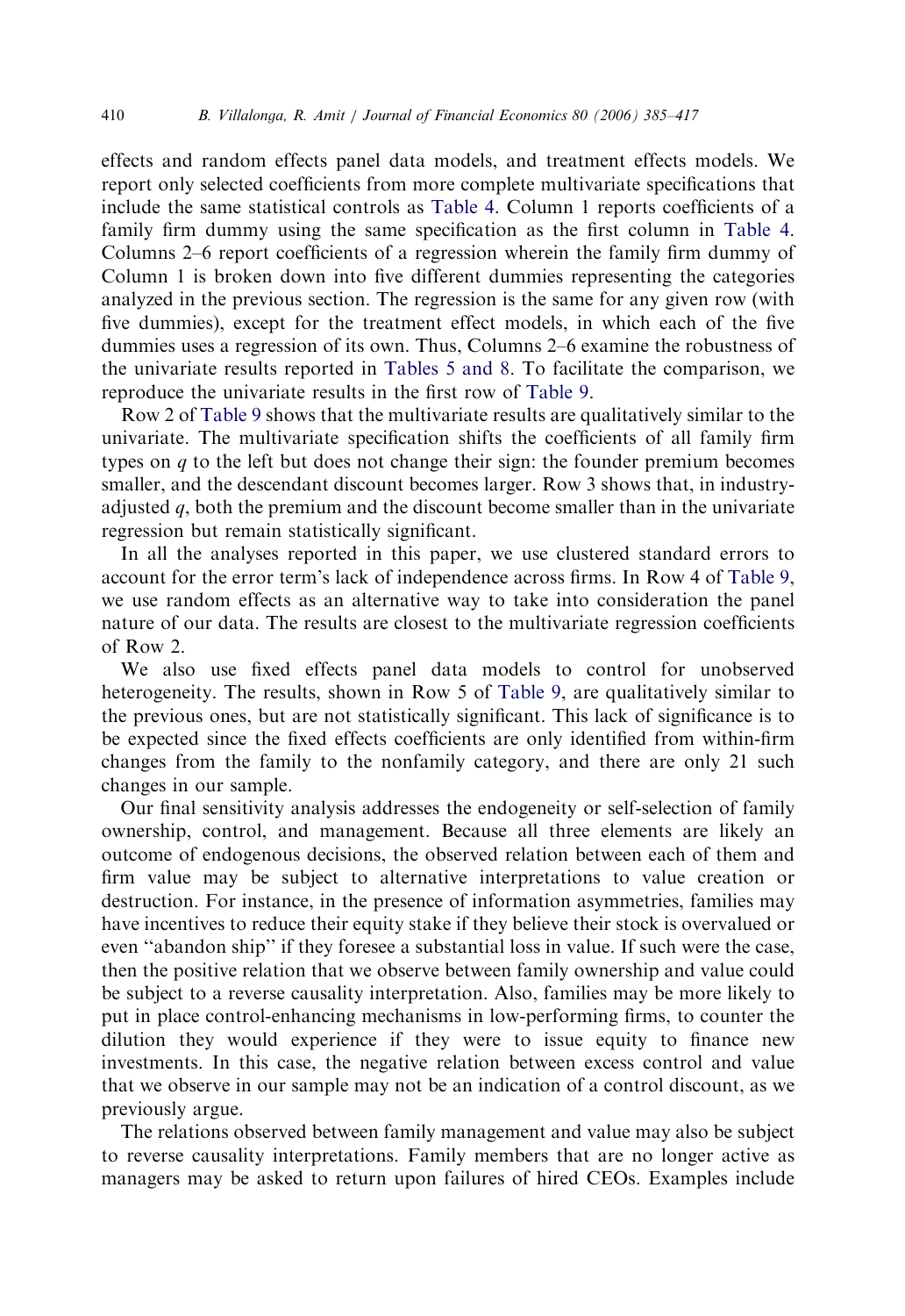Apple Computer's founder, Steve Jobs, Ford's William Clay Ford Jr. (fourth generation), and Corning's James Houghton (fifth generation). Descendants may also be called on to succeed founders when the firm is performing poorly. These endogenous successions can potentially account for our results.

We use treatment effects models to address such self-selection and reverse causality concerns. The treatment indicator is a dummy that equals one for family firms as a whole or for one of the five categories previously analyzed. The outcome variable is Tobin's q. Because the family firm category dummies are themselves an interaction of two treatments (family control and family management), which, in turn, require family ownership as a pre-condition, we effectively model family ownership, control, and management as a jointly endogenous choice. The treatment effect regressions are estimated, using [Heckman's \(1979\)](#page-31-0) two-step procedure, as separate regressions on subsamples that include only the family firms in the category being analyzed and the nonfamily firms.

To meet the exclusion restrictions that are necessary for identification in Heckman's model, we include two variables in the probit model that we do not include in the second-stage regression, namely, idiosyncratic risk and lagged  $q$ . We use idiosyncratic risk as an instrument because  $q$ , as a measure of firm value, should be a function of expected cash flows and expected returns. According to the Capital Asset Pricing Model (CAPM), the latter should only be a function of market risk, but not of idiosyncratic or firm-specific risk. Indeed, the correlation between q and idiosyncratic risk in our sample is -0.046, which is not significantly different from zero. Yet, family firm owners, who are imperfectly diversified, should care about both types of risk. We also include lagged  $q$  in the probit model to test for a potential reverse causation between value and the family's decision to maintain their ownership of the firm, enhance control beyond their ownership stake, or participate in management. Our results are similar to those reported here if we use either of the two instruments alone. They are also robust to using a propensity score matching estimator, which does not require exclusion restrictions for identification but assumes selection on observables [\(Villalonga, 2004](#page-32-0)).

Rows 6–8 in [Table 9](#page-24-0) show selected results from the estimation of the treatment effect models: Row 6 reports the coefficient of lagged  $q$  from the first-stage probit models; Row 7 reports the coefficient of the self-selection parameter  $\lambda$ ; and Row 8 reports the family firm dummy (treatment) coefficients from the second-stage regression. The probit results confirm that family ownership, control, and management are themselves each a function of prior performance. The coefficient of lagged  $q$ is positive and significant for the two types of founder–CEO firms (I and III), as well as for family firms in general. The same coefficient is negative and significant for Type I descendant-CEO firms. These findings are consistent with the reverse causality arguments outlined above.

The  $\lambda$  coefficient is statistically significant in all regressions, which provides evidence of sample selection bias in the one-stage estimates of family firm effects. Nevertheless, after controlling for this bias, the effects are even stronger. Founder-CEO firms of both types have a negative  $\lambda$  coefficient, as do family firms as a whole. This negative sign implies that the unobserved factors that encourage founders or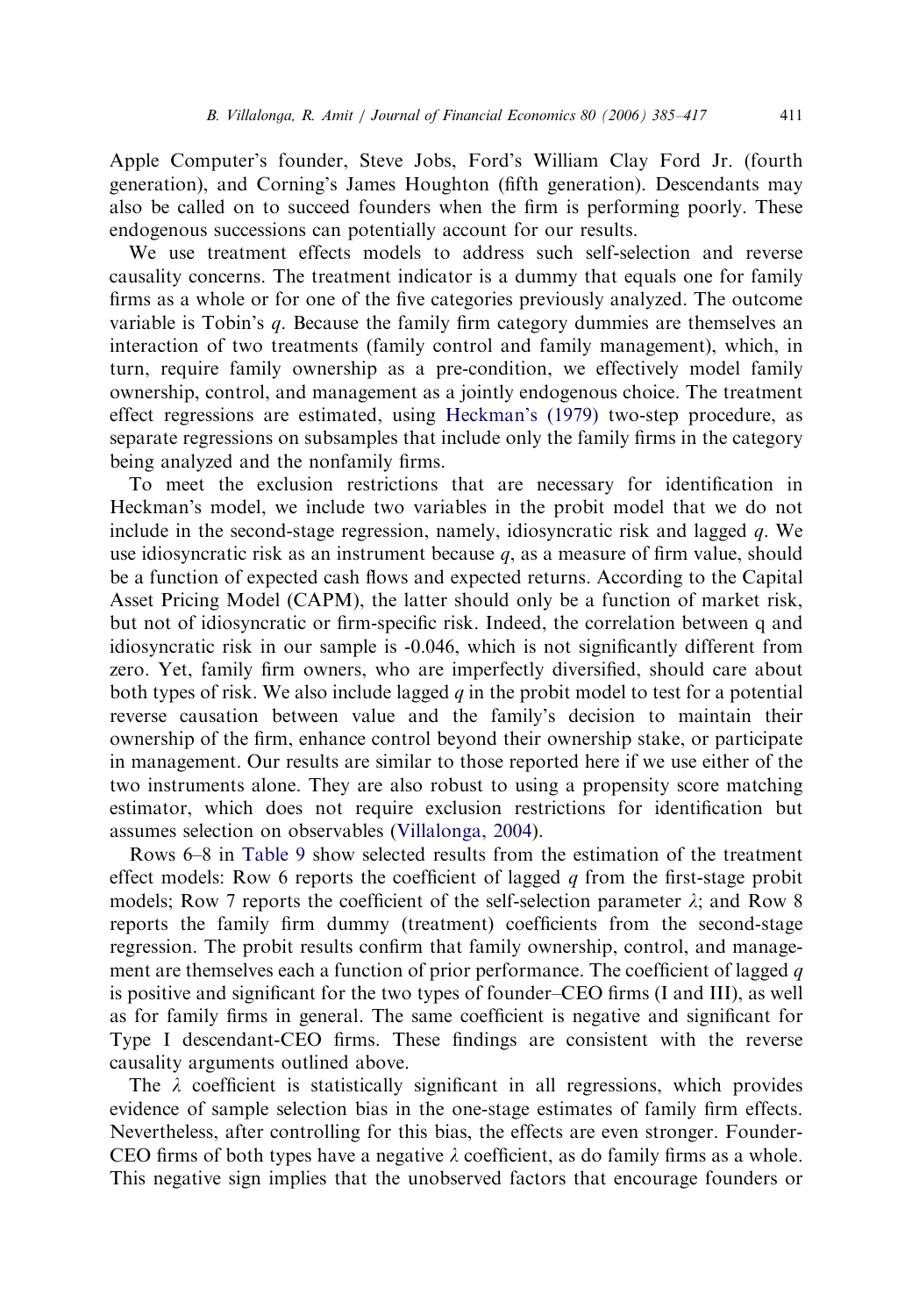their families to remain at the firms they founded are negatively correlated with firm value. Yet, by maintaining their holdings and/or keeping the founder at the helm, families manage to command a premium for their firms relative to the value the same firms would have had without the family. Descendant-CEO firms of both types, as well as Type II family firms (those with a nonfamily CEO), have a positive  $\lambda$ coefficient. The positive sign on  $\lambda$  suggests that the unobserved factors that prompt families to appoint descendants or professional managers to run their firms while maintaining their ownership stake are positively correlated with value. Yet, as a result of these decisions, the firms end up trading at a discount relative to what they would have been worth had the families divested their stake.

Our sensitivity analyses confirm the robustness of our findings and support their interpretation as evidence of value creation or destruction. In unreported regressions, we find that our results are also qualitatively unchanged when we use different thresholds for the exclusion of outliers (q greater than six, seven, or ten), when we exclude technology firms (SIC codes 35, 36, 38, and 73), and when we use return on assets as the dependent variable instead of Tobin's q.

## 4.2. Alternative definitions of family firm

We began our study with the overarching question of whether family firms are more or less valuable than nonfamily firms. Our findings about the range of effects that family ownership, control, and management have on firm value suggest that the answer to this question depends on how the definition of a family firm incorporates these three elements.

[Table 10](#page-28-0) shows how definition matters by comparing the average differences in  $q$ between family and nonfamily firms across nine alternative definitions of a family firm. The definitions are listed in the first column and range from the least restrictive one used earlier in the paper (Definition 1), to a very restrictive definition (Definition 9) under which the family is the largest vote holder, has at least 20% of the votes, has family officers and family directors, and is in the second or later generation. Only 7% of our sample meets this more stringent definition. Companies such as the New York Times, Estée Lauder, Marriott, Cox, Hasbro, Timken, and Coors fall under the latter definition of family firms, and also under most of the other definitions, which are generally less restrictive. At the other extreme are companies such as Tektronik during 1994–1996, where the founder's widow was the largest individual shareholder, but the largest shareholder of all was an institution that owned between three and five times as many shares as did the widow. A company like Tektronik can only qualify as a family firm under a broad definition such as our baseline definition, but not under any other.

The coefficients reported in [Table 10](#page-28-0) are those of a family firm dummy in OLS regressions that use the same specification as our earlier multivariate analyses. The table shows that the value effect of family firms ranges widely depending on how family firms are defined. Two definitions yield larger premiums than the average of 0.23 found under our baseline definition, Definition 1: Definition 2 (''there is at least one family officer and one family director''), and Definition 4 (''the family is the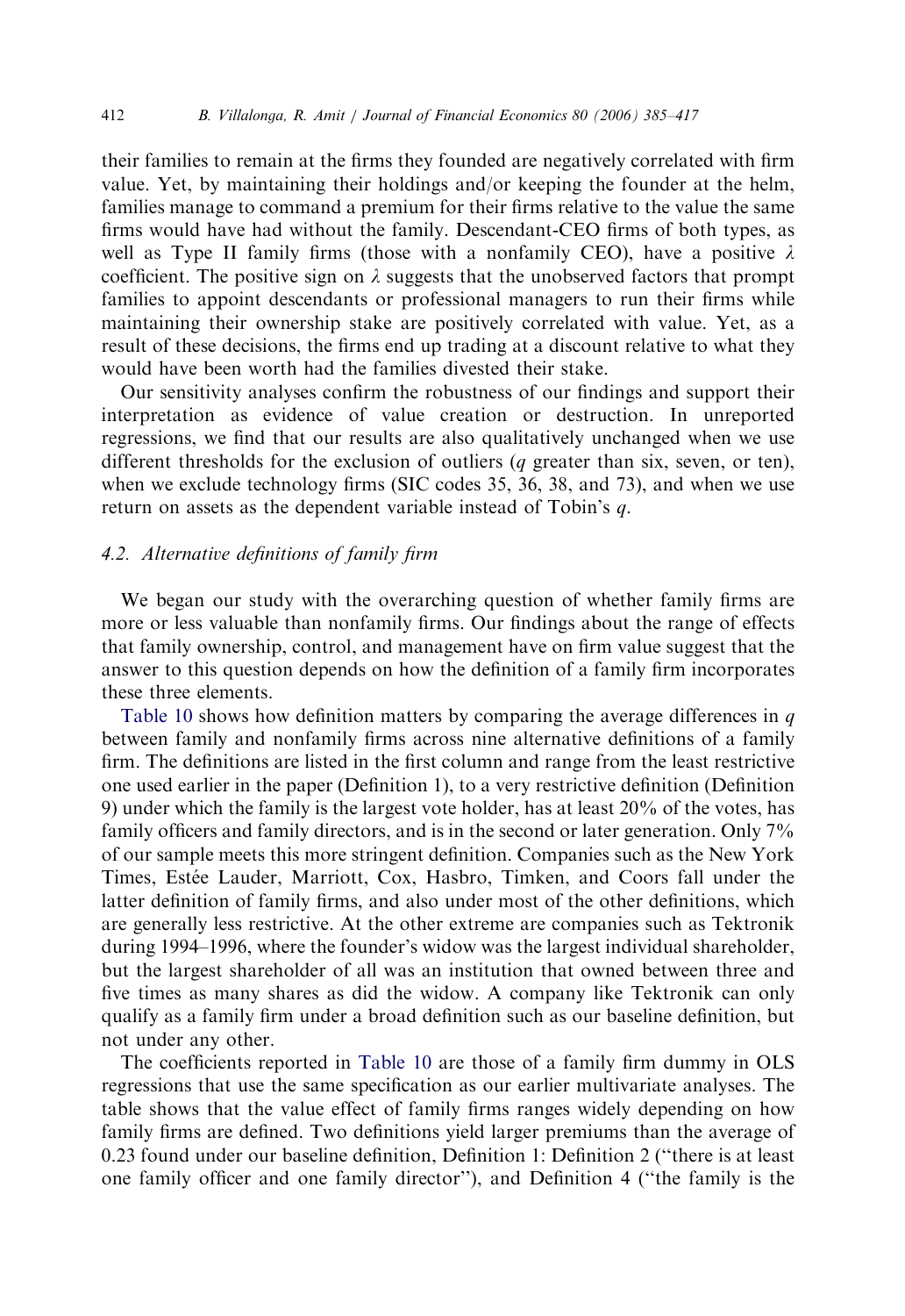<span id="page-28-0"></span>Effect of the definition of ''family firm'' on the relative prevalence and value of family firms. This table reports, for different definitions of a family firm, the coefficient of a family firm dummy variable in multivariate OLS regressions of Tobin's  $q$  on that dummy and on several control variables. The family refers to the founder or a member of his/her family by either blood or marriage. Blockholders are owners of 5% or more of the firm's equity, either individually or as a group. Tobin's q is measured as the ratio of the firm's market value to total assets. For firms with nontradable share classes, the nontradable shares are valued at the same price as the publicly traded shares. The control variables are: Governance index (number of charter provisions that reduce shareholder rights), nonfamily blockholder ownership, proportion of nonfamily outside directors, market risk (beta), diversification, R&D/Sales, CAPX/PPE, dividends/book value of equity, debt/market value of equity, log of assets, log of age, sales growth, and year and Fama-French industry dummies. The sample comprises 2,808 firm-year observations from 508 Fortune 500 firms listed in U.S. stock markets during 1994–2000. t-statistics from clustered (by firm) standard errors appear in parentheses. Asterisks denote statistical significance at the 1% (\*\*\*), 5% (\*\*), or 10% (\*) level, respectively.

| Definition of family firm                                                                                                                                      | Proportion of<br>family firms in<br>the sample | OLS regression<br>coefficients |
|----------------------------------------------------------------------------------------------------------------------------------------------------------------|------------------------------------------------|--------------------------------|
| 1. One or more family members are officers, directors, or<br>blockholders                                                                                      | 37%                                            | $0.23*$<br>(1.82)              |
| 2. There is at least one family officer and one family director                                                                                                | 26%                                            | $0.29*$<br>(1.97)              |
| 3. The family is the largest voteholder                                                                                                                        | 20%                                            | 0.29                           |
| 4. The family is the largest shareholder                                                                                                                       | 19%                                            | (1.63)<br>$0.32*$              |
| 5. One or more family members from the 2nd or later<br>generation are officers, directors, or blockholders                                                     | 19%                                            | (1.82)<br>$-0.13$<br>$(-1.24)$ |
| 6. The family is the largest voteholder and has at least one<br>family officer and one family director                                                         | 14%                                            | 0.33<br>(1.58)                 |
| 7. The family is the largest shareholder and has at least $20\%$<br>of the votes                                                                               | $12\%$                                         | 0.15<br>(0.79)                 |
| 8. One or more family members are directors or blockholders,<br>but there are no family officers                                                               | 8%                                             | 0.06<br>(0.53)                 |
| 9. The family is the largest voteholder, has at least $20\%$ of the<br>votes, one family officer and one family director, and is in 2nd<br>or later generation | $7\%$                                          | $-0.28**$<br>$(-1.99)$         |

largest shareholder''). The most remarkable finding, however, is that, when family firms are run by descendants, the premium turns into a discount. The discount is greatest  $(-0.28)$  and statistically significant under the most restrictive definition, Definition 9, but it is also quite large and economically significant under (Definition 5 (''one or more family members from the second or later generation are officers, directors, or blockholders'').

We therefore find that the existence of a family firm premium in our sample is contingent on whether family firms are run by founders or by their descendants. This finding is consistent with those of our analyses earlier in this paper about family management and control, and helps us reconcile the discrepancy in earlier studies. In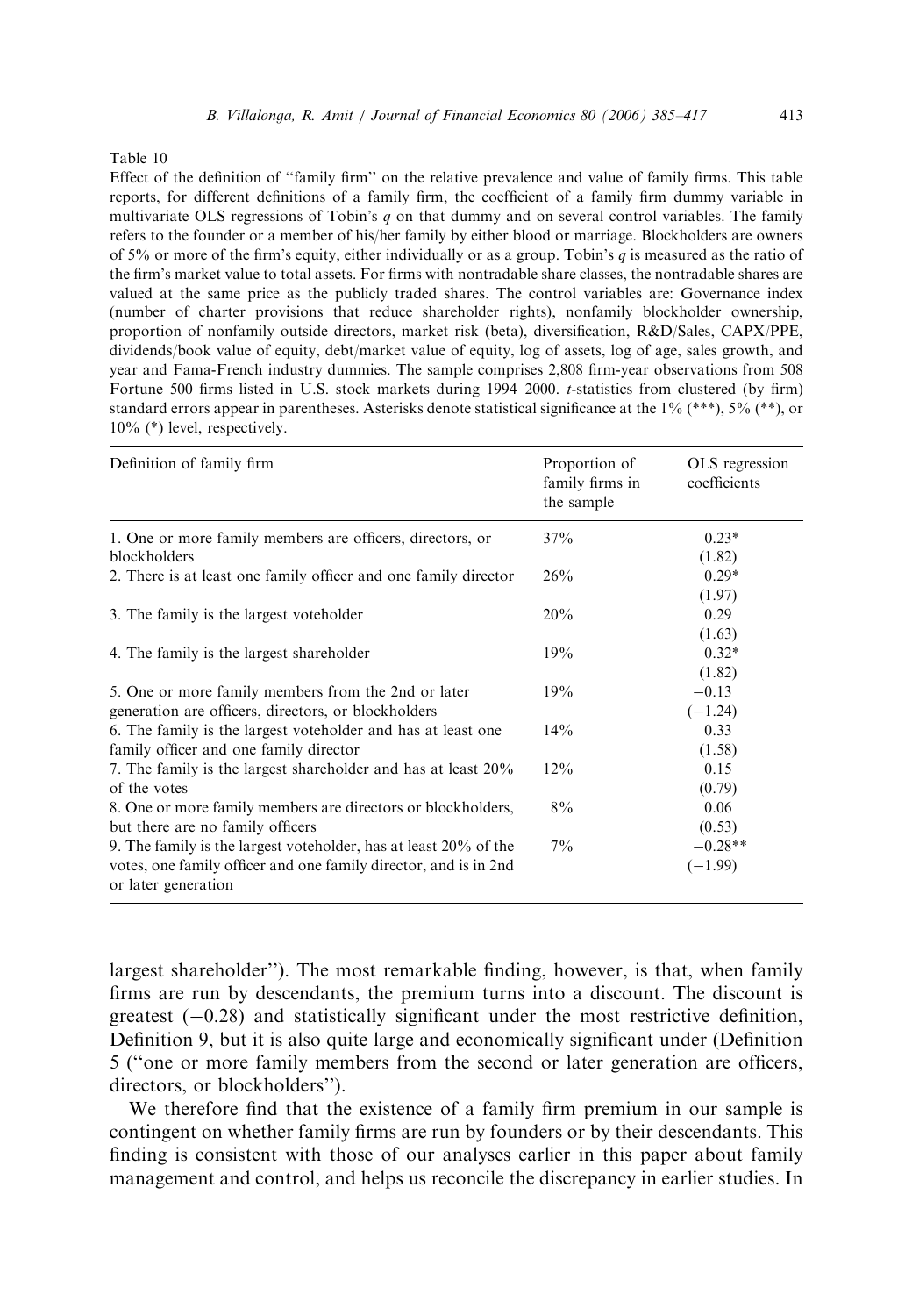particular, [Anderson and Reeb's \(2003\)](#page-30-0) finding of a family premium when family firms are defined to include founder-run firms among them is consistent with the founder-CEO premium in [Morck et al. \(1988\)](#page-32-0) and later studies, but inconsistent with the succession event study evidence in [Smith and Amoako–Adu \(1999\)](#page-32-0) and Pérez-González (2001).

Our results show that the premium observed by [Anderson and Reeb \(2003\)](#page-30-0) is driven by the inclusion of founder-run firms among family firms. In fact, if family firms are restricted to include only second- and later-generation firms (as the term ''family'' seems to convey), they trade at a discount relative to nonfamily firms. This negative cross-sectional descendant effect is consistent with the event study evidence about family successions.

## 5. Conclusion

Although family firms play a vital role in the world economy, this sector has received relatively little attention, partly because of the difficulty in obtaining reliable data on these firms. We assemble a uniquely detailed panel data set on a sample of publicly traded U.S. firms that are in the Fortune 500 at least one year during the period 1994–2000. Using these data, we examine the impact of family ownership, control, and management on firm value. Our results highlight the differential contribution to value of each of these elements, both individually and in combination with one another. We show which forms of family ownership, control, and management make family firms more or less valuable. The overall conclusion is that whether family firms are on average more or less valuable than nonfamily firms depends on how these three elements enter the definition of a family firm.

We find that family ownership creates value only when it is combined with certain forms of family control and management. Family control in excess of ownership is often manifested in the form of multiple share classes, pyramids, cross-holdings, or voting agreements. These mechanisms reduce shareholder value, with the reduction in value being proportional to the excess of voting over cash flow rights. Family management adds value when the founder serves as the CEO of the family firm or as its Chairman with a nonfamily CEO, but destroys value when descendants serve as Chairman or CEO. The interaction between family control and management also generates significant value differences across firms. For instance, the negative impact on value of control significantly reduces the founder premium by 0.98 in  $q$  or by 0.76 in industry-adjusted q.

Despite this ''control discount,'' however, minority shareholders are likely to be better or at least no worse off in a family firm than they would have been in a nonfamily firm. Founder-CEO firms with control-enhancing mechanisms are about 25% more valuable than nonfamily firms (averaging the founder-CEO dummy coefficient across estimation methods and dividing it by the average  $q$  of nonfamily firms, which is 1.95). Prior estimates of the average control premium on tradable supervoting shares in the U.S. range between 5% ([Lease et al., 1983\)](#page-31-0) and 10.5% ([Zingales, 1995\)](#page-32-0). Assuming that the value of the private benefits appropriated by the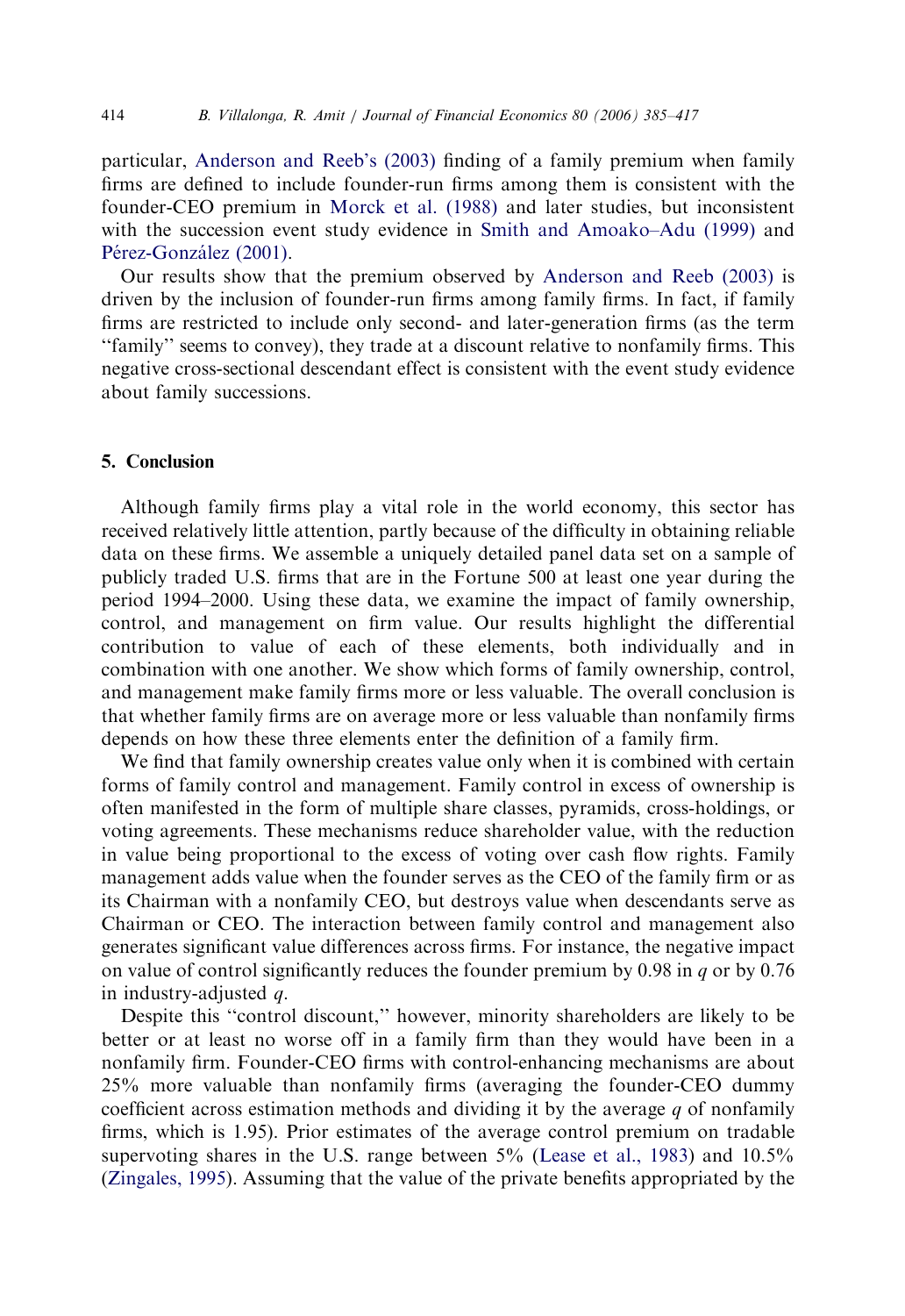<span id="page-30-0"></span>family averages 10% of the value of family holdings—a conservative estimate given that most of the supervoting shares in our sample are nontraded—, or 1.6% of the value of the firm's total equity (family holdings average 16%), nonfamily shareholders are at most being expropriated of 1.9% of the value of their holdings (1.6 over 84). Hence, the benefits to nonfamily shareholders brought about by founders are one order of magnitude higher than the costs of expropriation. Moreover, as [Jensen and Meckling \(1976\)](#page-31-0) note, agency problems may not impose agency costs on minority shareholders if they are already capitalized into the purchase price.

In descendant-CEO firms, control-enhancing mechanisms have a mildly positive impact on value. This positive impact suggests that the mechanisms play a different role in these firms or at least send a weaker signal to the market: If control-enhancing mechanisms are put in place by descendants, it may be perceived as a defensive move to counter the dilution of their ownership stake that would come with firm or family growth. If it is the founder who sets up such mechanisms, it may be seen as a more proactive move to appropriate private benefits of control. Nevertheless, nonfamily shareholders in descendant-CEO firms are worse off than they would have been in a nonfamily firm.

Our evidence sheds light on a longstanding question in corporate governance: Which of the two agency problems that minority shareholders can be exposed to is more damaging to firm value, the conflict of interest with managers or the conflict with large controlling shareholders? We find that, in the context of family firms, the answer to this question hinges crucially on whether the CEO is the founder or a descendant. Further research about the nature of the founder's role in the firm may help us understand their unique contribution to firm value.

Finally, we note that our estimates of the relative importance of family firms are likely be conservative because the firms in our sample are among the largest in the world, are listed on an exchange in a country with a high degree of shareholder protection, are frequent investment targets for index funds, and are generally old and thus more difficult to maintain under family control. Yet, for the same reasons, it is unclear how our estimates of the value effects of family ownership, control, and management would change if evaluated on a different sample. Further research may show how our findings about the differential effects of founders and descendants, the incremental effects of different family firm generations, or the relative costs of the two major agency problems, are affected by institutional differences across countries.

## References

- Adams, R.B., Almeida, H., Ferreira, D., 2003. Understanding the relationship between founder–CEOs and firm performance. Unpublished working paper. New York University.
- Almeida, H., Wolfenzon, D., 2004. A theory of pyramidal ownership and family business groups. Unpublished working paper. New York University.
- Anderson, R., Reeb, D.M., 2003. Founding family ownership and firm performance: evidence from the S&P 500. Journal of Finance 58, 1301–1329.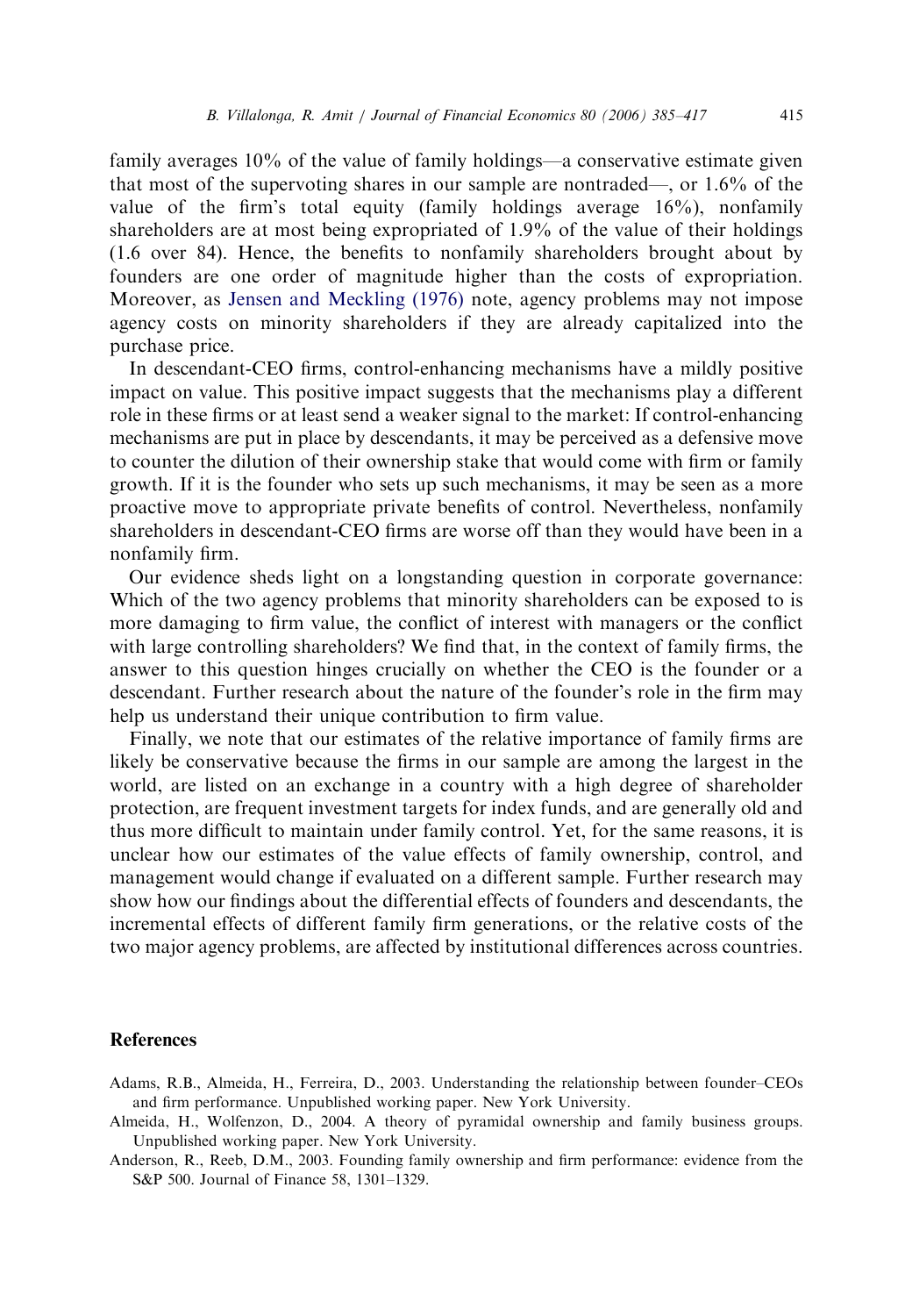- Barclay, M.J., Holderness, C.G., 1989. Private benefits from control of public corporations. Journal of Financial Economics 25, 371–395.
- Bebchuk, L., Kraakman, R., Triantis, G., 2000. Stock pyramids, cross-ownership, and dual class equity. In: Morck, R.K. (Ed.), Concentrated Corporate Ownership. University of Chicago Press, Chicago, IL, pp. 295–315.
- Berle, A., Means, G., 1932. The Modern Corporation and Private Property. Harcourt, Brace, & World, New York, NY.
- Bertrand, M., Johnson, S., Samphantharak, K., Schoar, A., 2004. Mixing family with business: a study of Thai business groups and the families behind them. Unpublished working paper. University of Chicago and MIT.
- Burkart, M., Panunzi, F., Shleifer, A., 2003. Family firms. Journal of Finance 58, 2167–2202.

Caselli, F., Gennaioli, N., 2002. Dynastic management. Unpublished working paper. Harvard University.

- Claessens, S., Djankov, S., Fan, J.P.H., Lang, L.H.P., 2002. Disentangling the incentive and entrenchment effects of large shareholdings. Journal of Finance 57, 2741–2772.
- Claessens, S., Djankov, S., Lang, L.H.P., 2000. Separation of ownership from control of East Asian firms. Journal of Financial Economics 58, 81–112.
- Cronqvist, H., Nilsson, M., 2003. Agency costs of controlling minority shareholders. Journal of Financial and Quantitative Analysis 38, 695–719.
- Demsetz, H., 1983. The structure of ownership and the theory of the firm. Journal of Law and Economics 26, 375–390.
- Demsetz, H., Lehn, K., 1985. The structure of corporate ownership: causes and consequences. Journal of Political Economy 93, 1155–1177.
- Demsetz, H., Villalonga, B., 2001. Ownership structure and corporate performance. Journal of Corporate Finance 7, 209–233.
- Faccio, M., Lang, L.H.P., 2002. The ultimate ownership of Western European corporations. Journal of Financial Economics 65, 365–395.
- Faccio, M., Lang, L.H.P., Young, L., 2001. Dividends and expropriation. American Economic Review 91, 54–78.
- Fahlenbrach, R., 2004. Founder-CEOs and stock market performance. Unpublished working paper. Wharton School, University of Pennsylvania.
- Fama, E.F., French, K.R., 1997. Industry costs of equity. Journal of Financial Economics 43, 153–193.
- Gompers, P., Ishii, J., Metrick, A., 2003. Corporate governance and equity prices. Quarterly Journal of Economics, 107–155.
- Gompers, P., Ishii, J., Metrick, A., 2004. Incentives vs. control: an analysis of U.S. dual-class companies. Unpublished NBER working paper 10240. National Bureau of Economic Research, Cambridge, MA.
- Heckman, J.J., 1979. Sample selection bias as a specification error. Econometrica 47, 153–161.
- Hermalin, B.E., Weisbach, M.S., 2003. Boards of directors as an endogenously determined institution: a survey of the economic literature. Federal Reserve Bank of New York Economic Policy Review 9, 7–26.
- Himmelberg, P., Hubbard, R.G., Palia, D., 1999. Understanding the determinants of managerial ownership and the link between ownership and performance. Journal of Financial Economics 53, 353–384.
- Holderness, C.G., 2003. A survey of blockholders and corporate control. Federal Reserve Bank of New York Economic Policy Review 9, 51–63.
- Holderness, C.G., Sheehan, D.P., 1988. The role of majority shareholders in publicly held corporations. Journal of Financial Economics 20, 317–346.
- Jensen, M.C., 1986. Agency costs of free cash flow, corporate finance, and takeovers. American Economic Review 76 (2), 323–329.
- Jensen, M.C., Meckling, W., 1976. Theory of the firm: Managerial behavior, agency costs and ownership structure. Journal of Financial Economics 3, 305–360.
- La Porta, R., López De Silanes, F., Shleifer, A., 1999. Corporate ownership around the world. Journal of Finance 54, 471–517.
- Lease, R.C., McConnell, J.J., Mikkelson, W.H., 1983. The market value of control in publicly traded corporations. Journal of Financial Economics 11, 439–471.

<span id="page-31-0"></span>